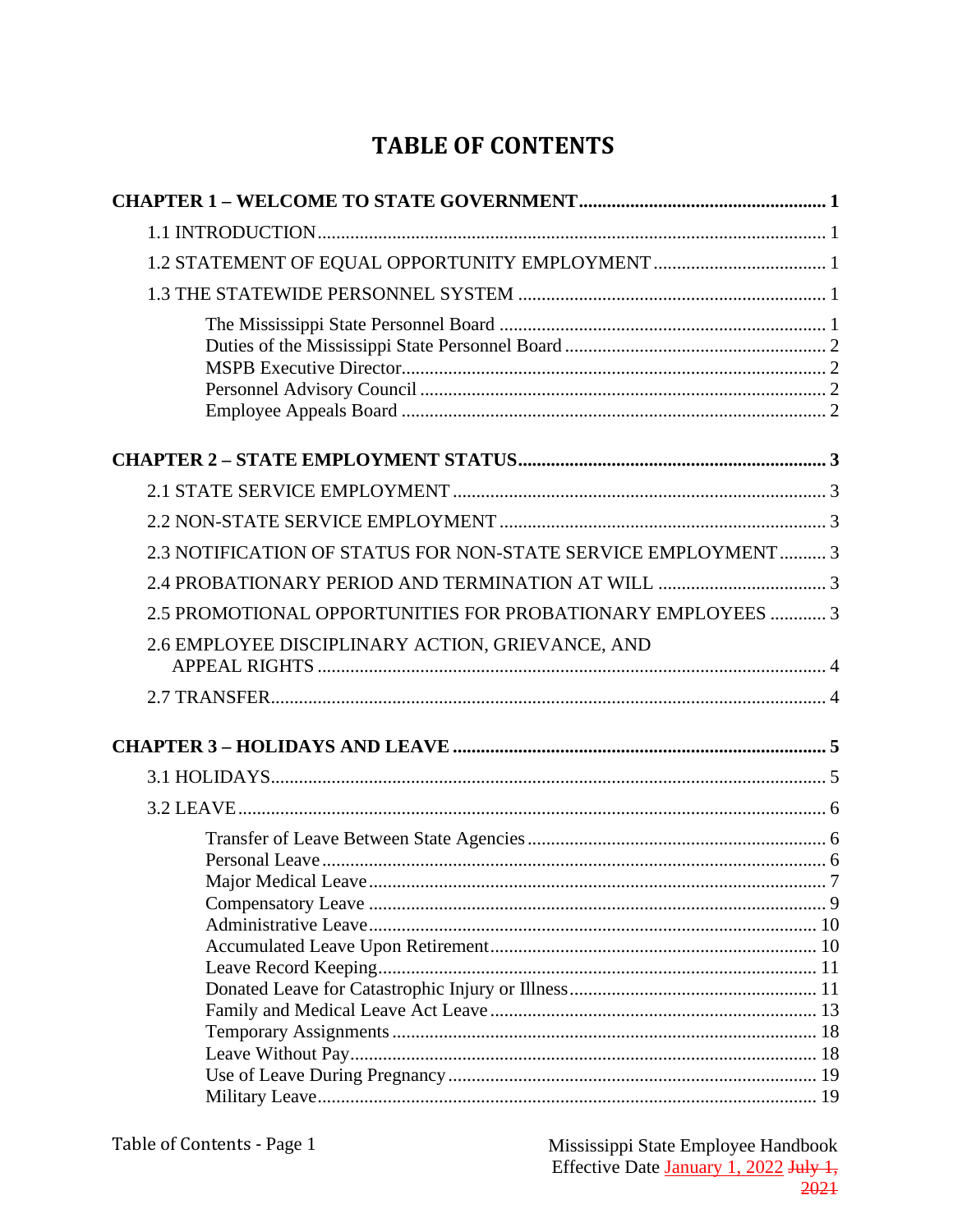| Use of Official Authority or Influence to Coerce Political Action 28 |  |
|----------------------------------------------------------------------|--|
|                                                                      |  |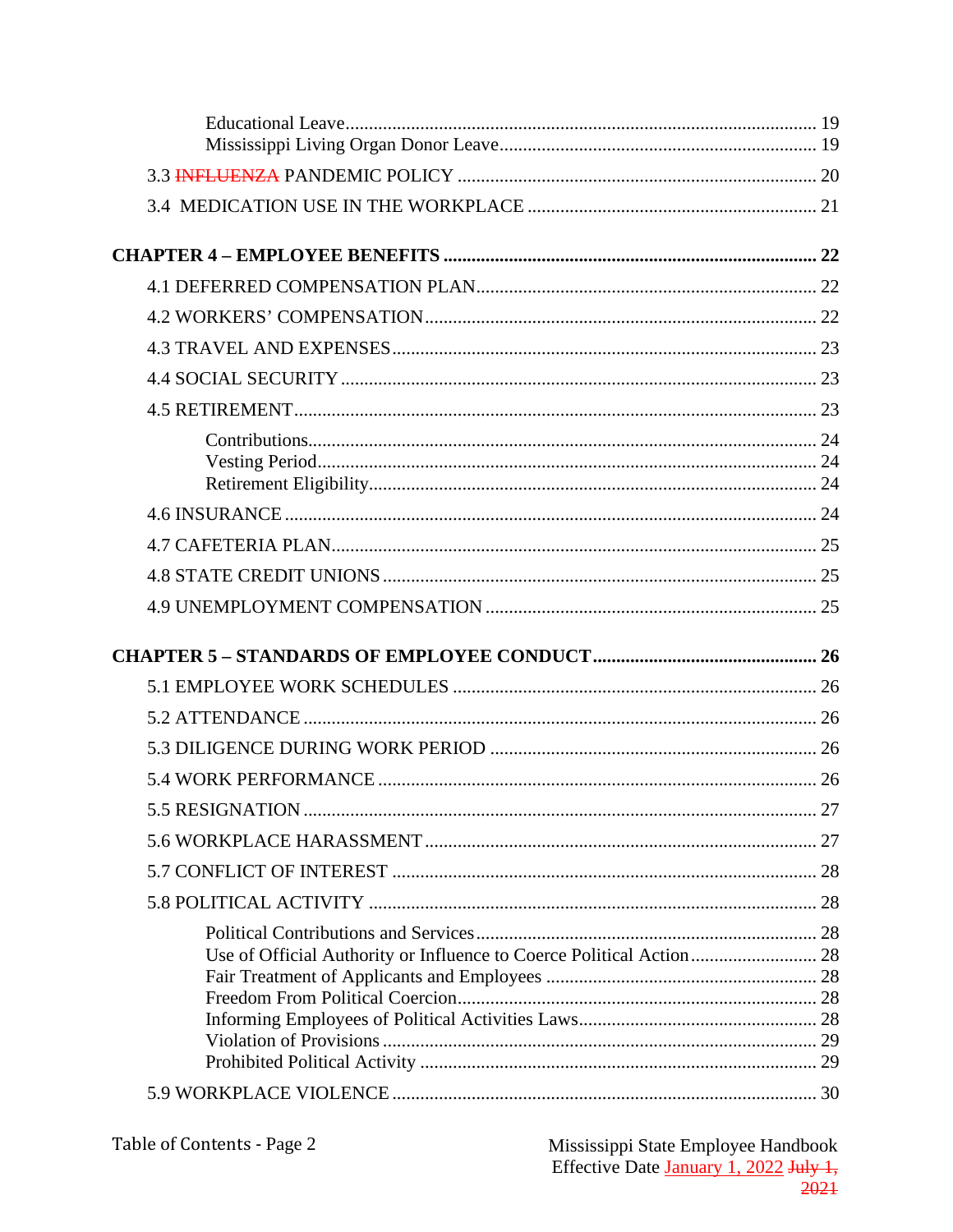| 6.3 WORKFORCE TALENT DEVELOPMENT AND SUCCESSION PLANNING  35                                                |  |
|-------------------------------------------------------------------------------------------------------------|--|
|                                                                                                             |  |
| <b>CHAPTER 7 - EMPLOYEE CORRECTIVE AND DISCIPLINARY ACTION 38</b>                                           |  |
| 7.1 DISMISSED OR OTHERWISE ADVERSELY AFFECTED AS TO                                                         |  |
|                                                                                                             |  |
|                                                                                                             |  |
|                                                                                                             |  |
| Administrative Leave/Suspension with Pay Pending the Employee's                                             |  |
|                                                                                                             |  |
|                                                                                                             |  |
|                                                                                                             |  |
|                                                                                                             |  |
|                                                                                                             |  |
|                                                                                                             |  |
|                                                                                                             |  |
|                                                                                                             |  |
|                                                                                                             |  |
| Table of Contents - Page 3<br>Mississippi State Employee Handbook<br>Effective Date January 1, 2022 July 1, |  |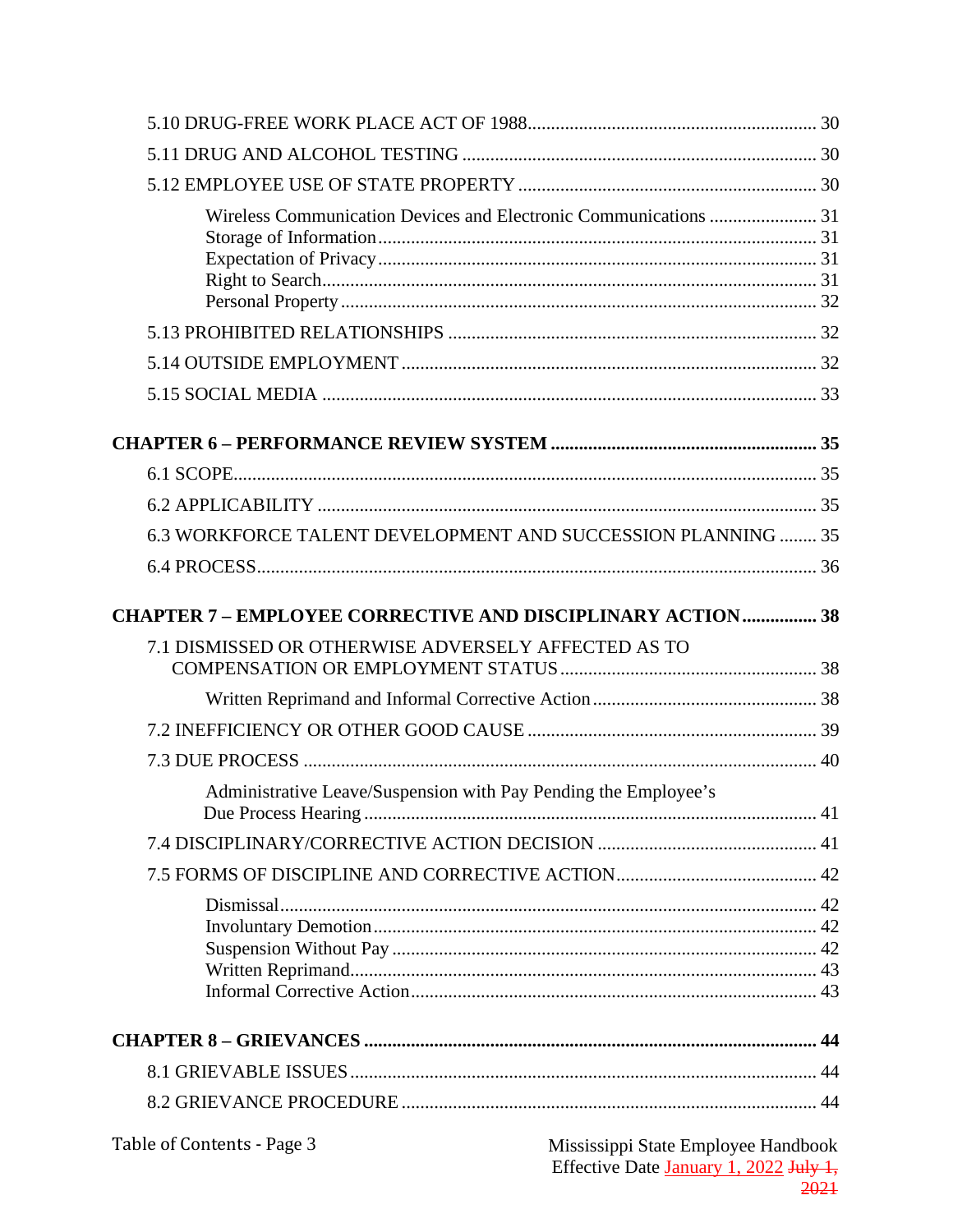| 8.3 GRIEVANCE FORM AND TIMEFRAME REQUIREMENTS  45                |  |
|------------------------------------------------------------------|--|
|                                                                  |  |
| 9.1 AVAILABILITY OF RULES AND MEAB ADMINISTRATIVE OFFICE 47      |  |
|                                                                  |  |
| 9.3 WHO MAY APPEAL; ACTIONS WHICH MAY BE APPEALED  47            |  |
|                                                                  |  |
|                                                                  |  |
|                                                                  |  |
| 9.7 FILING OF PLEADINGS AND OTHER DOCUMENTS; COPIES TO BE        |  |
|                                                                  |  |
| 9.9 ASSIGNMENT OF CASES; SCHEDULING OF PREHEARING CONFERENCE  49 |  |
|                                                                  |  |
|                                                                  |  |
|                                                                  |  |
|                                                                  |  |
|                                                                  |  |
|                                                                  |  |
|                                                                  |  |
|                                                                  |  |
|                                                                  |  |
|                                                                  |  |
|                                                                  |  |
|                                                                  |  |
|                                                                  |  |
|                                                                  |  |
|                                                                  |  |
|                                                                  |  |
| 9.26 AMENDMENT OF RULES; VALIDITY OF RULES;                      |  |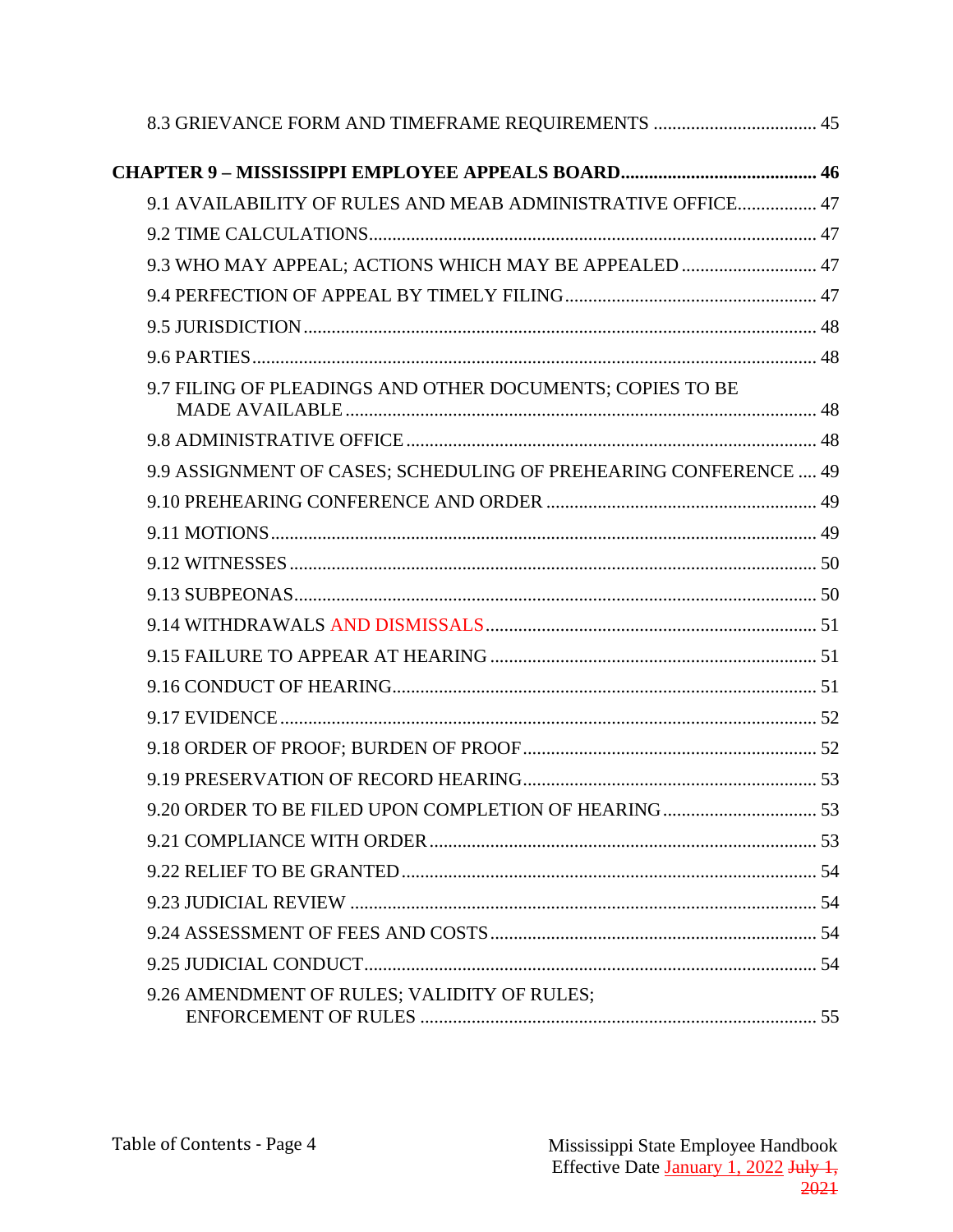# <span id="page-4-0"></span>**CHAPTER 1 – WELCOME TO STATE GOVERNMENT**

# <span id="page-4-1"></span>**1.1 INTRODUCTION**

This Handbook contains the rules and regulations for State employees under the purview of the Mississippi State Personnel Board. The information contained in this Handbook is not intended to and does not grant to any State employee any additional rights or privileges of employment not otherwise expressly provided in State or Federal law. The rules of the Mississippi State Personnel Board are periodically revised. The *Mississippi State Employee Handbook* is available on the Mississippi State Personnel Board website at http://www.mspb.ms.gov.

This *Mississippi State Employee Handbook* is effective as of January 1, 2022 July 1, 2021.

### <span id="page-4-2"></span>**1.2 STATEMENT OF EQUAL OPPORTUNITY EMPLOYMENT**

The State of Mississippi is an equal opportunity employer and assures equal employment opportunities to all persons in compliance with state and federal law. In order to implement the State's equal employment policy and to assure non-discriminatory personnel administration, the Mississippi State Personnel Board promotes non-discriminatory practices and procedures in all phases of personnel administration and prohibits any form of unlawful discrimination. Equal employment opportunity can only be attained through State agency commitment to complying with all applicable laws affording equal employment opportunities to individuals. Accordingly, it is imperative that State agencies make all personnel decisions in accordance with Mississippi State Personnel Board policies, practices, and procedures.

Equal employment opportunity does not guarantee an employee any rights not otherwise provided by law.

#### <span id="page-4-3"></span>**1.3 THE STATEWIDE PERSONNEL SYSTEM**

In 1980, the Mississippi State Legislature created the Statewide Personnel System, which governs the establishment of employment positions, classification of positions, employment conduct, movement and separation of employees and provides a system of personnel management for State government. The Legislature also created the Mississippi State Personnel Board (hereinafter referred to as "MSPB") as the governing authority to administer the Statewide Personnel System. In 1981, the Legislature further established the "Colonel Guy Groff State Variable Compensation Plan" or the VCP and authorized MSPB to implement the plan and review the plan annually. Mississippi Code Annotated § 25-9-147.

#### <span id="page-4-4"></span>*The Mississippi State Personnel Board*

MSPB is composed of five members appointed by the Governor with the advice and consent of the Senate. One Board member is appointed from each of the three Supreme Court Districts, and two members are appointed from the State at large. Each Board member serves a five-year term, with the terms staggered such that one member's appointment expires at the end of each fiscal year. In addition to the Board members, the Lieutenant Governor may designate two Senators and the Speaker of the House may designate two Representatives to attend Board meetings, acting in the capacity of advisors, but with no vote on any matter within the jurisdiction of the Board. Mississippi Code Annotated § 25-9-109.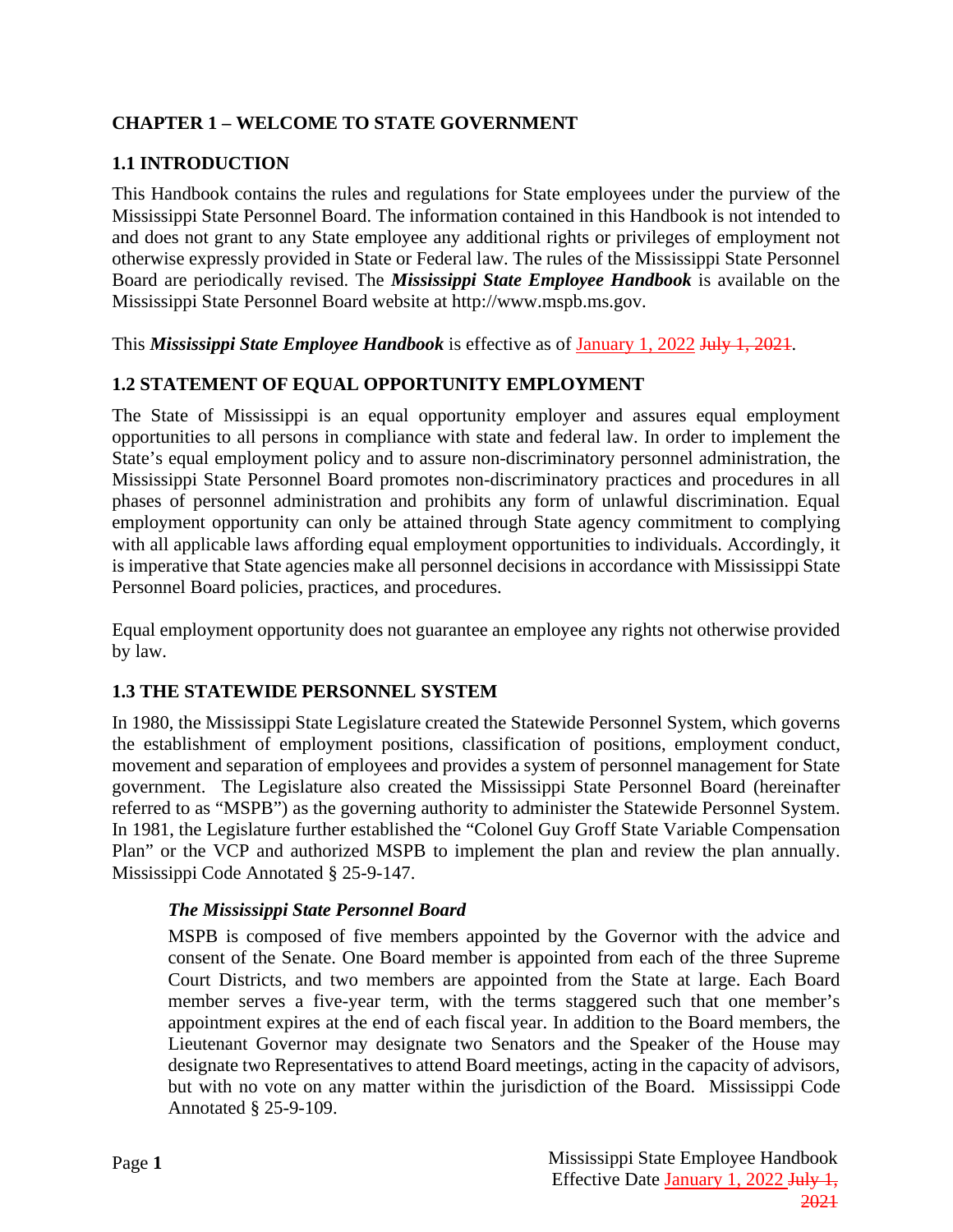#### <span id="page-5-0"></span>*Duties of the Mississippi State Personnel Board*

The duties of MSPB are two-fold: (1) to support State government by providing a system of personnel management that enhances efficiency and effectiveness with regard to the use of personnel resources and (2) to provide the Executive and Legislative branches data necessary for budgetary and planning purposes. MSPB has a strong and continuing commitment to equal employment opportunity, employee development, performance review, uniform administration of leave benefits, open communication, and equitable and adequate compensation. The framework of personnel management provided by MSPB is designed to be fair to all, based on state-of-art theory and practice, and in compliance with Federal and State laws and regulations. Mississippi Code Annotated §§ 25-9-101, *et seq*.

### <span id="page-5-1"></span>*MSPB Executive Director*

The MSPB Executive Director is the State Personnel Director. The Board sets the general policies by which its assigned duties and responsibilities may be accomplished and has tasked its Executive Director with the daily administration of the system. His or her role is "to administer the operations of the State Personnel System and to otherwise act in the capacity of chief executive officer to the Mississippi State Personnel Board." Mississippi Code Annotated § 25-9-119.

### <span id="page-5-2"></span>*Personnel Advisory Council*

The Personnel Advisory Council is composed of personnel directors of five major State agencies. These members, appointed by and serving a term concurrent with that of the Governor, advise MSPB in the development of comprehensive policies, programs, rules and regulations that will improve public employment in the State. The Council also assists in the promotion of public understanding of the purposes, policies and practices of the Statewide Personnel System. Mississippi Code Annotated § 25-9-117.

### <span id="page-5-3"></span>*Employee Appeals Board*

Mississippi Code Annotated § 25-9-129 provides that the Mississippi State Personnel Board shall appoint an employee appeals board (hereinafter referred to as the Mississippi Employee Appeals Board or "MEAB"). The MEAB shall consist of three (3) hearing officers for the purpose of holding hearings, compiling evidence and rendering decisions on appeals of personnel action adversely affecting employment status or compensation (formal disciplinary action defined in Section 7.1). Grievable issues specified in Section 8.1 may also be appealed to the MEAB.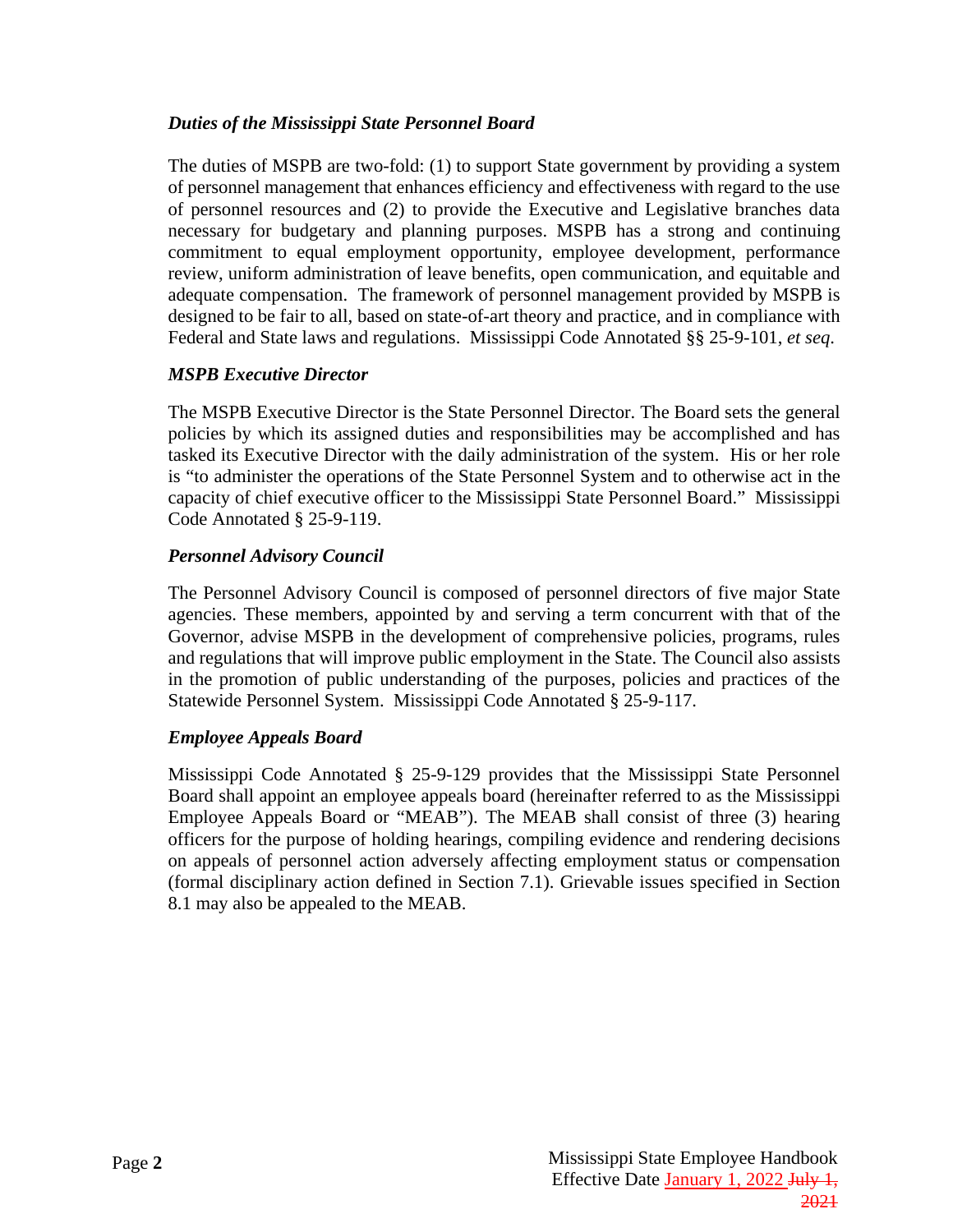# <span id="page-6-0"></span>**CHAPTER 2 – STATE EMPLOYMENT STATUS**

### <span id="page-6-1"></span>**2.1 STATE SERVICE EMPLOYMENT**

MSPB identifies employees of State agencies as either State Service employees or Non-State Service employees. The Legislature has defined by statute those employees that are considered Non-State Service employees. *See* Mississippi Code Annotated § 25-9-107(c). Employees of State departments, agencies and institutions who are not listed within that statute are defined as State Service employees.

A State Service employee retains that status upon transfer (intra- and inter-agency), promotion, demotion, reallocation, or title change reclassification as long as he or she remains in a State Service position and does not have a break in service. A break in service is defined as either (1) lump sum payment for accrued personal leave, (2) lapse of one eight-hour work day between employment with the original State Service status agency and the new State Service status agency, or (3) separation of employment.

#### <span id="page-6-2"></span>**2.2 NON-STATE SERVICE EMPLOYMENT**

Non-State Service employees cannot attain State Service status while employed in a Non-State Service position. MSPB has salary setting authority for several categories of Non-State Service employees. In addition, MSPB has the authority to set minimum qualifications for Non-State Service positions such as time-limited and part-time employees as well as verify the statutory qualifications of certain physicians, dentists, veterinarians, nurse practitioners, and attorneys.

### <span id="page-6-3"></span>**2.3 NOTIFICATION OF STATUS FOR NON-STATE SERVICE EMPLOYMENT**

Each applicant, including State Service employees who have attained permanent status, shall be given written notice, prior to his or her appointment to a Non-State Service position by the appointing authority, that he or she may be dismissed or otherwise adversely affected as to compensation or employment status, with or without cause and is not entitled to due process of law.

### <span id="page-6-4"></span>**2.4 PROBATIONARY PERIOD AND TERMINATION AT WILL**

Every employee, upon original entry into a State Service status position, must successfully serve a twelve-month probationary period before that employee is granted State Service status. During the probationary period, the employee's work and conduct are carefully observed. During this twelve-month probationary period, the employee is Non-State Service and may be dismissed or otherwise adversely affected as to compensation or employment status, with or without cause and is not entitled to due process of law.

#### <span id="page-6-5"></span>**2.5 PROMOTIONAL OPPORTUNITIES FOR PROBATIONARY EMPLOYEES**

A state service status, probationary state service, part-time, time-limited and/or other MSPB purview non-state service employee, who has been continuously employed for six (6) months in the agency where the opening occurs, may apply for a Promotional opening through submission of a current State of Mississippi Application. If the employee transfers to another State Service status position in the same agency or in a different State Service status agency, the employee shall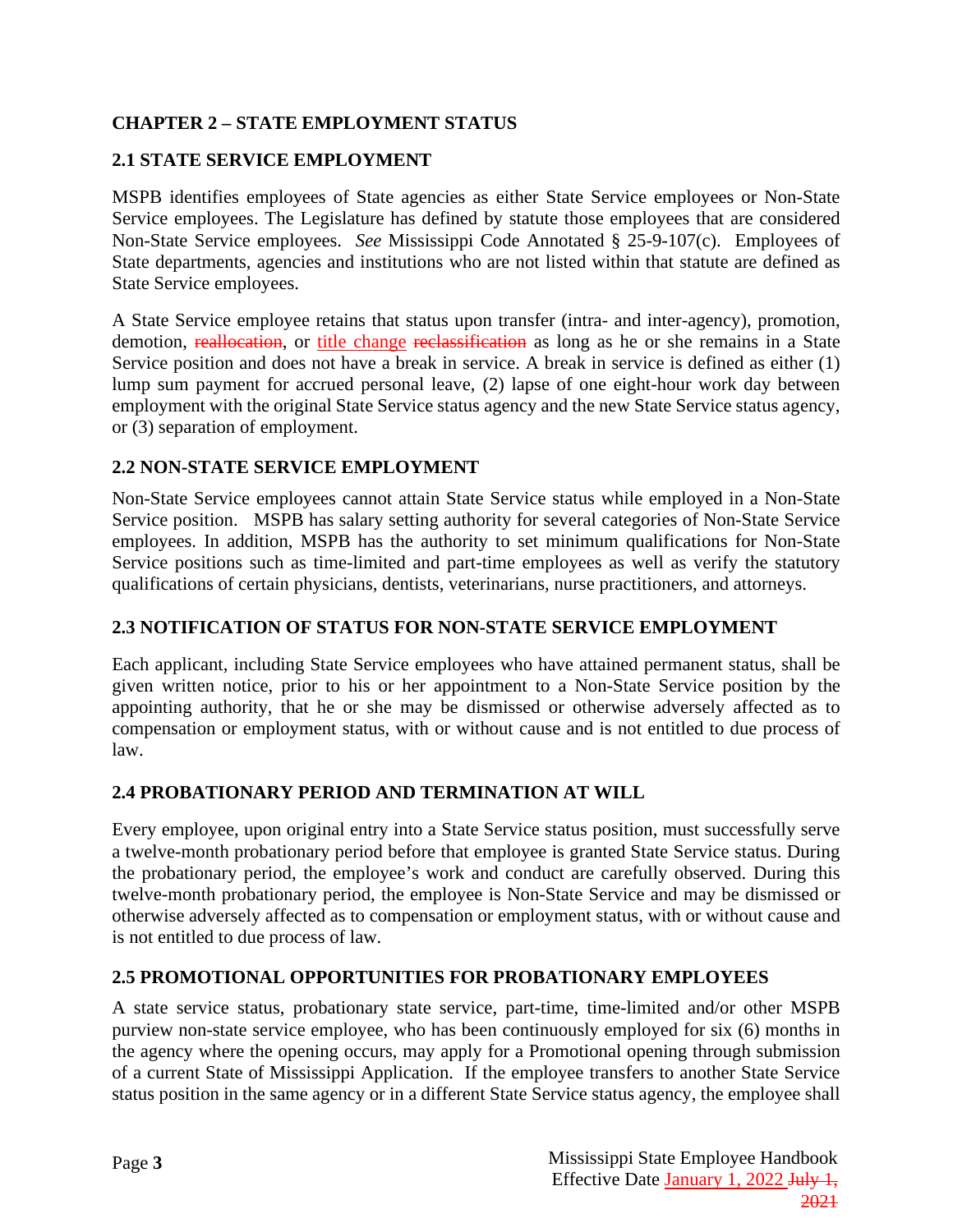continue to serve the remainder of the twelve-month probationary period without penalty, provided there is no break in service.

### <span id="page-7-0"></span>**2.6 EMPLOYEE DISCIPLINARY ACTION, GRIEVANCE, AND APPEAL RIGHTS**

Mississippi Code Annotated § 25-9-127 requires that State Service employees may only be dismissed or otherwise adversely affected as to compensation or employment status for inefficiency or other good cause. The statute also requires that such personnel action must be in accordance with policies and procedures promulgated by the MSPB, complying with due process of law. Chapter 7 of this handbook contains the policies and procedures concerning employee corrective and disciplinary action for State Service employees. A Non-State Service employee may be dismissed or otherwise adversely affected as to compensation or employment status, with or without cause and is not entitled to due process of law.

Chapters 8 and 9 contain the policies and procedures for employee grievances and appeals to the Mississippi Employee Appeals Board (MEAB).

### <span id="page-7-1"></span>**2.7 TRANSFER**

Employees may transfer from an employment position in one agency to a vacant employment position in another agency. The transfer of a State Service employee into a promotional State Service position at another agency is accomplished through the use of a Referred List, except in the case of a demotional transfer or a lateral transfer into the same job class currently occupied by the employee.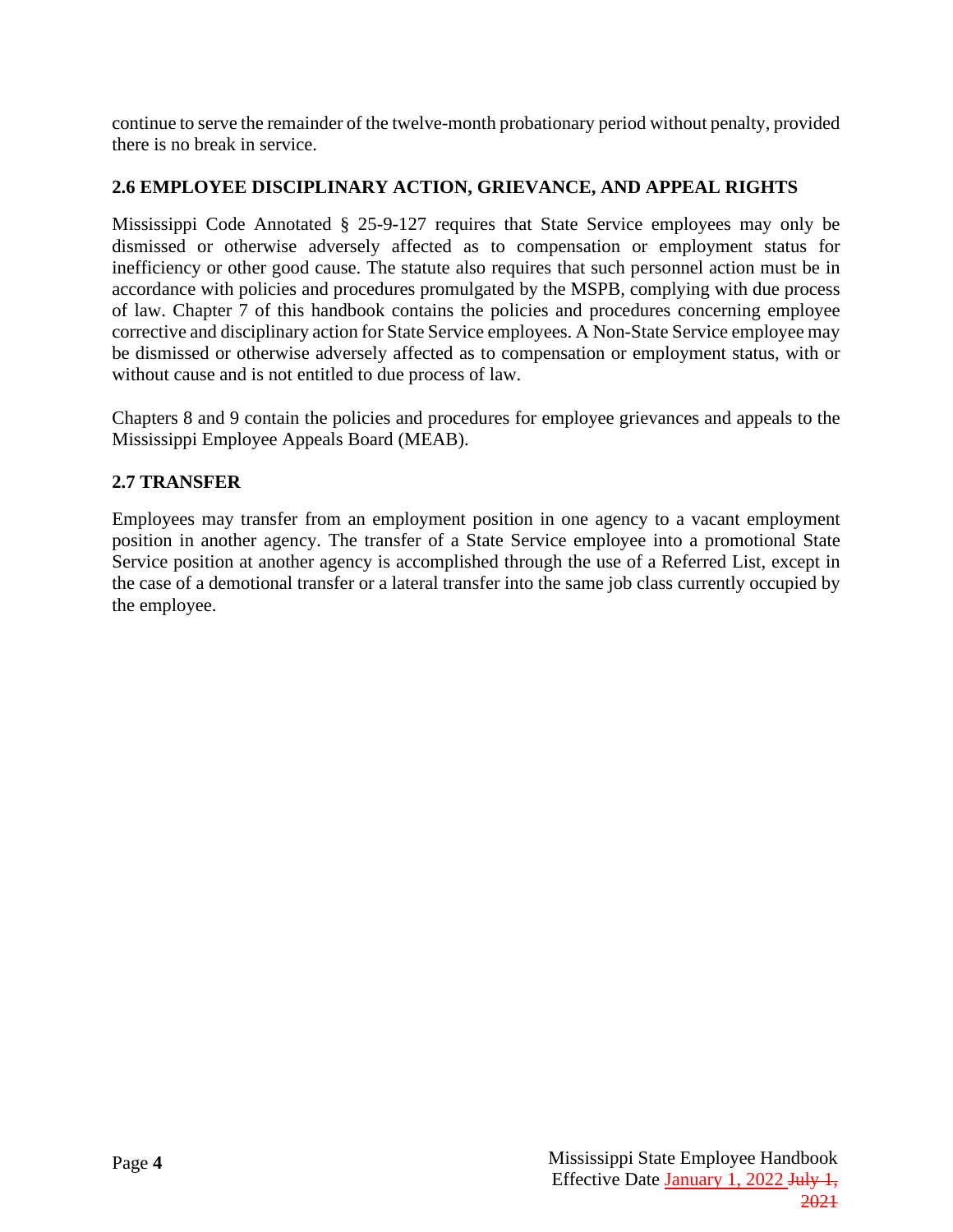### <span id="page-8-0"></span>**CHAPTER 3 – HOLIDAYS AND LEAVE**

Although MSPB develops rules governing the administration of leave benefits, the appointing authority of each agency may develop internal administrative procedures governing the application of these leave rules. Agency Human Resources Offices, payroll offices or immediate supervisors may provide employees with information regarding procedures unique to a specific agency.

### <span id="page-8-1"></span>**3.1 HOLIDAYS**

State employees receive regular pay for ten legal holidays and for any other day proclaimed as a holiday by the Governor of the State of Mississippi or the President of the United States. Employees who are not in an active pay status on a legal holiday will not be compensated for the holiday. Active pay status is defined as either physically working or on paid leave the day of a legal holiday, the day immediately preceding a legal holiday, or the day immediately following a legal holiday. Compensation for legal holidays for part-time employees will be computed on a pro-rata basis according to hours regularly scheduled to work.

| January 1                                                                                                                                                                              | New Year's Day                                                        |
|----------------------------------------------------------------------------------------------------------------------------------------------------------------------------------------|-----------------------------------------------------------------------|
| The Third Monday of January                                                                                                                                                            | Robert E. Lee's Birthday and<br>Dr. Martin Luther King Jr.'s Birthday |
| The Third Monday of February                                                                                                                                                           | Washington's Birthday                                                 |
| The Last Monday of April                                                                                                                                                               | Confederate Memorial Day                                              |
| The Last Monday of May                                                                                                                                                                 | National Memorial Day and<br>Jefferson Davis' Birthday                |
| July 4                                                                                                                                                                                 | Independence Day                                                      |
| The First Monday of September                                                                                                                                                          | Labor Day                                                             |
| November 11                                                                                                                                                                            | Armistice or Veterans' Day                                            |
| A day fixed by proclamation by the Governor of<br>Mississippi as a day of Thanksgiving, which shall<br>be fixed to correspond to the date proclaimed by<br>the United States President | <b>Thanksgiving Day</b>                                               |
| December 25                                                                                                                                                                            | Christmas Day                                                         |

The State of Mississippi observes the following legal holidays:

In the event any of these holidays fall on a Saturday or Sunday, then the legal holiday will be observed as declared by the Governor.

Except as may be provided in specific agency appropriations bills, when, in the opinion of the agency, it is essential that a State employee work during an official State holiday, the employee will receive credit for the number of hours actually worked. In addition, and in accordance with specific provisions of an agency's appropriation bill, an agency may require employees in specific job classes to work on an official State holiday and be paid call-back pay in lieu of receiving compensatory time credit.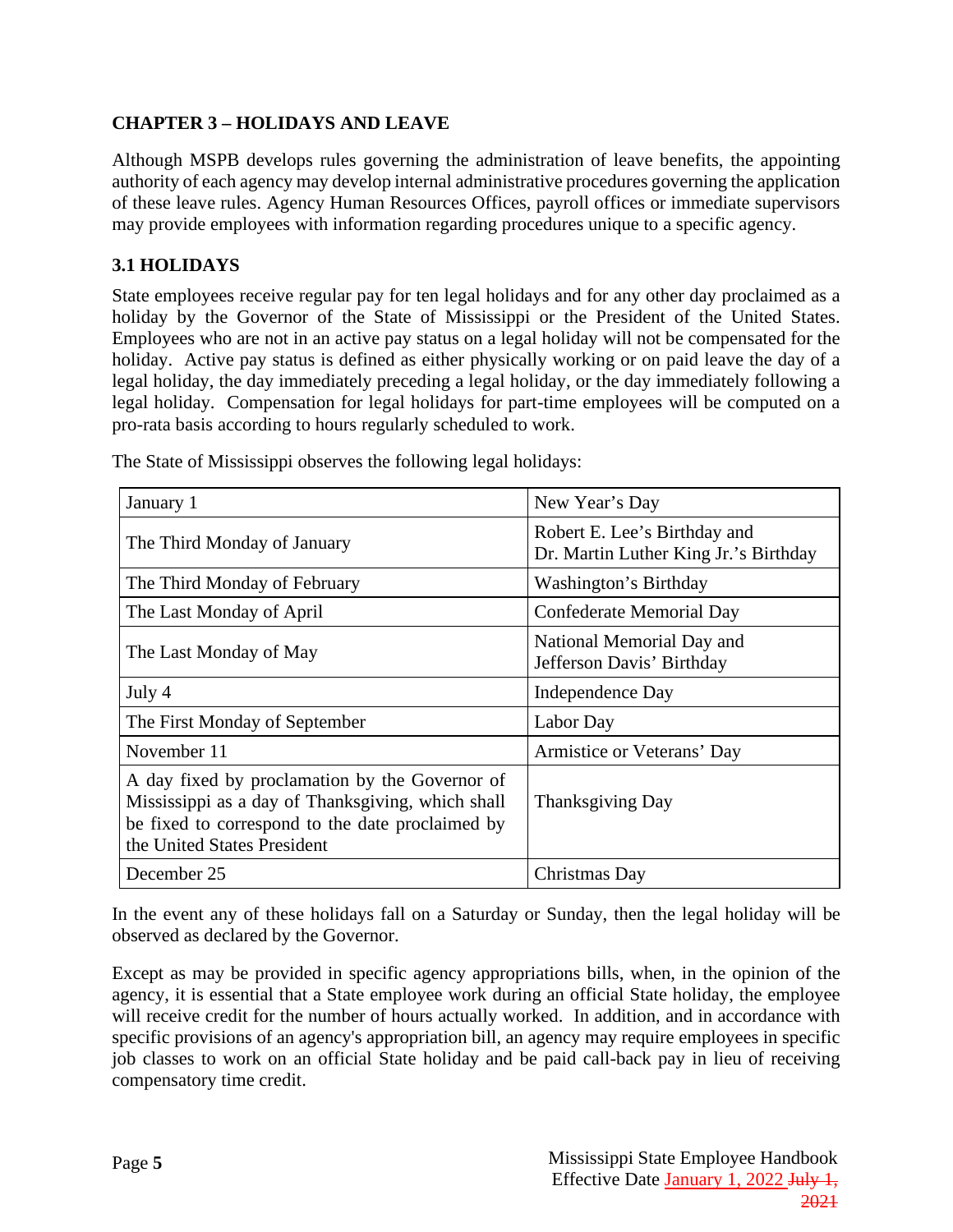### <span id="page-9-0"></span>**3.2 LEAVE**

Each month State employees earn two types of leave, personal leave and major medical (sick) leave. Employees, including part-time employees, will be granted leaves of absence for Non-State Service and military leave as provided by statute. The appointing authority cannot increase the amount of personal leave or Major Medical Leave to an employee's credit, and it is unlawful for an appointing authority to grant personal and Major Medical Leave in an amount greater than was earned and accumulated by the employee. Part-time employees are granted leave only during periods when they are scheduled to work.

#### <span id="page-9-1"></span>*Transfer of Leave Between State Agencies*

Both major medical and personal leave earned by employees are transferable between any and all State agencies, junior colleges and senior colleges. However, compensatory leave is not transferable. Each appointing authority will be furnished a statement of accrued leave when an employee transfers between agencies.

Upon transfer, leave accrual rates at the receiving agency will reflect total continuous service. An employee transferring with a break in service must begin accruing at the rate established for new employees. Lump sum payment for accrued personal leave and/or the lapse of one eight-hour workday between the termination date with the original agency and the effective date with the new agency denote a break in service.

#### <span id="page-9-2"></span>*Personal Leave*

All full-time employees and appointed officers of the State of Mississippi earn personal leave as follows:

| <b>CONTINUOUS</b><br><b>SERVICE</b> | <b>ACCRUAL RATE</b><br>(Monthly) | <b>ACCRUAL RATE</b><br>(Annually) |
|-------------------------------------|----------------------------------|-----------------------------------|
| 1 month to 3 years                  | 12 hours                         | 18 days                           |
| 37 months to 8 years                | 14 hours                         | 21 days                           |
| 97 months to 15 years               | 16 hours                         | 24 days                           |
| Over 15 years                       | 18 hours                         | 27 days                           |

Employees begin to earn and accumulate personal leave on the first working day of each month the employee works or receives paid leave. Personal leave is available for the employee's use on the first day of the month after the leave is earned. Part-time and temporary employees accrue personal leave on a pro rata basis. There is no limit to the accumulation of personal leave. Upon termination of employment, each employee may be paid for not more than thirty days of accumulated personal leave. Unused personal leave in excess of thirty days and all unused Major Medical Leave will be counted as creditable service for the purposes of the retirement system.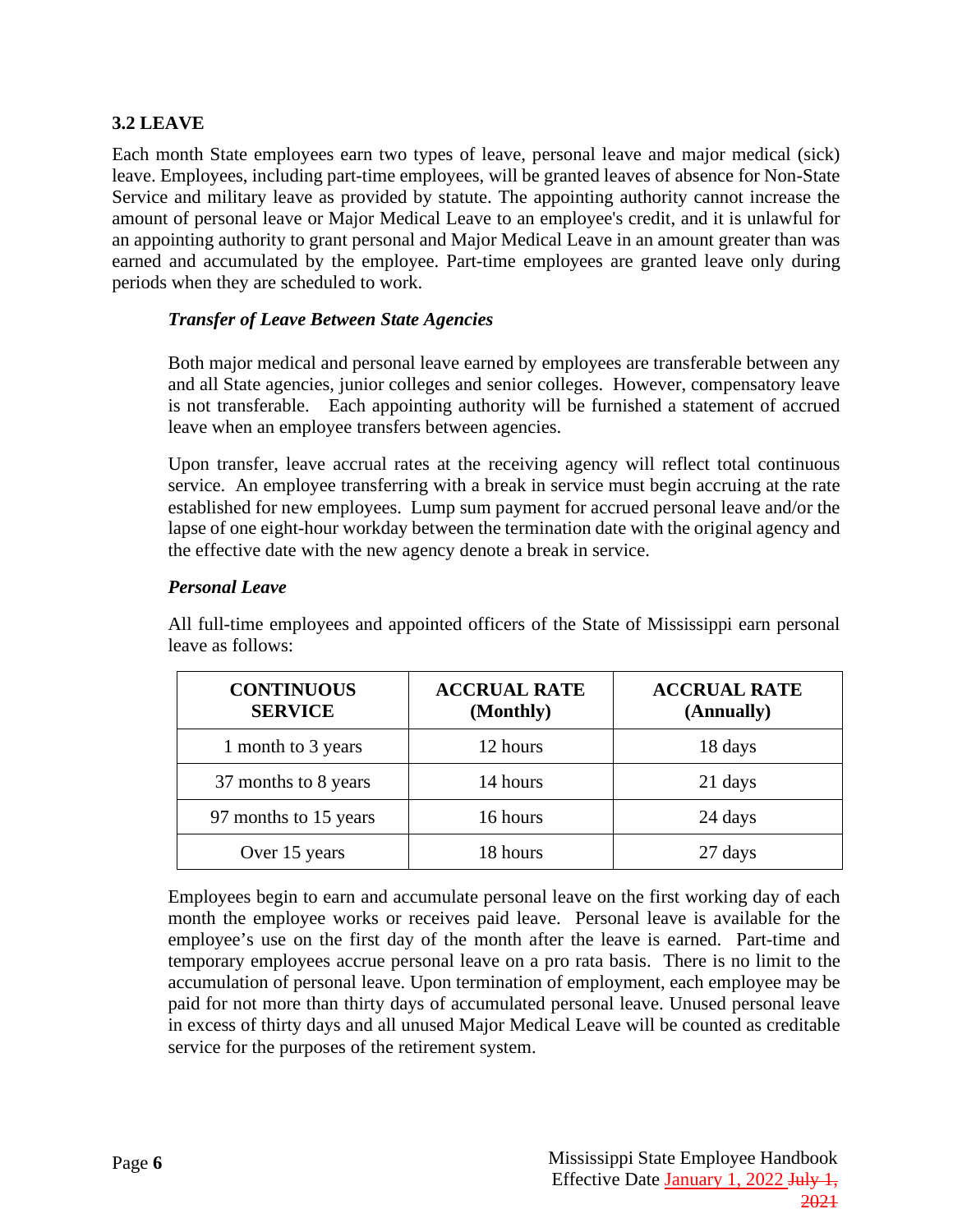Employees are encouraged to use earned personal leave for vacations and personal business. However, all requests for personal leave, except when taken due to an illness, are approved at the agency's discretion. Personal or compensatory leave must be used for illnesses of the employee requiring absences of one day or less. In addition, accrued personal or compensatory leave must be used for the first day of an employee's illness requiring his or her absence of more than one day. A workday is defined as eight working hours. Accrued personal, major medical, or compensatory leave may also be used for an illness in the employee's immediate family, including only a spouse, parent, stepparent, sibling, child, stepchild, grandchild, grandparent, son-in-law, daughter-in-law, mother-inlaw, father-in-law, brother-in-law or sister-in-law.

A state law enforcement officer who is injured by wound or accident in the line of duty is not required to use earned personal leave during the period of recovery from such injury.

For the purpose of computing credit for personal leave, each appointed officer or employee is considered to work no more than five days each week. For purposes of calculating the leave accrual rate for employees, leaves of absence granted by the appointing authority for one year or less are permitted without forfeiting previously accumulated continuous service. The provisions of this section do not apply to military leaves of absence.

The beneficiary of an employee who dies with unused personal leave will receive payment for all personal leave accumulated but not used by the employee. The beneficiary designated with PERS will receive these benefits unless another beneficiary has been designated.

Source: Mississippi Code Annotated §§ 25-3-93 and 25-3-97.

#### <span id="page-10-0"></span>*Major Medical Leave*

All full-time employees and appointed officers of the State of Mississippi accrue Major Medical Leave as follows:

| <b>CONTINUOUS SERVICE</b> | <b>ACCRUAL RATE</b><br>(Monthly) | <b>ACCRUAL RATE</b><br>(Annually) |
|---------------------------|----------------------------------|-----------------------------------|
| 1 month to 3 years        | 8 hours                          | 12 days                           |
| 37 months to 8 years      | 7 hours                          | $10.5$ days                       |
| 97 months to 15 years     | 6 hours                          | 9 days                            |
| Over 15 years             | 5 hours                          | 7.5 days                          |

Employees begin to earn and accumulate Major Medical Leave on the first working day of each month the employee works or receives paid leave. The leave is available for the employee's use the first day of the month after the leave is earned. Part-time and temporary employees accrue Major Medical Leave on a pro rata basis. There is no maximum limit to Major Medical Leave accumulation. All unused Major Medical Leave will be counted as creditable Service for the purposes of the retirement system.

Major Medical Leave may be used for the illness or injury of an employee or member of the employee's immediate family, including only a spouse, parent, stepparent, sibling,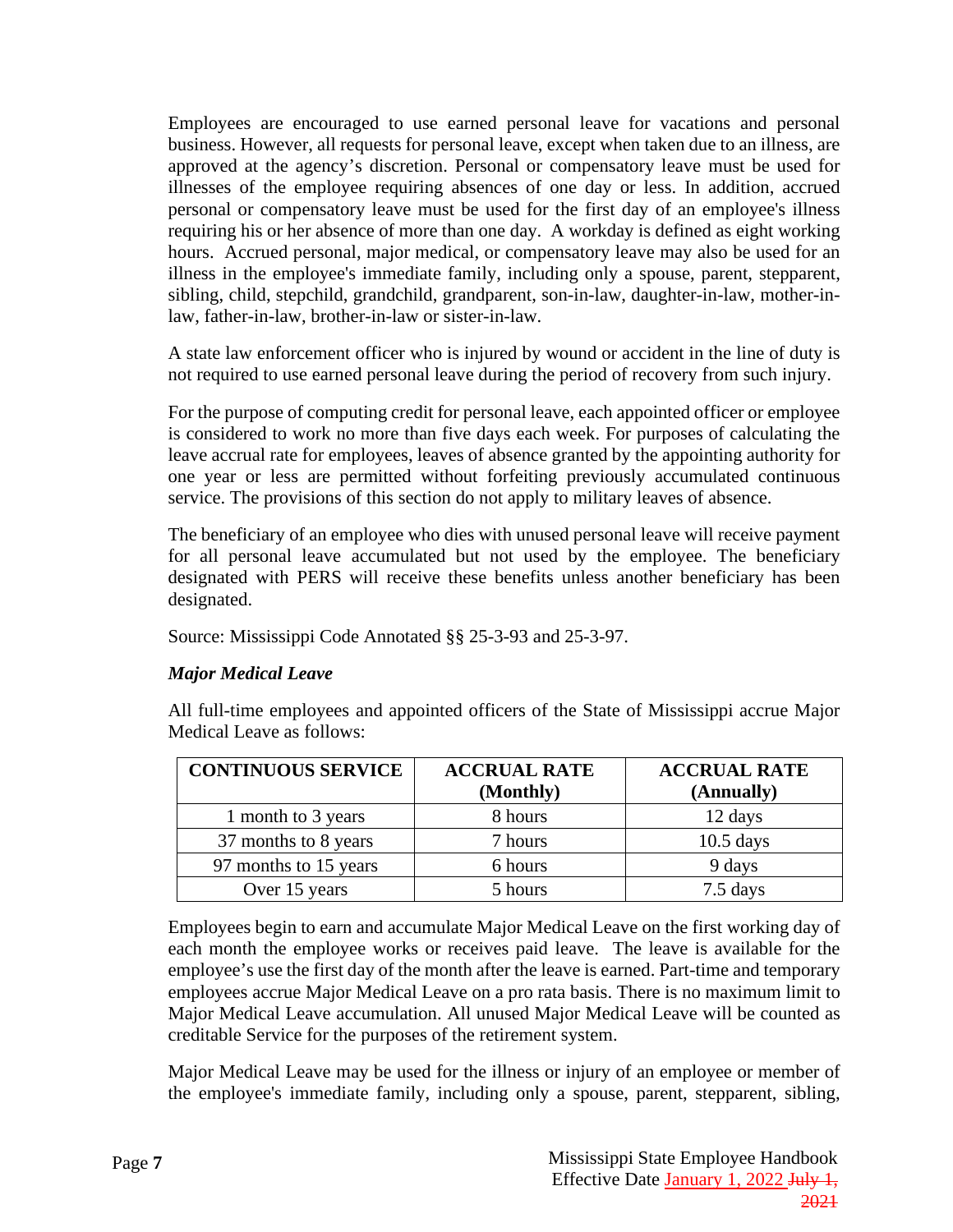child, stepchild, grandchild, grandparent, son-in-law, daughter-in-law, mother-in-law, father-in-law, brother-in-law or sister-in-law. The employee should remember that Major Medical Leave can be used in this manner only after the employee has used one day of accrued personal or compensatory leave. In the event that an employee has no accrued personal or compensatory leave, the first day of leave must be taken as Leave Without Pay. This is a requirement for each absence due to illness.

Major Medical Leave may be used, without prior use of personal or compensatory leave, to cover regularly scheduled visits to a doctor's office or a hospital for the continuing treatment of a chronic disease, as certified in advance by a physician. "Physician" means a doctor of medicine, osteopathy, dental medicine, podiatry or chiropractic. Employees must remember that the initial eight hours (one day) of leave relating to the condition must be personal leave, compensatory leave or Leave Without Pay.

For each absence due to illness that requires the employee be absent from work for thirtytwo consecutive working hours (combined personal, major medical, and compensatory leave), Major Medical Leave can be authorized only when certified in writing by the attending physician.

An employee may use up to three days of earned Major Medical Leave for each occurrence of death in the immediate family requiring the employee's absence from work. No use of personal or compensatory leave will be required prior to the use of Major Medical Leave for this purpose. The immediate family is defined as only a spouse, parent, stepparent, sibling, child, stepchild, grandchild, grandparent, son-in-law, daughter-in-law, mother-in- law, father-in-law, brother-in-law, or sister-in-law. Child means a biological, adopted or foster child, or a child for whom the individual stands or stood in loco parentis.

An employee may use up to six weeks of earned major medical leave for the placement with the employee of a child for adoption or foster care and to care for the newly placed child within one year of placement.

With appropriate documentation, an employee is entitled to use all accrued Major Medical Leave for recuperation from illness. In cases of illness or disability exhausting available Major Medical Leave, the employee may be allowed to charge the excess days against accumulated personal leave or compensatory time earned by the employee. If all accumulated major medical, personal leave and compensatory time have been used, employees are subject to a pro rata deduction from their salaries for the length of time or number of days in excess of accumulated leave. Family Medical Leave is also available for qualifying State employees and is described in detail in the Family and Medical Leave Act Leave Section herein.

A state law enforcement officer who is injured by wound or accident in the line of duty is not required to use earned major medical leave during the period of recovery from such injury.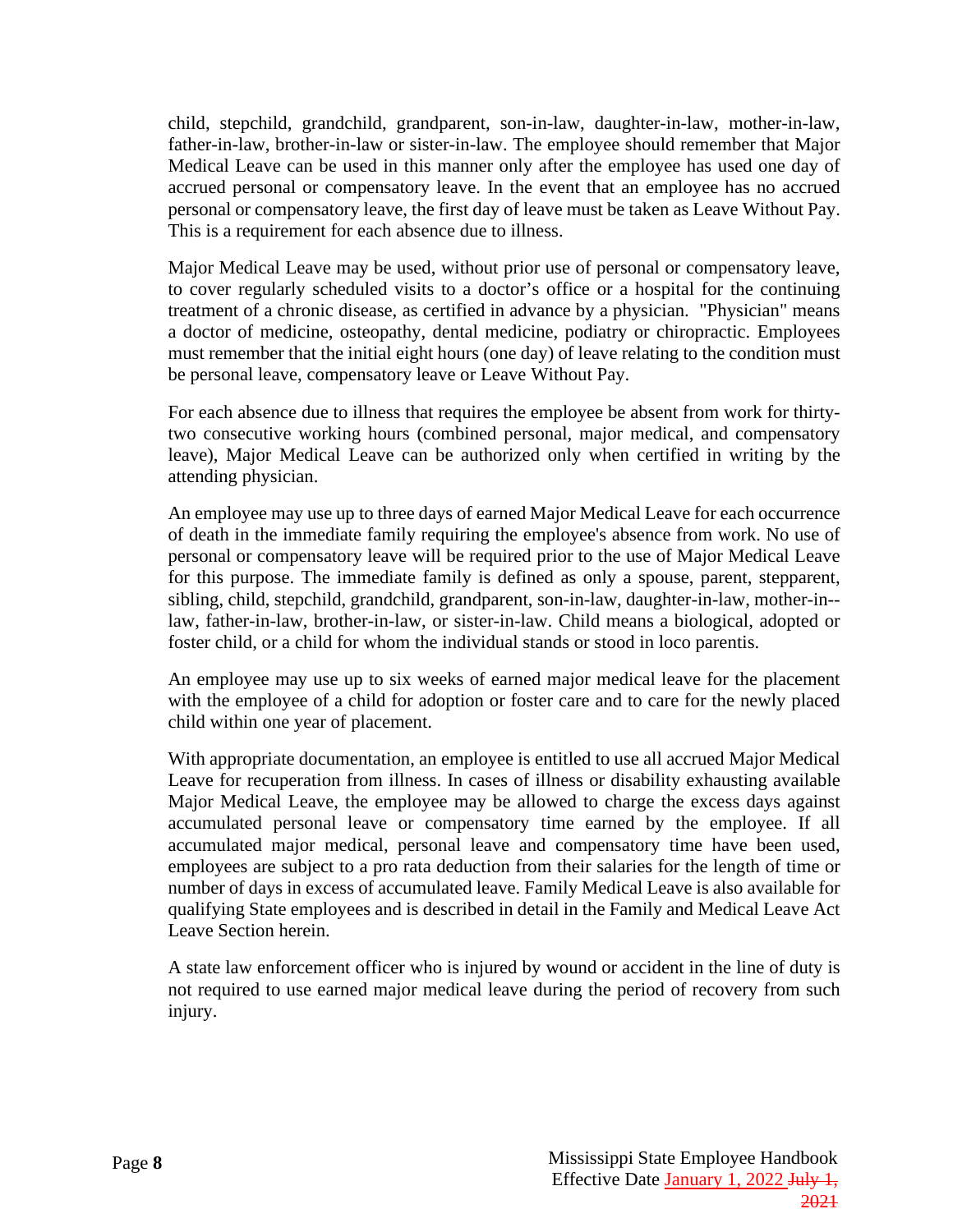Should an employee die having accumulated Major Medical Leave, such leave will be counted as creditable service. Employers have no authority to pay an employee's beneficiary for unused Major Medical Leave in the event of an employee's death.

Source: Mississippi Code Annotated § 25-3-95.

#### <span id="page-12-0"></span>*Compensatory Leave*

Compensatory leave is administered in accordance with State law and in compliance with the Fair Labor Standards Act and the regulations promulgated by the U. S. Department of Labor (hereinafter referred to as "DOL").

#### *FLSA Compensatory Leave*

State employees in positions which have been classified "non-exempt," as defined in the federal regulations promulgated by DOL pursuant to the Fair Labor Standards Act (hereinafter referred to as "FLSA"), may receive compensatory time at a rate of not less than one and one-half hours for each hour worked over forty hours in a workweek as defined in DOL regulations, instead of cash overtime pay. State employees in positions that have been classified as "exempt" under DOL regulations may receive compensatory time earned under FLSA only when they perform duties of a "non-exempt" position on an emergency and temporary basis. There are limits on the extent to which the non-exempt employee may continue to accrue compensatory time. The limit of earned compensatory time under the FLSA for most non-exempt employees is 240 hours. Law enforcement, fire fighters, emergency response personnel, and employees engaged in seasonal activities may accrue up to 480 hours of compensatory time under the FLSA. State employees should consult their agency Human Resources Office to confirm the status of their position under the FLSA, when their DOL workweek begins and ends, and to determine the limit of compensatory time, which may be earned for their position under the FLSA.

The appointing authority may require a State employee to use compensatory time earned pursuant to the FLSA prior to the use of accrued personal or state compensatory time. Further, the appointing authority may require a non-exempt employee to take FLSA compensatory time off when the employee's compensatory time earned under the FLSA has reached the limit allowed under the regulations, as stated above.

#### *State Compensatory Leave*

State law provides that when, in the opinion of the appointing authority, it is essential that a State employee work after normal working hours, the employee may receive credit for compensatory leave. Further, except as otherwise provided by statute, when in the opinion of the appointing authority, it is essential that a State employee work during an official State holiday, the employee will receive credit for compensatory leave. Compensatory time earned under State law is credited at a rate of an hour for an hour for all employees.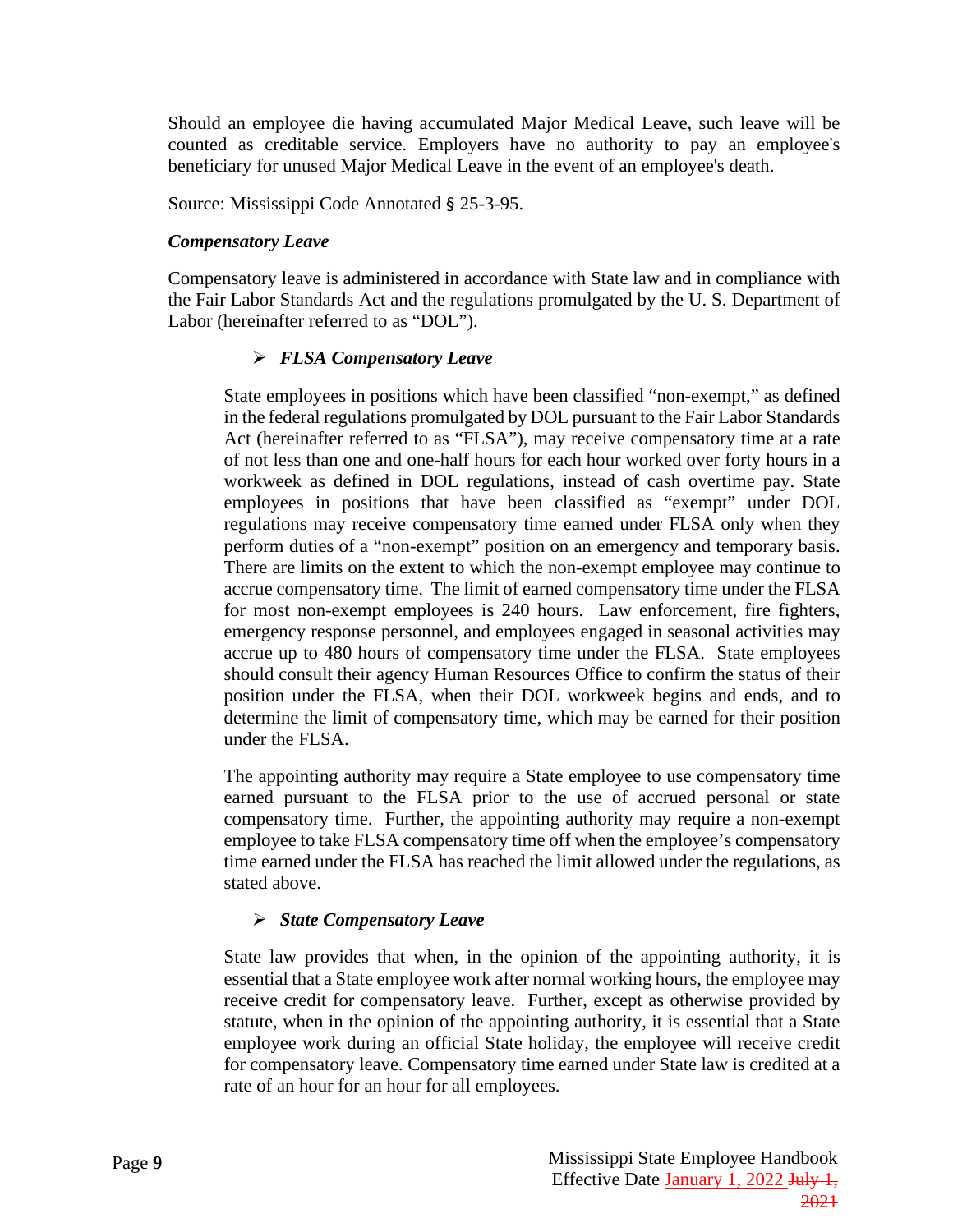Upon termination of employment, an employee may not be paid for accumulated state compensatory leave. Should an employee retire having accumulated state compensatory leave, such leave may not be counted as creditable service for retirement purposes. Employers also have no authority to pay an employee's beneficiary for unused state compensatory leave in the event of an employee's death.

#### <span id="page-13-0"></span>*Administrative Leave*

State employees may be granted administrative leave with pay. For the purposes of this section, "administrative leave" means discretionary leave with pay, other than personal leave or Major Medical Leave.

- The appointing authority may grant administrative leave to any employee serving as a witness or juror or party litigant, as verified by the clerk of the court, in addition to any fees paid for such services, and such services or necessary appearance in any court shall not be counted as personal leave.
- The Governor or the appointing authority may grant administrative leave with pay to State employees on a local or statewide basis in the event of extreme weather conditions or in the event of a manmade, technological or natural disaster or emergency. Any employee on a previously approved leave shall be eligible for such administrative leave granted by the Governor or appointing authority, and shall not be charged for his or her previously approved leave.
- The appointing authority may grant administrative leave with pay to any employee who is a certified disaster service volunteer of the American Red Cross (hereinafter referred to as "ARC") and who participates in specialized disaster relief services for the ARC in this State and in states contiguous to this State when the ARC requests the employee's participation. Administrative leave granted under this paragraph cannot exceed twenty days in any twelve-month period. An employee on leave under this paragraph is not considered to be an employee of the State for the purposes of workers' compensation or for purposes of claims against the State. As used in this paragraph, the term "disaster" includes disasters designated at level II and above in the ARC national regulations and procedures.

#### <span id="page-13-1"></span>*Accumulated Leave Upon Retirement*

Unused personal and Major Medical Leave for which an employee is not compensated upon termination or retirement will be transferred by the employee's agency to the Public Employees' Retirement System (hereinafter referred to as "PERS") and be counted by PERS as creditable service for the purpose of the retirement system as outlined in the relevant PERS statutes and regulations.

Contact the agency Human Resources Office, payroll officer and/or PERS [\(http://www.pers.ms.gov\)](http://www.pers.ms.gov/) for answers to specific questions regarding the crediting of unused leave.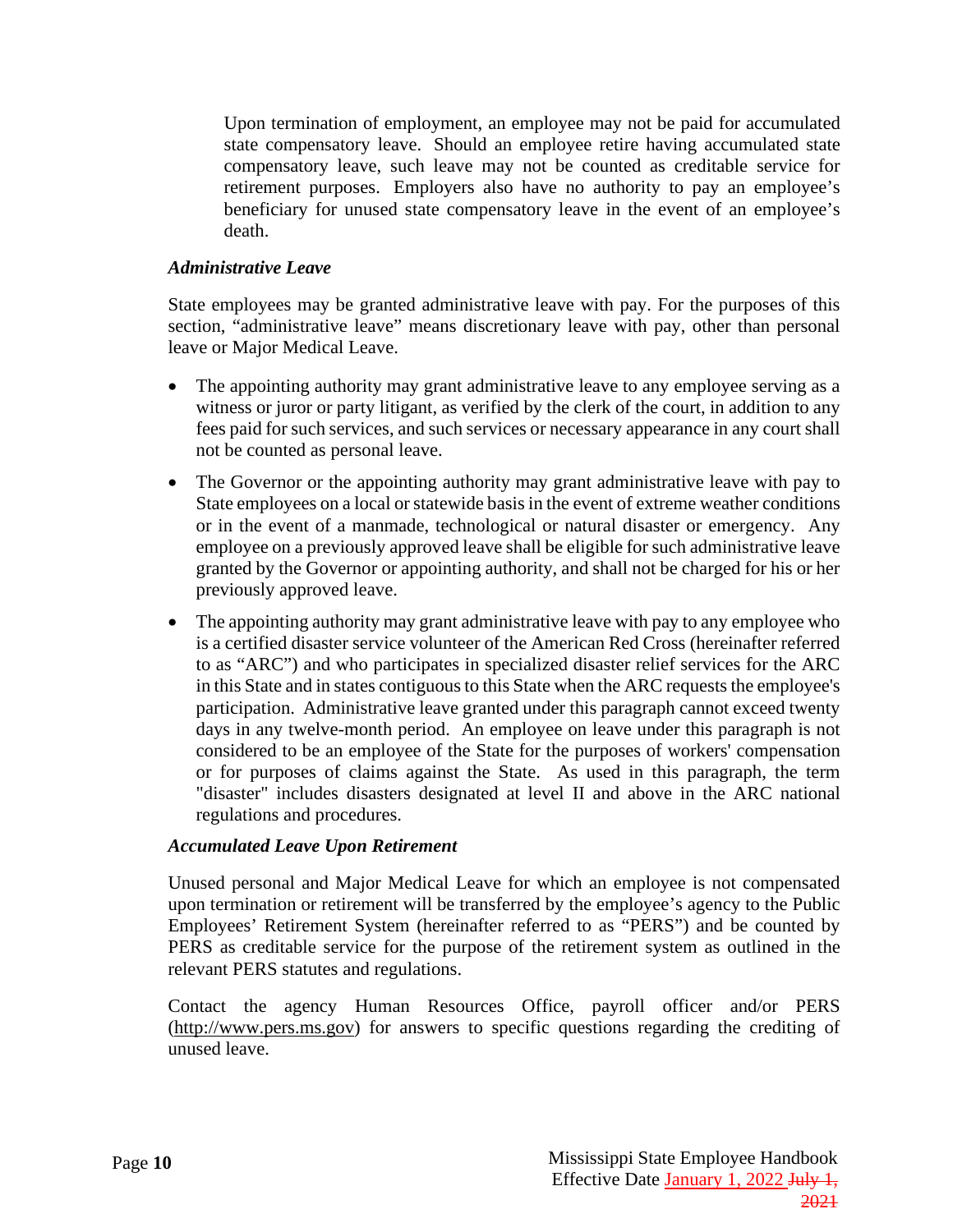#### <span id="page-14-0"></span>*Leave Record Keeping*

All State agencies whose payroll is processed through the online system of record **SPAHRS** offer the same leave record reporting method. Time and leave record reporting should be entered into the online system of record **SPAHRS** in a timely manner to ensure that records accurately reflect the State's liabilities and obligations. The balances of both personal and Major Medical Leave are reported on each pay stub. Employees should verify leave balances on a monthly basis for accuracy.

### <span id="page-14-1"></span>*Donated Leave for Catastrophic Injury or Illness*

"Catastrophic injury or illness" means a life-threatening injury or illness of an employee or a member of an employee's immediate family, including only a spouse, parent, stepparent, sibling, child or stepchild, which totally incapacitates the employee from work, as verified by a licensed physician, and forces the employee to exhaust all leave time earned by that employee, resulting in the loss of compensation for the employee. Conditions that are short-term in nature, including, but not limited to, common illnesses such as influenza and the measles, and common injuries are not catastrophic. Chronic illnesses or injuries, such as cancer or major surgery, which result in intermittent absences from work and which are long-term in nature and require long recuperation periods, may be considered catastrophic.

Any employee may donate a portion of his or her earned personal leave or Major Medical Leave to another employee who is either suffering from a catastrophic injury or illness or who has a member of his or her immediate family that is suffering from a catastrophic injury or illness, as follows:

- The employee donating the leave (the "donor employee") must designate the employee who is to receive the leave (the "recipient employee") and the amount of earned personal leave and Major Medical Leave that is to be donated and must notify the donor employee's supervisor of his or her designation. The donor employee's supervisor will then notify the recipient employee's supervisor of the amount of leave that has been donated by the donor employee to the recipient employee.
- The maximum amount of earned personal leave that an employee may donate to any other employee may not exceed the number of days that would leave the donor employee with fewer than seven days of personal leave, and the maximum amount of earned Major Medical Leave that an employee may donate to any other employee may not exceed fifty percent of the earned Major Medical Leave of the donor employee. All donated leave shall be in increments of at least twenty-four hours.
- An employee must have exhausted all of his or her earned personal leave and Major Medical Leave before he or she will be eligible to receive any leave donated by another employee.
- Before an employee may receive donated leave, he or she must provide his or her supervisor with a physician's statement that states the beginning date of the catastrophic injury or illness, a description of the injury or illness, a prognosis for recovery and the anticipated date that the recipient employee will be able to return to work.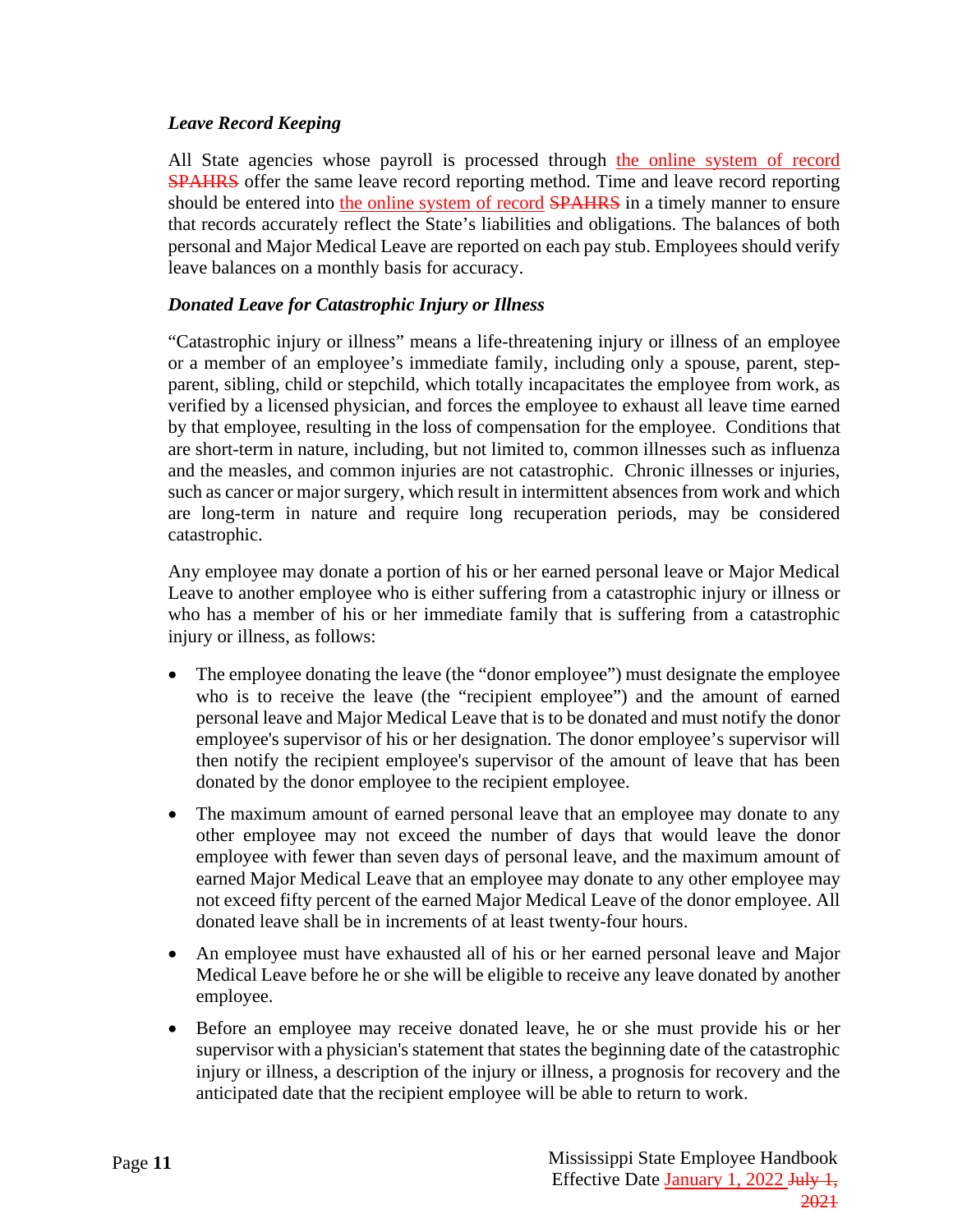- If an employee is aggrieved by the decision of his or her appointing authority that the employee is not eligible to receive donated leave because the injury or illness of the employee or member of the employee's immediate family is not, in the appointing authority's determination, a catastrophic injury or illness, the employee may appeal the decision to the Employee Appeals Board.
- The maximum period of time that an employee may use donated leave without resuming work at his or her place of employment is ninety days, beginning on the first day that the recipient employee uses donated leave. Donated leave that is not used because a recipient employee has used the maximum amount of donated leave authorized under this paragraph must be returned to the donor employees in the manner provided in this subsection.
- If the total amount of leave that is donated to any employee is not used by the recipient employee, the donated leave must be returned to the donor employees on a pro rata basis, based on the ratio of the number of days of leave donated by each donor employee to the total number of days of leave donated by all donor employees. In no case will any donor employee receive more leave in return than the employee donated.
- The failure of any appointing authority or supervisor of any employee to properly deduct an employee's donation of leave to another employee from the donor employee's earned personal leave or Major Medical Leave shall constitute just cause for the dismissal of the appointing authority or supervisor.
- No person, through the use of coercion, threats or intimidation shall require or attempt to require any employee to donate his or her leave to another employee. Any person who alleges a violation of this paragraph must report the violation to the executive director of the agency by whom he or she is employed or, if the alleged violator is the executive director of the agency, then the employee must report the violation to MSPB. Any person found to have violated this paragraph will be subject to removal from office or termination of employment.
- No employee can donate leave after tendering notice of separation for any reason or after termination of his or her employment.
- Recipient employees of agencies with more than five hundred (500) employees as of March 25, 2003 may receive donated leave only from donor employees within the same agency. A recipient employee in an agency with five hundred (500) or fewer employees as of March 25, 2003 may receive donated leave from any donor employee.
- In order for an employee to be eligible to receive donated leave, the employee must have been employed for a total of at least twelve months by the employer on the date on which the leave is donated and have been employed for at least 1,250 hours of service with such employer during the previous twelve month period from the date on which the leave is donated.
- Donated leave may not be used in lieu of disability retirement.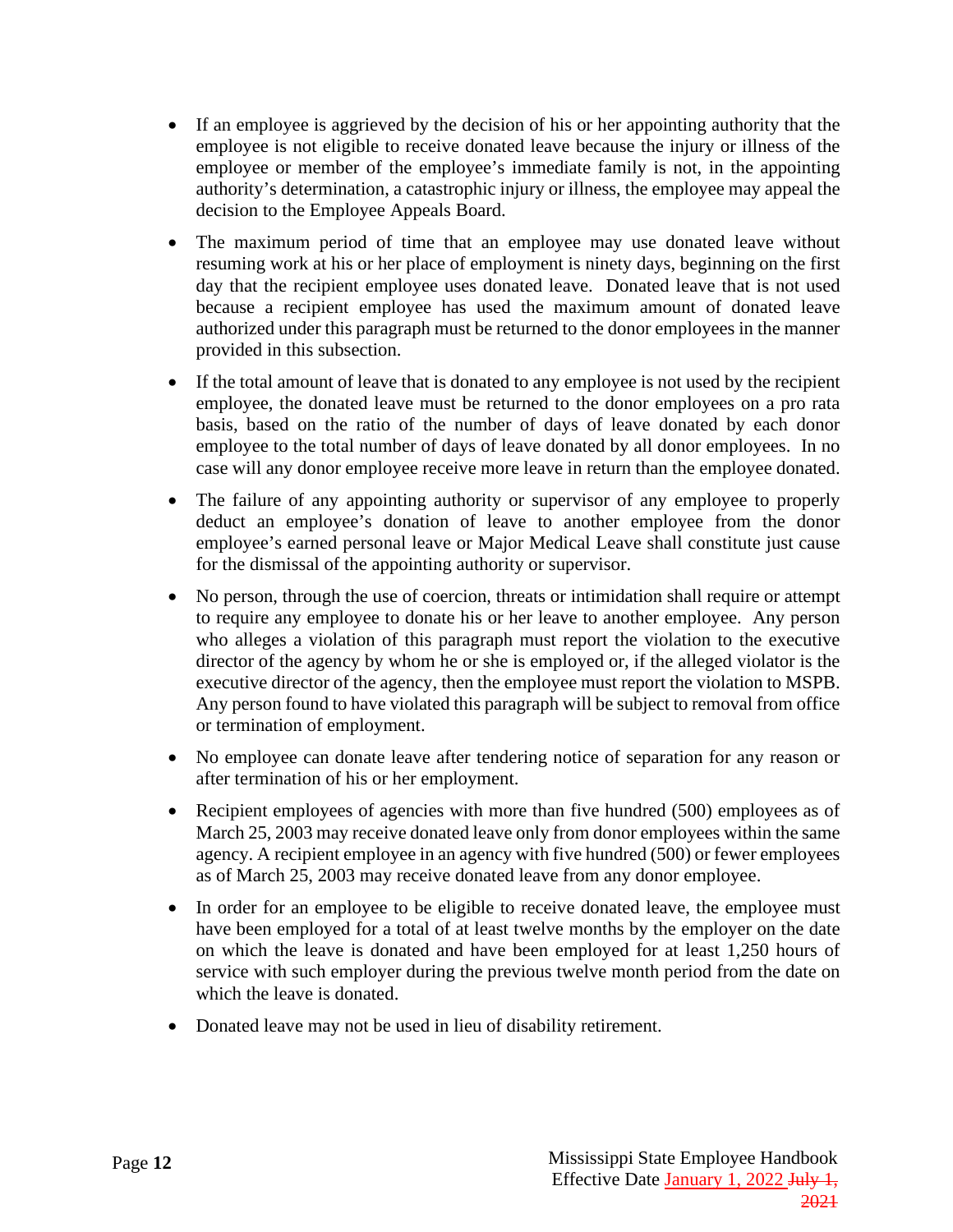### <span id="page-16-0"></span>*Family and Medical Leave Act Leave*

In keeping with the requirements of the Family and Medical Leave Act of 1993 (hereinafter referred to as "FMLA") and the State of Mississippi's policies, an employee must have worked for the State for a total of twelve months and the employee must have worked for the State for 1,250 hours in the twelve-month period immediately preceding the commencement of the leave to be eligible for FMLA leave. An employee meeting these requirements is referred to an "eligible employee" for purposes of this policy.

### *Availability of Family Medical Leave*

An eligible employee may take up to the equivalent of twelve workweeks of unpaid family and/or medical leave (FMLA leave) during any twelve-month period for one or more of the following purposes:

- For incapacity due to pregnancy, prenatal medical care, or childbirth;
- To care for a newborn son or daughter, a recently adopted child, or a recently placed foster child through formal placement by a State agency;
- To care for a legal spouse, parent (not including in-laws) or son or daughter (under the age of eighteen or over the age of eighteen and incapable of selfcare because of a physical or mental disability), who has a serious health condition; or
- Because of a serious health condition that makes the employee unable to perform the functions of his or her job.

Leave to care for a new child must be taken within the first twelve months of birth or placement by adoption or foster care, and leave may be taken by the father and/or the mother of the child.

Federal regulations allow an employer to choose from several different methods in determining the twelve-month period in which the twelve weeks of leave entitlement occurs.

#### *Military Leave Entitlements*

Eligible employees are entitled to two different kinds of leave as a result of having family members in the military:

• Eligible employees are entitled to up to twelve weeks of FMLA leave because of any qualifying exigency arising out of the fact that the spouse, son, daughter, or parent of the employee is a member of any Armed Forces and/or a reserve component of the Armed Forces on covered active duty, or has been notified of an impending call to covered active duty status. Qualifying exigencies may include any one or more of the following: 1) attending to issues arising from a short notice (seven days or less) of deployment, with FMLA leave entitlement lasting up to seven days from the notice; 2) attending certain military events; 3) attending certain childcare and school activities related to the military duty; 4) addressing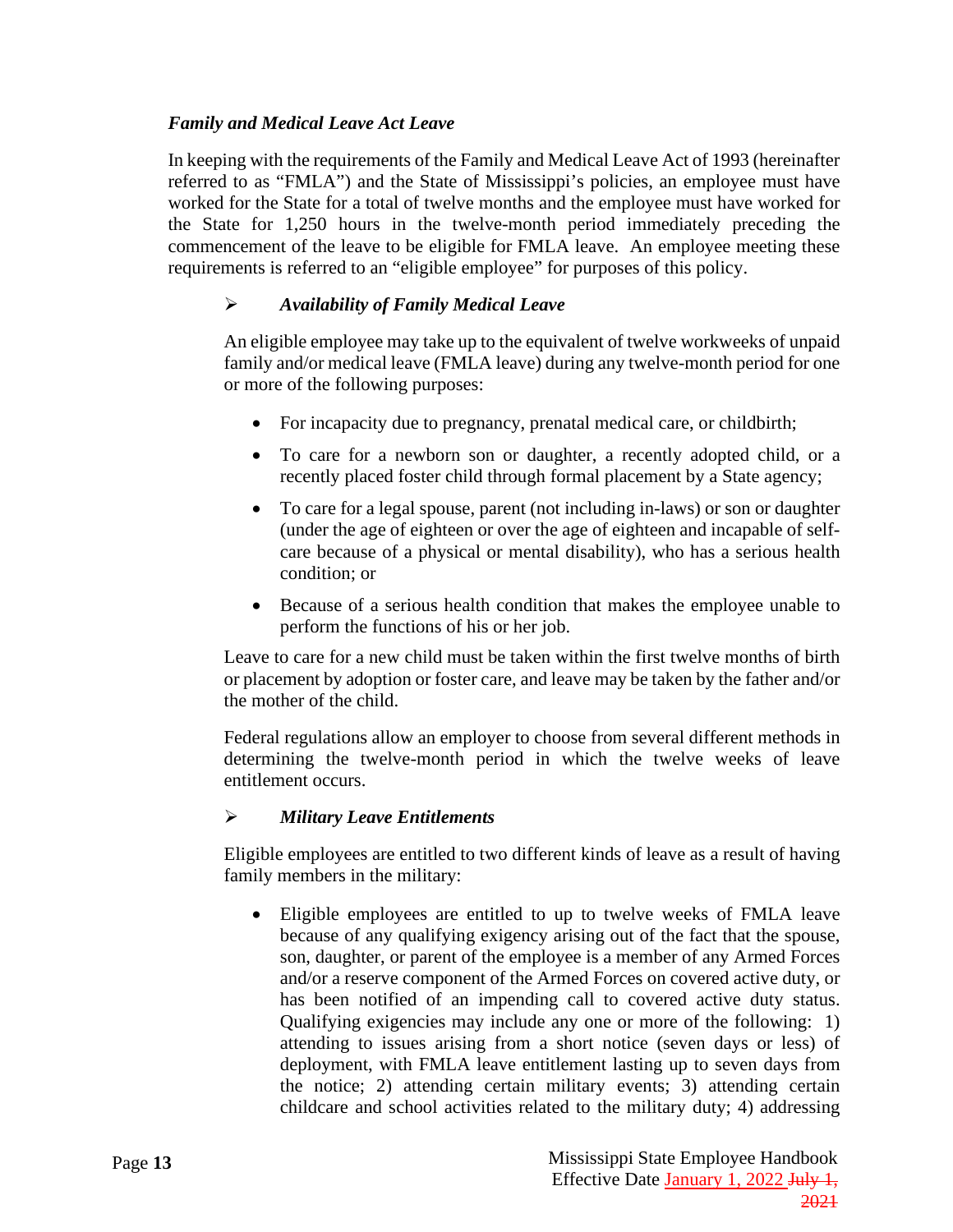certain financial and legal arrangements; 5) attending certain counseling sessions; 6) taking up to fifteen days to spend with a military member who is on short-term, temporary rest and recuperation leave; 7) attending postdeployment reintegration briefings; 8) parental care leave, when a military member's parent is incapable of self-care when the care is necessitated by the member's covered active duty; or 9) other activities agreed to by the agency and the employee. Eligible employees must provide notice of the need for such leave as soon as reasonable and practicable. This kind of leave may be taken intermittently or on a reduced schedule. Upon request, eligible employees must provide documentation to support any request for leave.

• Eligible employees may take up to twenty-six weeks of leave during a single twelve-month period to care for a "military member" who is the employee's spouse, son, daughter, parent or next of kin (nearest blood relative or designated as such). A military member is a member of the Armed Forces (including a member of the National Guard or Reserves) who is undergoing medical treatment, recuperation, or therapy, is otherwise in outpatient status, or is otherwise on the temporary disability retired list, for a serious injury or illness; or a veteran, who was discharged or released under conditions other than dishonorable, who is undergoing medical treatment, recuperation, or therapy, for a serious injury or illness and who was a member of the Armed Forces (including a member of the National Guard or Reserves) at any time during the period of five years preceding the date on which the veteran undergoes that medical treatment, recuperation, or therapy, as set forth in the FMLA regulations. Eligible employees may take this kind of leave intermittently, or on a reduced schedule, where medically necessary. This twenty-six week leave entitlement will include all other permissible FMLA leave.

#### *Serious Health Condition*

A "serious health condition" is defined as an illness, injury, or physical or mental condition that involves:

- In-patient care in a hospital, hospice, or residential care facility, including a period of incapacity or treatment related to the inpatient care (i.e., an overnight stay);
- A period of incapacity of more than three consecutive calendar days, with two or more visits to a health care provider, one occurring within seven days of the onset of incapacity, and the second within thirty days of the onset (unless extenuating circumstances exist);
- A period of incapacity of more than three consecutive calendar days, with one or more visits to a health care provider, the first occurring within seven days of the onset of the incapacity, and which results in a regimen of continuing treatment under the supervision of the health care provider (example: four-day absence, one doctor's visit, and prescription medication);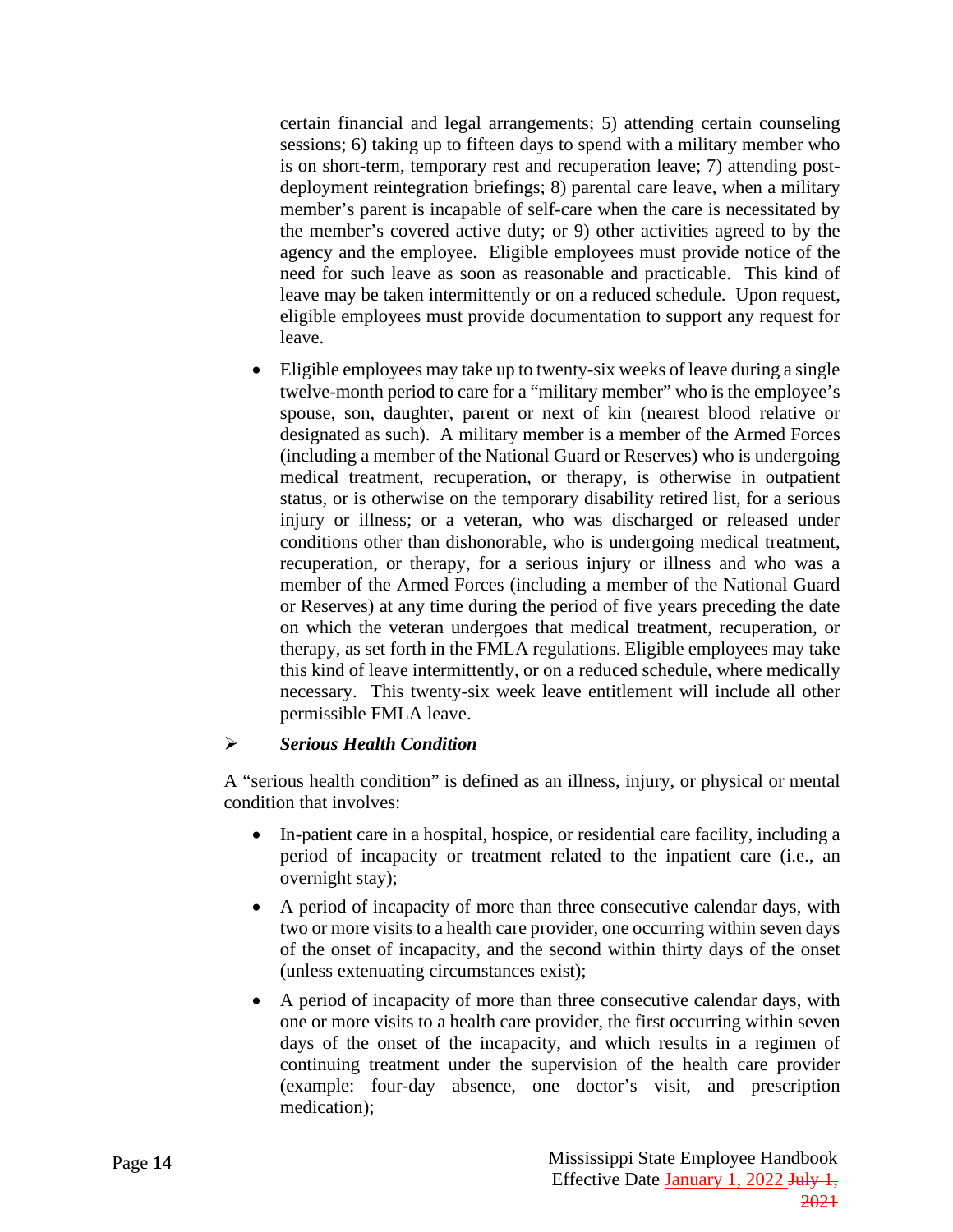- Any period of incapacity due to pregnancy, for prenatal care, or childbirth;
- Treatment for or incapacity because of a chronic serious health condition (examples: diabetes or epilepsy), which requires periodic visits (at least two per year) for treatment by a health care provider;
- Incapacity which is permanent or long term for which treatment may be ineffective, and the individual is under the continuing supervision of a healthcare provider (example: Alzheimer's Disease); or
- Any absence to receive multiple treatments by a health care provider either for restorative surgery after an injury, or for a condition that would likely result in a period of incapacity of more than three consecutive calendar days in the absence of treatment (example: chemotherapy treatments for cancer).

The serious health condition must prevent the employee from performing the functions of his or her job or prevent the qualified family member from participating in school or other daily functions.

A "serious injury or illness" in the case of a member of the Armed Forces (including a member of the National Guard or Reserves), means an injury or illness that was incurred by the military member in the line of duty on covered active duty in the Armed Forces (or existed before the beginning of the service member's covered active duty and was aggravated by service in the line of duty on covered active duty in the Armed Forces) and that may render the service member medically unfit to perform the duties of the service member's office, grade, rank, or rating; and in the case of a veteran who was a member of the Armed Forces (including a member of the National Guard or Reserves) at any time during a period of covered active duty, means a qualifying (as defined by the Secretary of Labor) injury or illness that was incurred by the covered service member in the line of duty on covered active duty in the Armed Forces (or existed before the beginning of the service member's covered active duty and was aggravated by service in the line of duty on covered active duty in the Armed Forces) and that manifested itself before or after the service member became a veteran, and is:

- A continuation of a serious injury or illness that was incurred or aggravated when the covered veteran was a member of the Armed Forces and rendered the service member medically unfit to perform the duties of the service member's office, grade, rank, or rating; or
- A physical or mental condition for which the covered veteran has received a U.S. Department of Veterans Affairs Service-Related Disability Rating (VASRD) of 50 percent or greater, and such VASRD rating is based, in whole or in part, on the condition precipitating the need for caregiver leave; or
- A physical or mental condition that substantially impairs the veteran's ability to secure or follow a substantially gainful occupation by reason of a disability or disabilities related to military service, or would do so absent treatment; or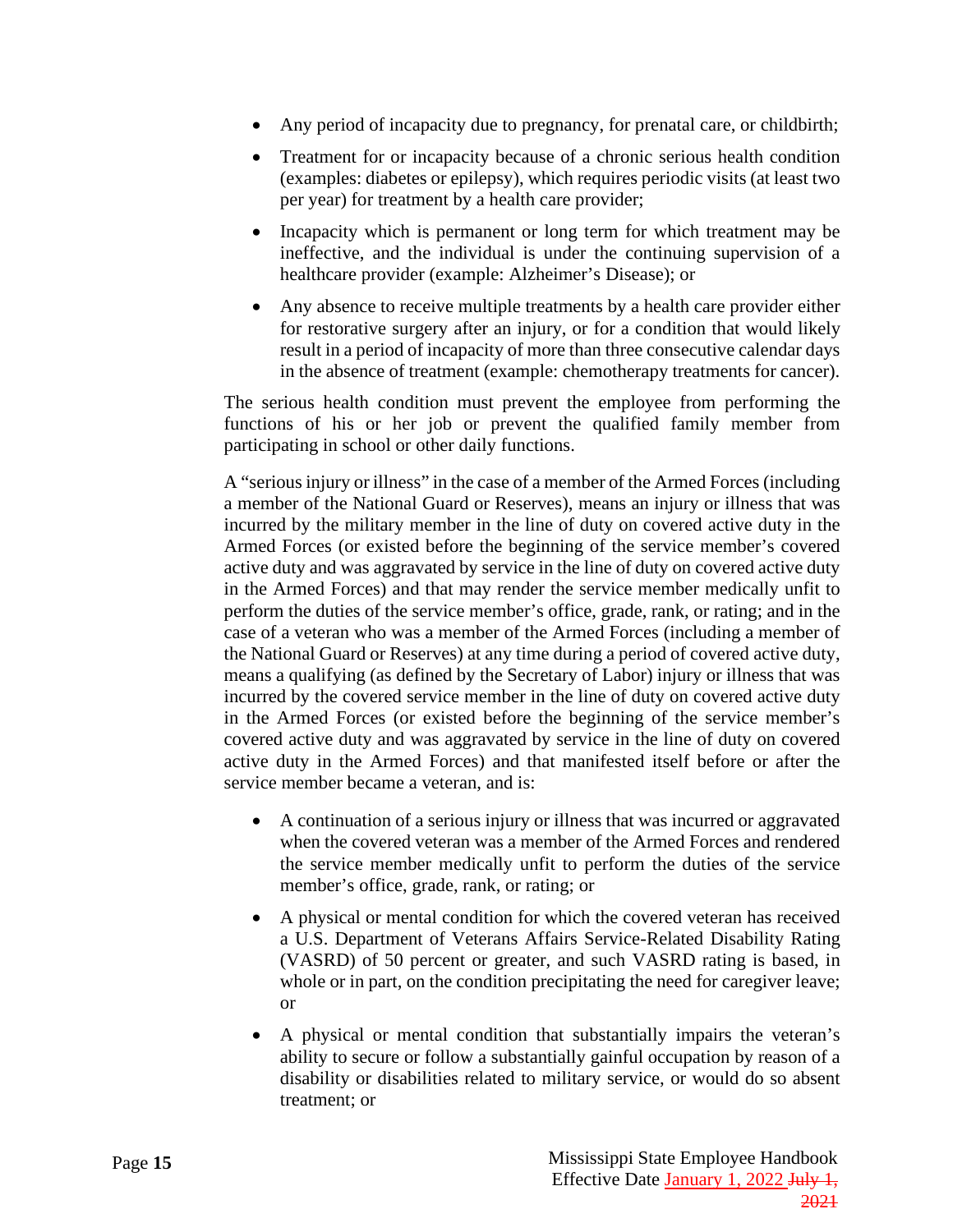• An injury, including a psychological injury, on the basis of which the covered veteran has been enrolled in the Department of Veterans Affairs Program of Comprehensive Assistance for Family Caregivers.

### *Intermittent or Reduced Schedule Leave*

An eligible employee generally does not need to use FMLA leave entitlement in one block. Eligible employees who, because of a serious health condition of their own or a qualifying relative, need to take FMLA leave on an intermittent basis or to stretch their leave out by working a reduced schedule, must provide certification of the medical necessity for such leave. Eligible employees must make reasonable efforts to schedule planned medical treatment so as not to unduly disrupt the agency's operations. When eligible employees request intermittent or reduced schedule leave because of a birth or placement of a child with them for adoption or foster care, the agency director and/or management will consider such things as how the request for intermittent leave or reduced hours will affect the work output of the employee's position, and the request will be granted only at the agency's discretion. Under certain circumstances, the agency may require an employee on intermittent leave or reduced schedule leave to transfer temporarily to an alternative job for which he or she is qualified and that better accommodates the leave.

### *Married Couples*

The twelve-week maximum per eligible employee per year applies to married couples, rather than individual employees, if both members of the couple work for any State agency and the leave is for the purpose of caring for a new child by birth, adoption or foster care placement or to care for the employee's parent. Leave requested because of an eligible employee's own serious health condition is not subject to this limitation, nor is leave to care for the eligible employee's sick spouse or child. Husbands and wives who are both employed by any State agency are limited to a combined twenty-six workweeks of leave during the twelve-month period to care for a covered service member.

### *Notice Requirements*

*Employees*: Employees must provide sufficient information to the agency's human resources department to determine if the leave qualifies for FMLA protection, and they must also provide the anticipated timing and duration of the leave. Sufficient information may include that the employee is unable to perform job functions, the family member is unable to perform daily activities, the need for hospitalization or continuing treatment by a health care provider, or circumstances supporting the need for military family leave. Employees also must inform the employer if the requested leave is for a reason for which FMLA leave was previously taken or certified.

When leave is foreseeable, employees are required to give thirty days' advance notice of their expected need for FMLA leave. If they fail to provide such notice, the agency may deny the leave until a thirty-day notice period has expired. When thirty days' notice is not possible, employees are required to give as much notice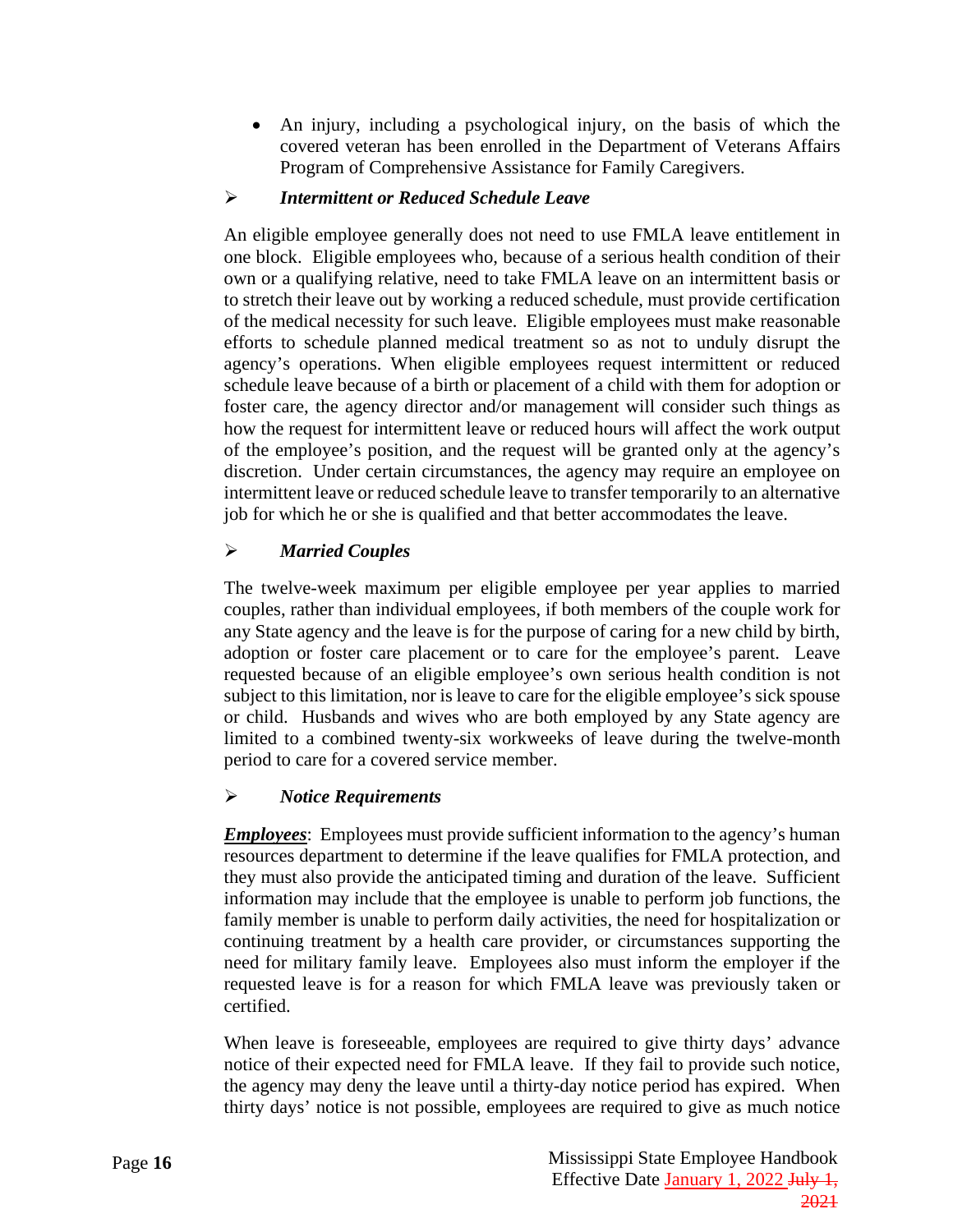as is practicable, and they generally must comply with the agency's call-in procedures. Medical certification for most FMLA leave is required and must be submitted within no more than fifteen days of an employee's initial request for leave. Medical certifications must be submitted on the appropriate form which may be obtained in the agency's human resources department. It is the employee's obligation to return this form as required. If the certification indicates that the employee does not qualify for FMLA leave, or if the employee fails to return the form in a timely manner, the employee will be subject to the agency's normal attendance and discipline policies. Employees on leave must call the agency periodically (but at least every thirty days) to report on their status and intent to return to work.

*The Agency*: The agency will inform employees if they are eligible under FMLA, if their requested leave will be designated as FMLA-protected, and the amount of leave counted against the employee's leave entitlement. The notice will also specify any additional information required, as well as the eligible employee's rights and responsibilities. If the agency determines that the leave is not FMLA protected, the agency will notify the employee and supply the reason for the ineligibility.

### *Use of Accrued Leave*

Employees may choose or employers may require use of accrued paid leave while taking FMLA leave, if they otherwise satisfy all of the procedural requirements for the use of that accrued leave.

Leave for a worker's compensation injury that involves a serious health condition, as defined by this policy, will run concurrently with FMLA leave up through the permissible twelve weeks of FMLA leave.

### *Benefits During Leave*

Health insurance benefits will be continued during FMLA leave, and the State of Mississippi will continue to cover the applicable premium amount for the employee. An employee may continue dependent coverage during leave, but he or she will be responsible for paying for the coverage on a timely basis. If the employee ceases paying the premium, the State may cancel the dependent coverage. However, the State may also continue the dependent coverage at its own expense and recoup payments from the employee upon the employee's return to active employment. Personal and medical leave benefits will not accrue during unpaid FMLA leave.

An employee who fails to return to work at the end of the FMLA leave and who cannot excuse the failure as due to reasons beyond his or her control, or because of the continuance, recurrence or onset of a serious health condition, is potentially liable for reimbursing the State for its payment of any or all of the health insurance premiums or other non-health premiums it paid during the employee's FMLA leave, except for premiums paid by the State while the employee was concurrently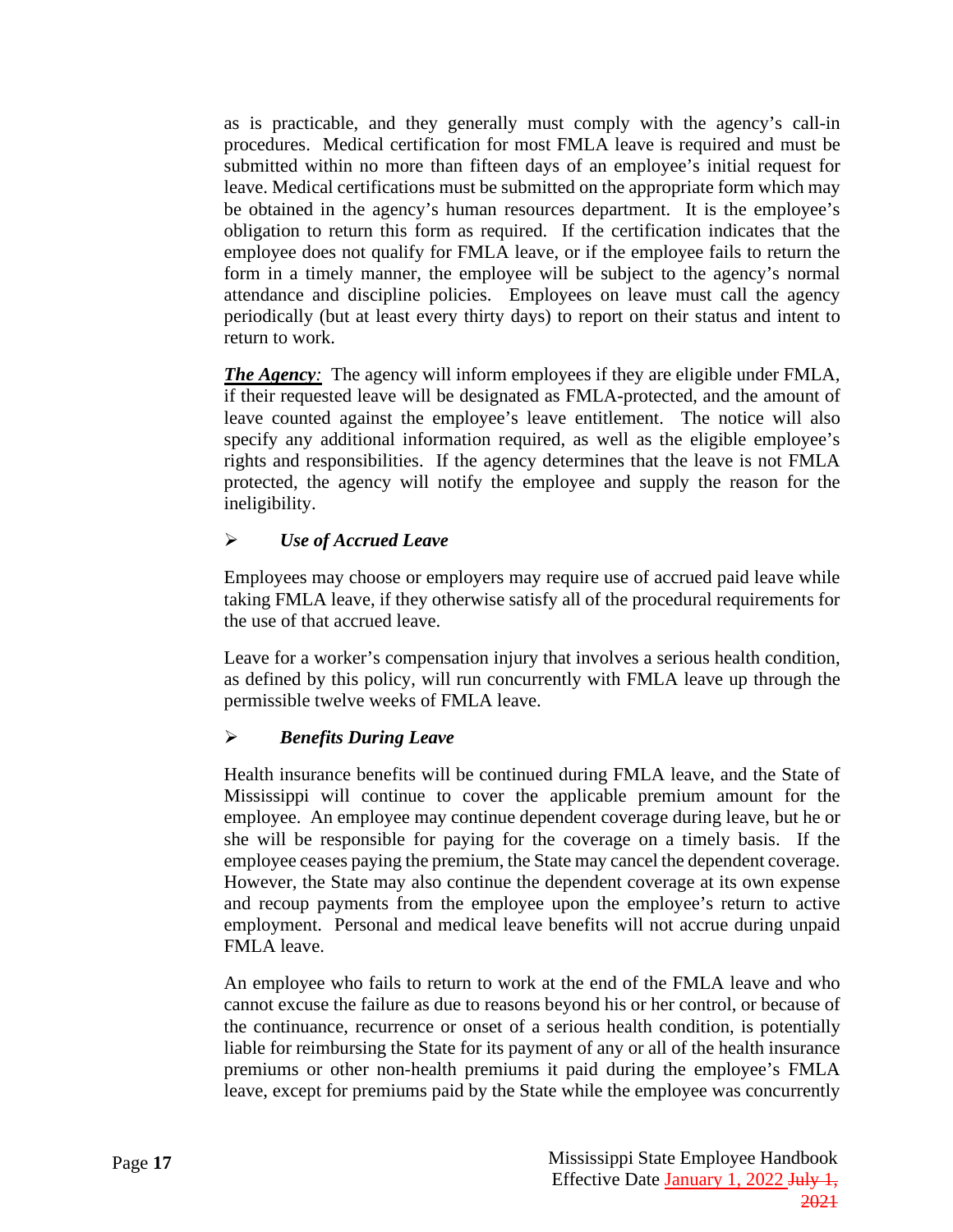on paid leave. The amounts paid can be deducted from any moneys owed by the State to the employee, including unpaid wages or accrued leave, to the extent permitted by law. Employees are considered to have "returned to work" if they come back to work for at least thirty days after the conclusion of the FMLA leave.

### *Return from Leave*

Employees returning from FMLA leave will be restored to their prior positions and pay wherever practicable. Such employees will receive all benefits accrued prior to the beginning of leave, and they will be provided continuation of, or reinstatement to, health insurance benefits. If the employee's prior position is not available, the employee will be restored to an equivalent position with equivalent pay and terms and conditions of employment.

Employees must report on their intention to return to work as requested by the agency. So that their work may be properly scheduled, employees must provide reasonable notice (within two business days) of any foreseeable changed circumstances requiring either longer or shorter FMLA leave periods than originally requested.

### *Unlawful Acts*

The FMLA makes it unlawful for any employer to interfere with, restrain, or deny the exercise of or the attempt to exercise any right provided under the FMLA; or discharge or discriminate against any person for opposing any practice made unlawful by the FMLA or for involvement in any proceeding under, or relating to, the FMLA.

Please notify the agency's executive director immediately if any of these actions occur. Employees may also file a complaint with the United States Department of Labor or bring a private lawsuit against the agency.

#### <span id="page-21-0"></span>*Temporary Assignments*

Mississippi Code Annotated § 25-9-125 allows for a State Service employee, with the consent of the head of the department, agency or institution and the concurrence of the MSPB Executive Director, may be placed on a leave of absence for purposes of accepting an assignment in the Non-State Service for a period not to exceed one year*.*

#### <span id="page-21-1"></span>*Leave Without Pay*

Leave Without Pay (hereinafter referred to as "LWOP") is employee leave taken in the absence of paid leave. LWOP must be authorized by the appointing authority. When a State government employee is on LWOP, it is the employee's responsibility to pay the employee and employer portion, if any, of all insurance premiums the employee wishes to continue. In order to continue insurance coverage while out on LWOP, the employee should contact his or her human resources director.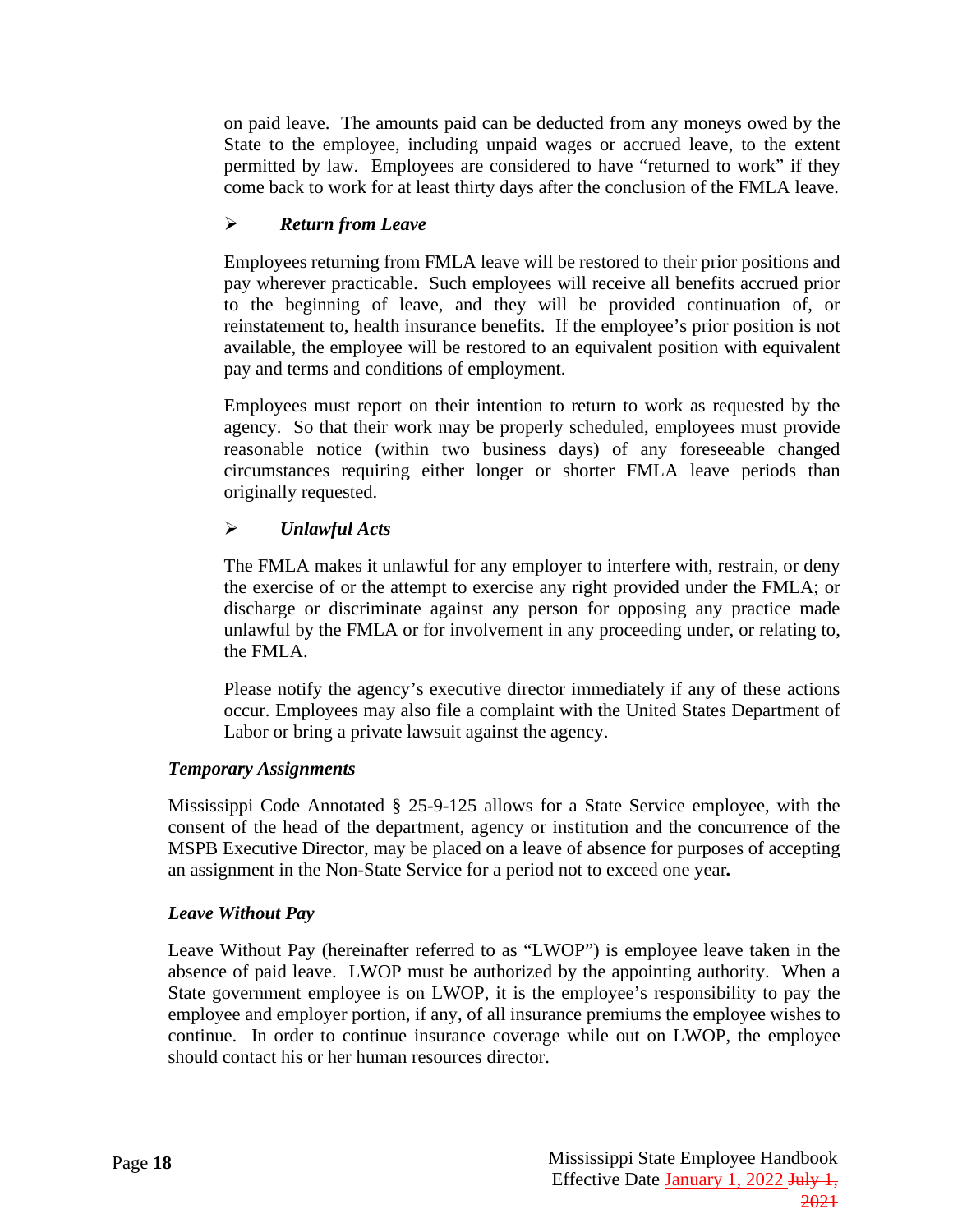### <span id="page-22-0"></span>*Use of Leave During Pregnancy*

Women affected by pregnancy, childbirth or related medical conditions will be treated the same for all employment-related purposes, including receipt of benefits under fringe benefit programs, as other persons not so affected but similar in their ability or inability to work. All types of leave will be granted to pregnant women on the same terms as leave is granted to other employees. When certified in advance by a medical doctor, pregnant women can use Major Medical Leave for regularly scheduled prenatal care by a medical doctor without the requirement that personal leave be used for the first eight hours of each absence for subsequent visits. Just as with Major Medical Leave, the first day (or the first eight hours) of leave taken for pregnancy must be personal or compensatory leave or leave without pay if the employee has no accrued personal or compensatory leave.

#### <span id="page-22-1"></span>*Military Leave*

Employees who are members of the military reserves or former members of the military are entitled to fifteen days of paid leave of absence when ordered to duty to participate in training or military exercises. Such employees are further entitled to unpaid leaves of absence from their respective duties in excess of the previously outlined fifteen days without loss of time, annual leave or efficiency rating until relieved from duty when ordered to duty as above.

The Uniformed Services Employment and Re-Employment Act of 1994, a federal law, requires employers to allow up to five years of unpaid leave to a soldier who leaves employment to perform military duty, performs that duty satisfactorily, and requests his or her job back within the statutory time limits. The soldier must be re-employed without regard to whether the military duty was voluntary or involuntary.

#### <span id="page-22-2"></span>*Educational Leave*

State agencies are authorized to grant paid educational leave on a part-time or full-time basis and/or reimburse employees for educational leave expenses in order for employees to develop job-related skills and to develop employees for higher-level professional and management positions; to prescribe eligibility for such educational leave and expense reimbursement; and for related purposes. **Employees should note that not all State agencies offer educational leave.**

Employees may contact their agency Human Resources Office for more information on the availability of educational leave benefits and agency specific policies pertaining to educational leave.

#### <span id="page-22-3"></span>*Mississippi Living Organ Donor Leave*

All full-time or part-time employees who have been employed by any agency of State government for a period of six months or more and who donate an organ, bone marrow, blood or blood platelets are eligible for organ donor leave. Those individuals employed by local government entities or school districts are not eligible for leave under this policy.

Employees may use organ donor leave only upon receipt of prior approval from the donor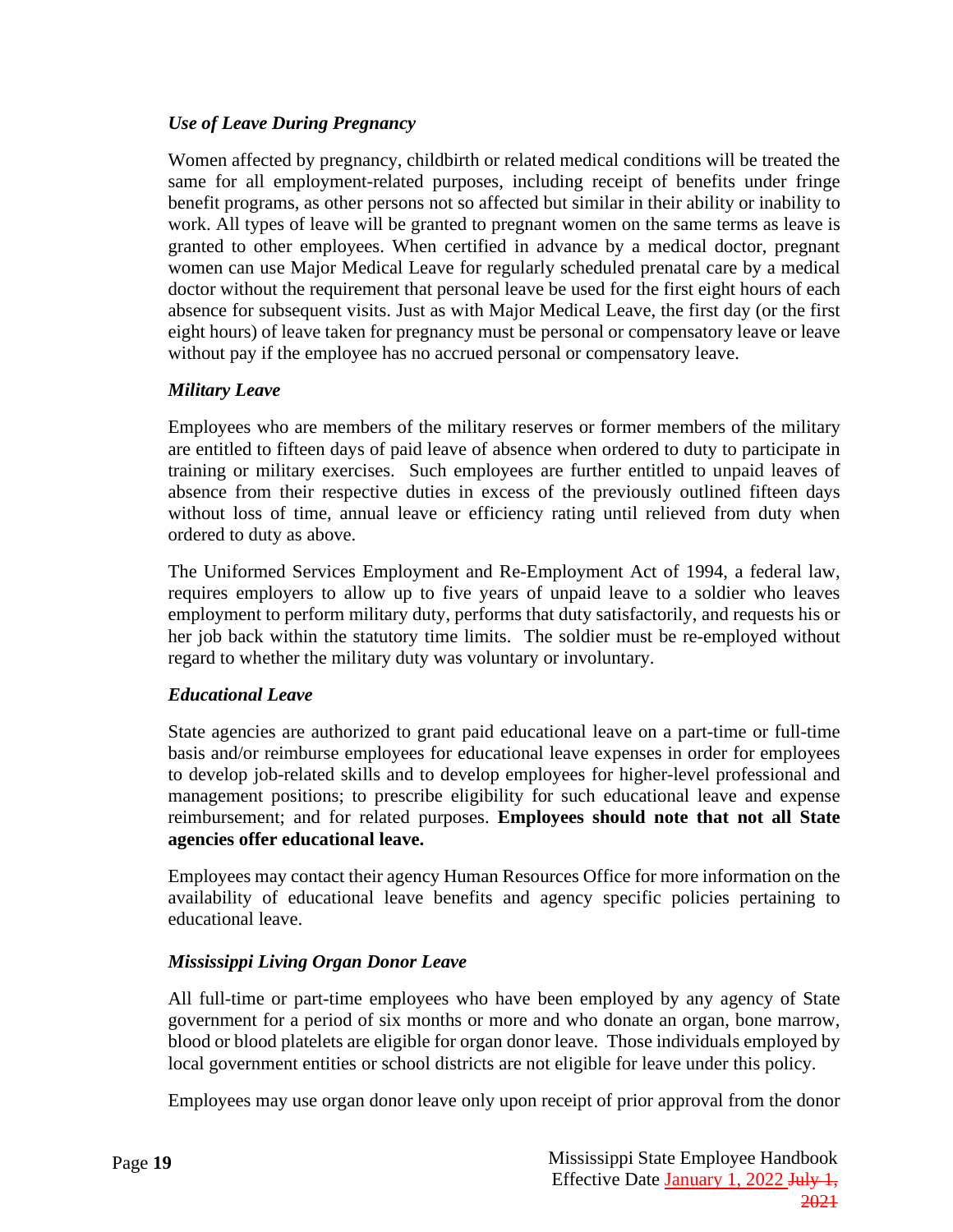employee's agency but are not required to use accumulated Major Medical Leave or personal leave before using organ donor leave. Certification by the employee's attending physician for an employee participating as a bone marrow or organ donor will be required prior to using organ donor leave.

Employees requesting placement on organ donor leave for the purpose of donating blood or blood platelets must provide verification from the blood service organization of the donation of blood and/or blood platelets to their supervisor upon returning to work to be approved for organ donor leave.

An employee may use:

- Up to thirty days (240 hours) of organ donor leave in any twelve-month period to serve as a bone marrow donor;
- Up to thirty days (240 hours) of organ donor leave in any twelve-month period to serve as an organ donor;
- Up to one hour to donate blood every fifty-six days; and
- Up to two hours to donate blood platelets no more than twenty-four times in a twelvemonth period in accordance with appropriate medical standards established by the ARC or other nationally recognized standards.

### <span id="page-23-0"></span>**3.3 INFLUENZA PANDEMIC POLICY**

### *Preventing the Spread of the Illness Flu in the Workplace*

State employees are encouraged to cooperate in taking steps to reduce the transmission of both seasonal and novel strains of illness influenza in the workplace. The best strategy for reducing the transmission of viruses the flu is frequent hand washing with warm, soapy water, covering mouths with tissues whenever you sneeze, discarding tissues used when sneezing. Agencies are also encouraged to install alcohol-based hand sanitizers throughout the workplace and in common areas.

#### *Staying Home When Ill*

Many times, with the best of intentions, employees report to work even though they feel ill. State employees are provided with paid medical leave to compensate employees who are unable to work due to illness. During flu season, and/or an influenza pandemic, and/or other pandemic, it is critical that employees do not report to work while they are ill and/or experiencing the following symptoms: fever, cough, sore throat, runny or stuffy nose, body aches, headache, chills and fatigue. A significant number of people who have been infected with this virus also have reported diarrhea and vomiting. Currently, the Centers for Disease Control and Prevention recommends that people with influenza-like illness remain at home until at least 24 hours after they are free of fever (100 degrees F or 37.8 degrees C) or signs of a fever without the use of fever-reducing medications. Employees who report to work ill will be sent home in accordance with these health guidelines. Employees who are sent home under this policy will be required to utilize leave in accordance with Section 3.2 Leave.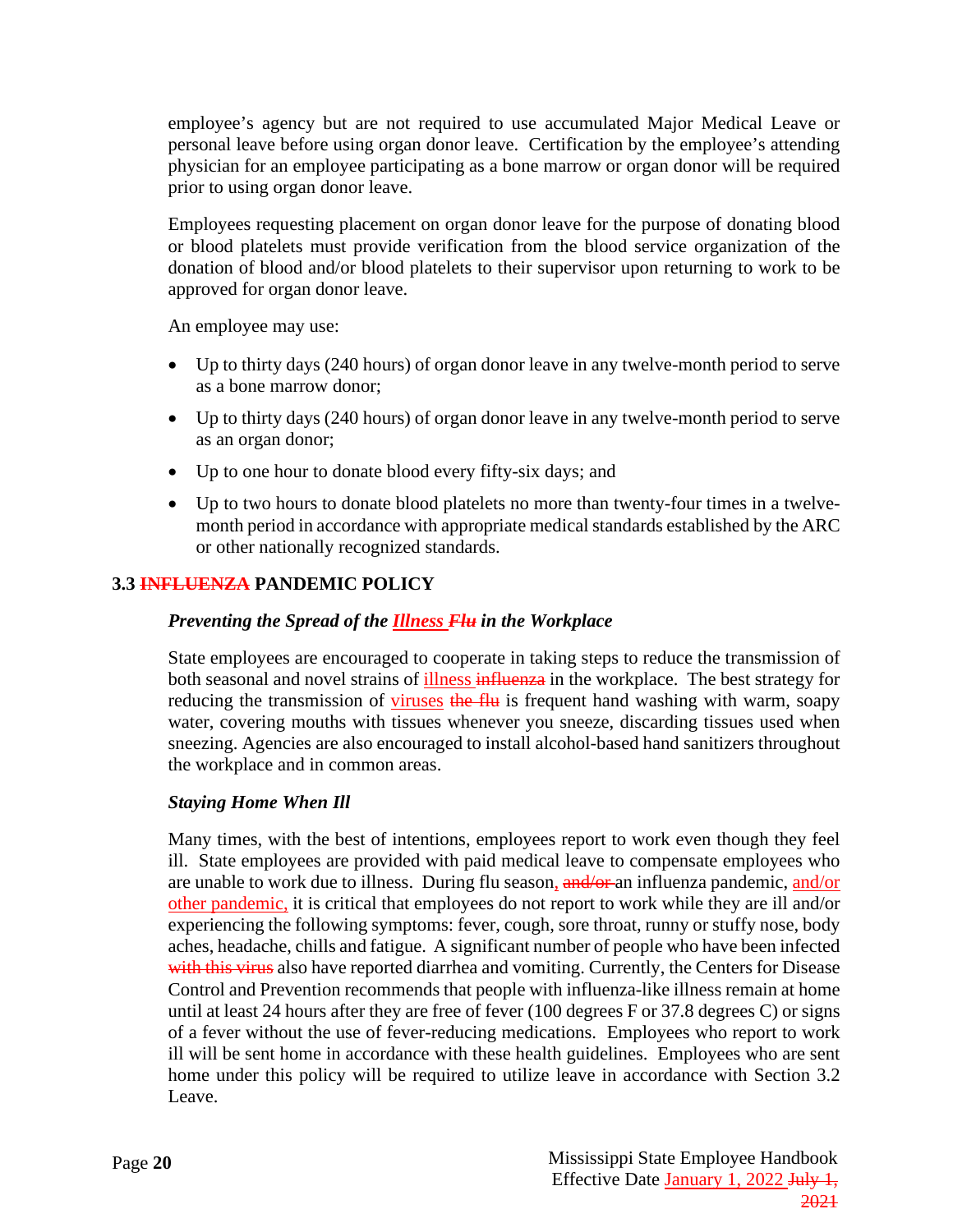#### *Reporting to Work When Not Ill*

An influenza pandemic could result in a significant level of absenteeism. State employees may be unable to work if they become ill due to the virus while others may need to remain home to care for ill family members or simply to provide care for children during school closings. During this time, unless otherwise notified, attendance and leave policies will remain in place. Individuals who believe they may face particular challenges reporting to work during a severe *influenza* pandemic should take steps to develop any necessary contingency plans.

### <span id="page-24-0"></span>**3.4 MEDICATION USE IN THE WORKPLACE**

Prescription and over-the-counter drugs are not prohibited in the workplace when taken in standard dosage and/or according to a prescription. However, certain medication, even when taken in the standard dosage and/or according to a prescription may interfere with the safe, effective performance of assigned duties or compromise workplace safety. Section 5.3 states that all employees must apply themselves to their assigned duties during the full schedule for which compensation is being received. Section 5.4 requires that all employees must meet established performance standards. Employees using medication that interferes with required job performance or workplace safety may be required to use applicable leave in accordance with Section 3.2. Employers must consider that such employees may possibly be eligible for Family and Medical Leave Act leave and/or could qualify for protection under the Americans with Disabilities Act.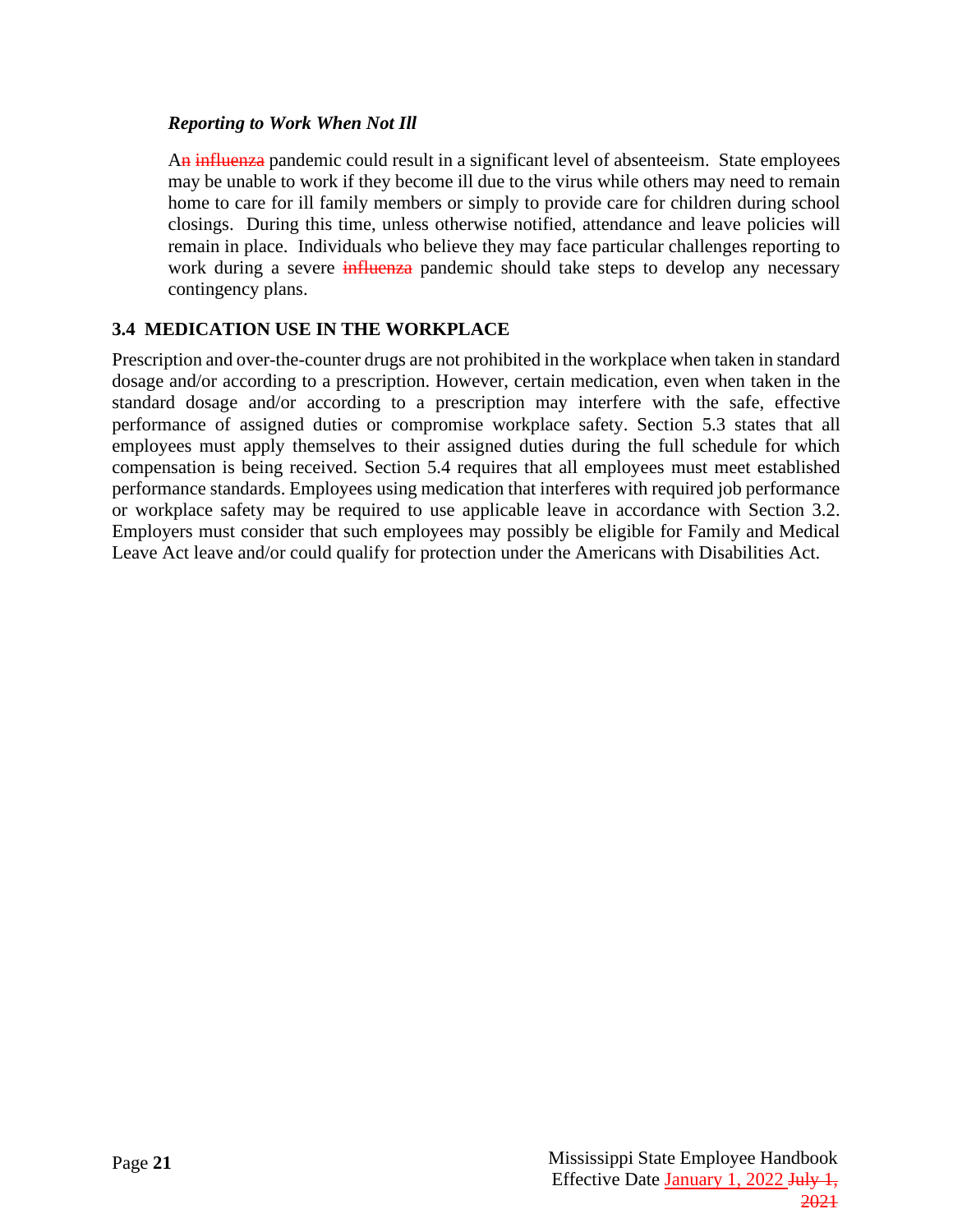### <span id="page-25-0"></span>**CHAPTER 4 – EMPLOYEE BENEFITS**

### <span id="page-25-1"></span>**4.1 DEFERRED COMPENSATION PLAN**

Deferred Compensation is a supplemental, voluntary savings plan administered by the Public Employees' Retirement System Board of Trustees offering tax advantages to participants. Employees who choose to participate in this plan may set aside part of their salary each year. Income tax liability is postponed on that part of their salary until the year in which the employee actually receives the deferred amount. Interest and/or earnings also are tax deferred until withdrawal. Interested employees may contact their Human Resources Office, payroll office, or PERS.

#### <span id="page-25-2"></span>**4.2 WORKERS' COMPENSATION**

Workers' compensation is administered by the Mississippi Workers' Compensation Commission, and all State employees are covered under the provisions of the Mississippi Workers' Compensation Law. The basic purpose of workers' compensation is to provide fixed benefits to employees in the event an employee is injured in the course of employment. An employee who is injured on the job is entitled to certain benefits at no cost to the employee, including compensation for reasonable and necessary medical expenses, partial compensation for income lost because of the injury or illness, retraining for new skills, if necessary, and certain other related benefits.

Workers' compensation is unavailable when an injury was caused by an employee's use of illegal drugs, abuse of prescription medication or intoxication due to the use of alcohol. An employee may be requested to submit to a drug and alcohol test if injured while at work.

Workers' compensation wage loss benefits are not payable for the first through the fifth days of disability unless the disability extends to fourteen days or more. The workers' compensation benefit is payable at 2/3 the average weekly wage or, in some cases, to a weekly maximum set by law.

Wage benefits are payable in addition to any accrued leave the employee may be entitled to use. It is the employee's responsibility to ensure that payment of accrued Personal Leave and/or Major Medical Leave and the receipt of workers' compensation benefits simultaneously do not result in the employee being paid a total amount that exceeds 100 percent of his wages earned in State employment at the time of injury.

A State employee who is absent due to a work-related injury for which the employee is receiving temporary disability benefits is limited in his or her use of accrued Personal Leave and/or Major Medical Leave and the receipt of workers' compensation benefits simultaneously if the combined receipt of both benefits results in the employee being paid a total amount that exceeds 100 percent of his wages earned in State employment at the time of injury.

It is the employee's responsibility to cooperate with the agency to determine if he or she has received excess wages and, if so, to notify the agency's Human Resources Office of how such excess wages should be recovered from the employee. Recovery could be:

• Through direct repayment (by endorsing the temporary disability benefit check over to the agency or remitting a personal check/money order);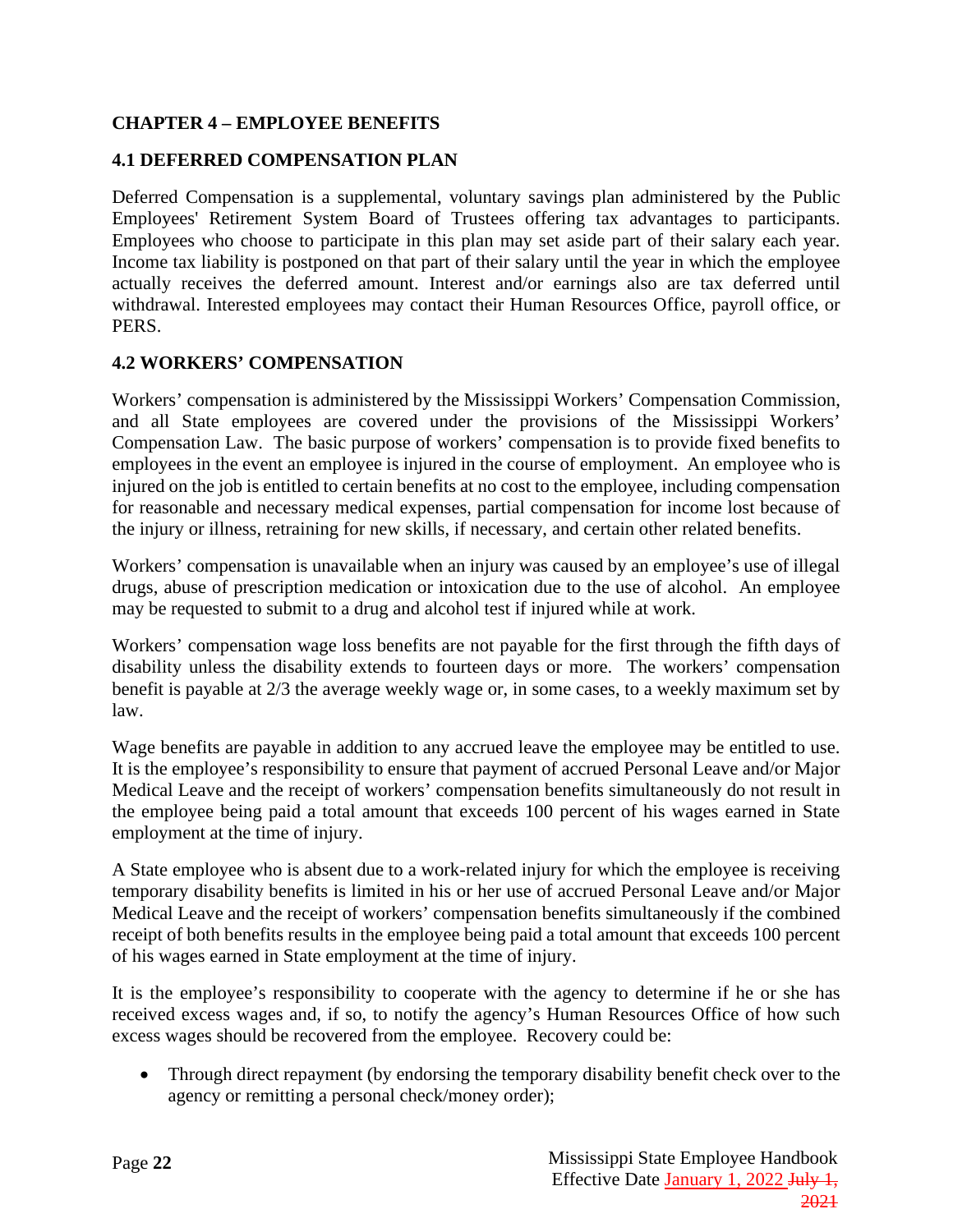- Through a payroll deduction;
- Through a payroll adjustment by which the Personal Leave and/or Major Medical Leave taken during the affected pay period is reclassified to Leave Without Pay; or
- By a combination of direct repayment, payroll deduction and/or reclassification of paid leave to Leave Without Pay.

Should the employee elect to be placed on Leave Without Pay rather than use accrued Personal Leave and/or Major Medical Leave, employment benefits (i.e., employer-paid life and/or health insurance, leave accrual, FICA and PERS contributions) may be adversely affected.

Any excess wages that are not remitted to the agency will be deemed to be a debt owed to the State of Mississippi and are subject to collection as allowed by Mississippi law.

Any injury or illness which is work related should be reported as soon as possible to the supervisor or agency's workers' compensation representative so that appropriate medical treatment can be arranged and a report of the injury can be sent to the Workers' Compensation Commission. Timely reporting also ensures that any wage loss benefits, which are due, will be paid without undue delay. For assistance in the event of injury or for questions concerning workers' compensation, contact the agency Human Resources Office or the agency's workers' compensation representative.

### <span id="page-26-0"></span>**4.3 TRAVEL AND EXPENSES**

If a State employee is required to travel in the performance of an official duty, reasonable expenses will be paid by the State. Prior approval may be required for travel reimbursement. Employees should request information regarding their agency's travel reimbursement policy from their human resources director. Rules and regulations governing official travel are established by the Department of Finance and Administration.

# <span id="page-26-1"></span>**4.4 SOCIAL SECURITY**

Every employee of the State of Mississippi is required to participate in the federal Social Security program. For further information, you may call Social Security at 1-800-772-1213.

### <span id="page-26-2"></span>**4.5 RETIREMENT**

Employees and officials of the State become members of the Public Employees' Retirement System as a condition of employment. PERS participation and coverage is provided to employees in positions requiring employees to work and receive compensation for **not** less than twenty hours per week OR **not** less than eighty hours per month. Participation is restricted to employees whose wages are subject to payroll taxes and are reported on IRS Form W-2.

When a State employee is first employed, the agency will furnish the employee with a member information form to establish a membership account. The employee's social security number will serve as a membership number. A fiscal year membership statement will be sent to the employee each year containing information regarding contributions paid into PERS. Additional information is contained in the *PERS Member Handbook* which the agency will provide. You may also contact PERS by calling 1-800-444-7377 or (601) 359-3589 or visit the website at [http://www.pers.ms.gov.](http://www.pers.ms.gov/)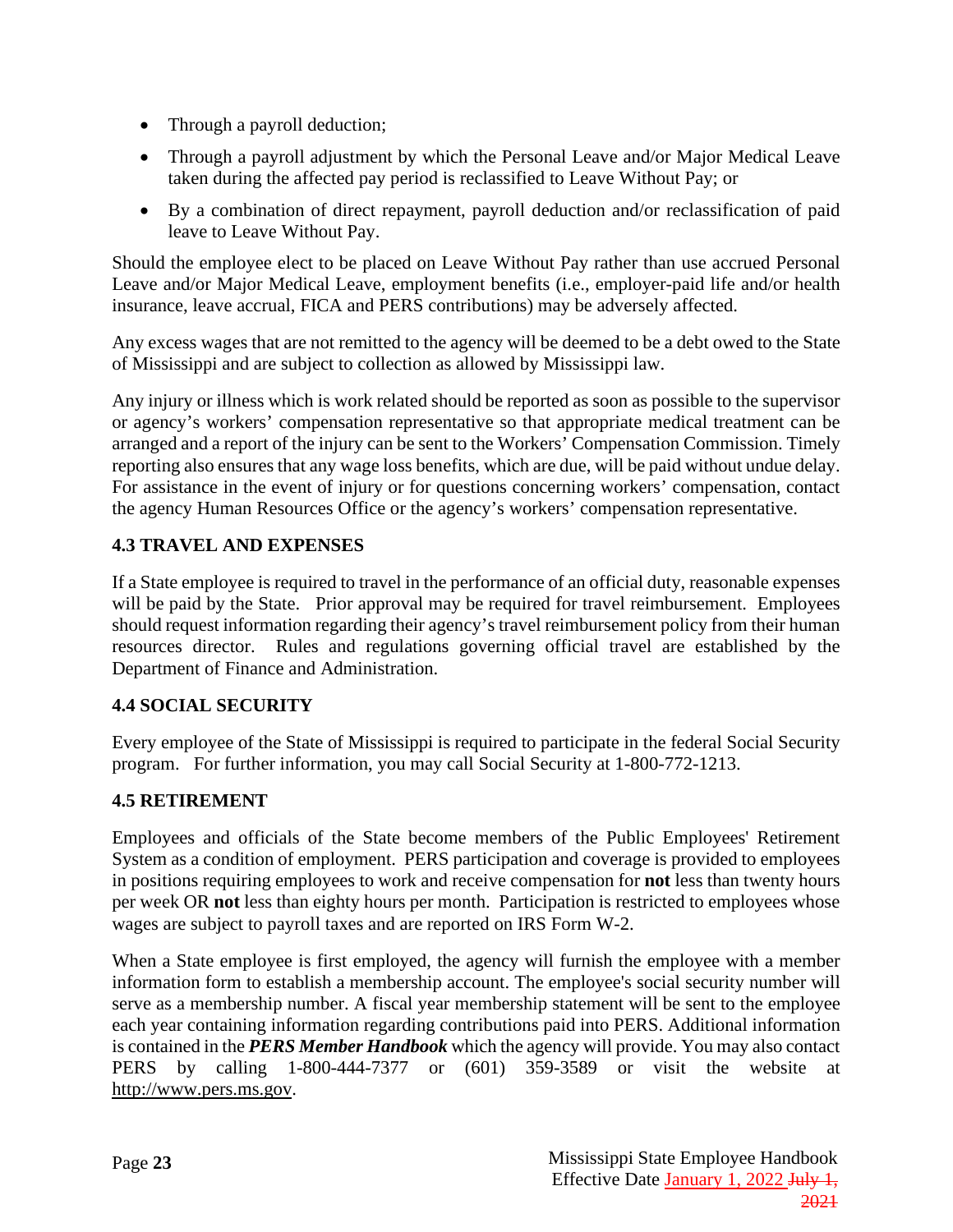### <span id="page-27-0"></span>*Contributions*

An employee's monthly contribution is equal to a percentage of the employee's Gross Reportable Earnings, and this amount is refundable. The employer's monthly contribution of a percentage of the employee's Gross Reported Earnings is not refundable.

### <span id="page-27-1"></span>*Vesting Period*

If an employee was employed by the State of Mississippi at any point prior to July 1, 2007, the employee may receive monthly benefits once the employee becomes eligible for retirement after the employee contributes to the retirement system for at least four years. For those employees first employed by the State of Mississippi after July 1, 2007, the employee must contribute to the retirement system for eight years prior to being able to receive monthly benefits upon eligibility for retirement.

### <span id="page-27-2"></span>*Retirement Eligibility*

Any employee hired before June 30, 2011, with twenty-five years of participation in PERS, is eligible to retire and draw monthly benefits at any age. Any employee hired on July 1, 2011 or later, with thirty years of participation in PERS is eligible for retirement and benefits at any age. Alternatively, employees with less than twenty-five years of participation in the retirement system who became members of the retirement system before July 1, 2007 and have at least four years of membership in the system are eligible to retire at age sixty and receive a retirement allowance. Employees who became members of the retirement system after July 1, 2007 and have at least eight years of membership in the system are eligible to retire at age sixty and receive a retirement allowance.

#### <span id="page-27-3"></span>**4.6 INSURANCE**

As a benefit to its employees, the State of Mississippi provides a life and health insurance plan to assist its employees with the cost of such insurance. The State and School Employees' Life and Health Insurance Plan (hereinafter referred to as "the Plan") provides State employees and their dependents with many options for health and life insurance coverage. All new employees are provided with a Summary Plan Description (hereinafter referred to as "SPD") that describes in more detail the Plan's benefits, eligibility and how to use the Plan. New SPDs are sent to enrolled employees every year when changes occur in the Plan. Also, all enrolled employees receive the *Health Plan Update*, a newsletter that is distributed throughout the year to give more information about Plan benefits.

All new employees must enroll in the Plan or waive coverage. Enrollment in the Plan is effective on an employee's first day of employment; however, an employee must complete his or her enrollment paperwork within thirty-one days of his or her hire date. Additionally, there is an annual Open Enrollment period for coverage effective the following plan year.

Depending on the employee's specific employment status, the State of Mississippi pays some portion of the health insurance premium and life insurance premium for the employee. The Plan also allows employees to cover their dependents under the Plan by paying the premiums for their dependents through payroll deductions. Eligible dependents include a lawful spouse, as well as the enrollee's child up to age 26. Dependent children who meet eligibility requirements at the time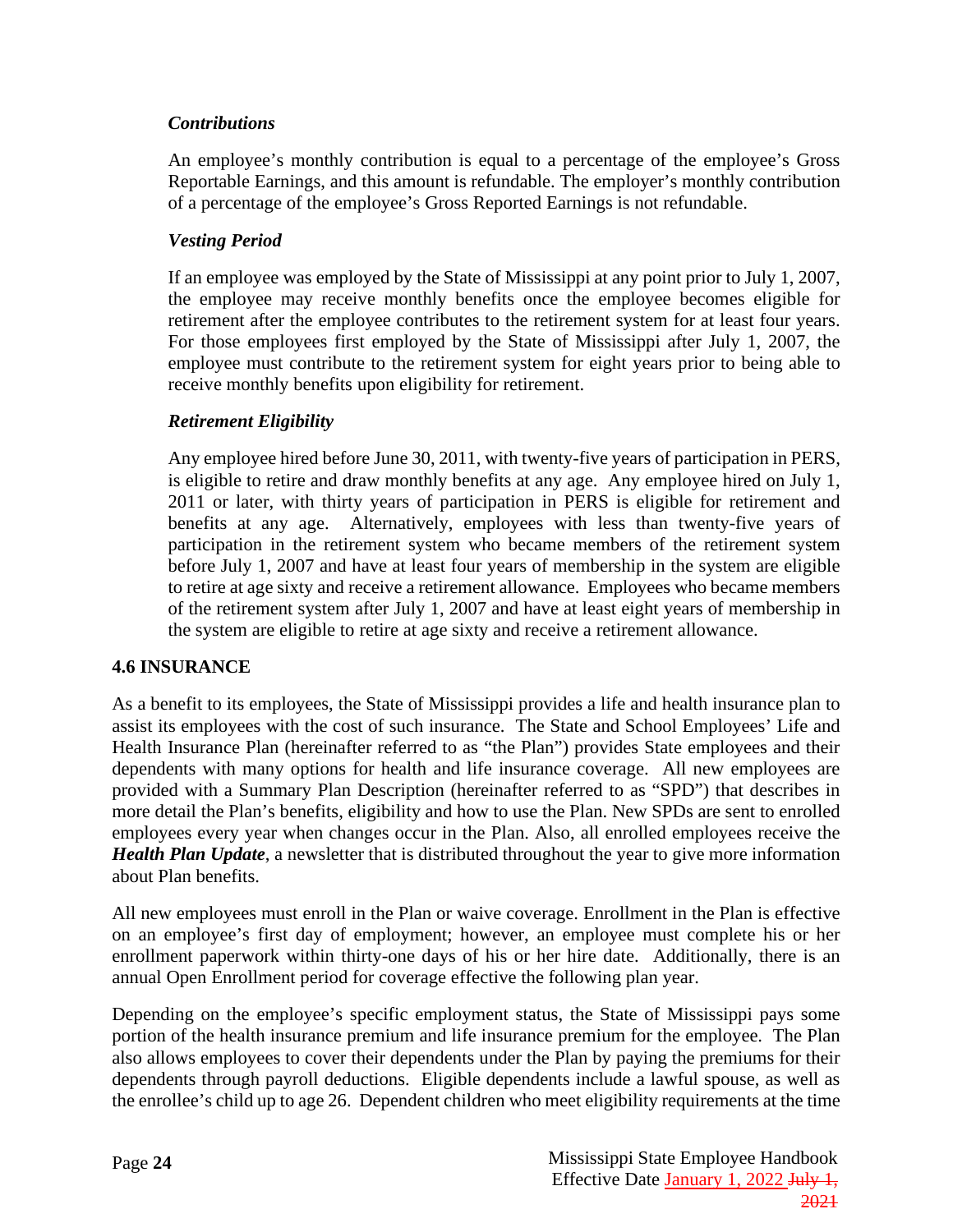of enrollment may remain covered regardless of age if permanently physically disabled or mentally disabled, are incapable of self-sustaining employment, and depend upon the enrollee for 50% or more of their support. The disabling condition must have occurred prior to the dependent's 26th birthday.

For additional information, you may contact your Human Resources Office, the Department of Finance and Administration's ("DFA") Office of Insurance, or visit the DFA website at [http://www.dfa.state.ms.us.](http://www.dfa.state.ms.us/)

# <span id="page-28-0"></span>**4.7 CAFETERIA PLAN**

An employee of the State of Mississippi may choose to participate in a Section 125 plan, also known as a "Cafeteria Plan." A Cafeteria Plan allows employees' payments for health, life, dental and vision care, prescription drugs, disability contributions, and deposits to flexible spending accounts to be deducted pre-tax from an employee's earnings.

Please contact your agency Human Resources Office or payroll office for information on how to participate in your agency's Cafeteria Plan.

# <span id="page-28-1"></span>**4.8 STATE CREDIT UNIONS**

All State employees are eligible to join the Public Employees' Credit Union as well as applicable agency specific credit unions. Credit Unions are non-profit financial organizations serving the savings and borrowing needs of members. Services such as financial counseling, money orders and free notarizing may also be provided. Credit Unions return all earnings exceeding operating expenses to its members in the form of dividends, interest, reserves, and services. The Public Employees' Credit Union may be contacted at (601) 948-8191.

### <span id="page-28-2"></span>**4.9 UNEMPLOYMENT COMPENSATION**

If a State employee becomes separated from a job for reasons beyond the employee's control, that employee may be eligible for unemployment compensation. Inquiries may be directed to the Mississippi Department of Employment Security or visit the web site at [http://www.mdes.ms.gov.](http://www.mdes.ms.gov/)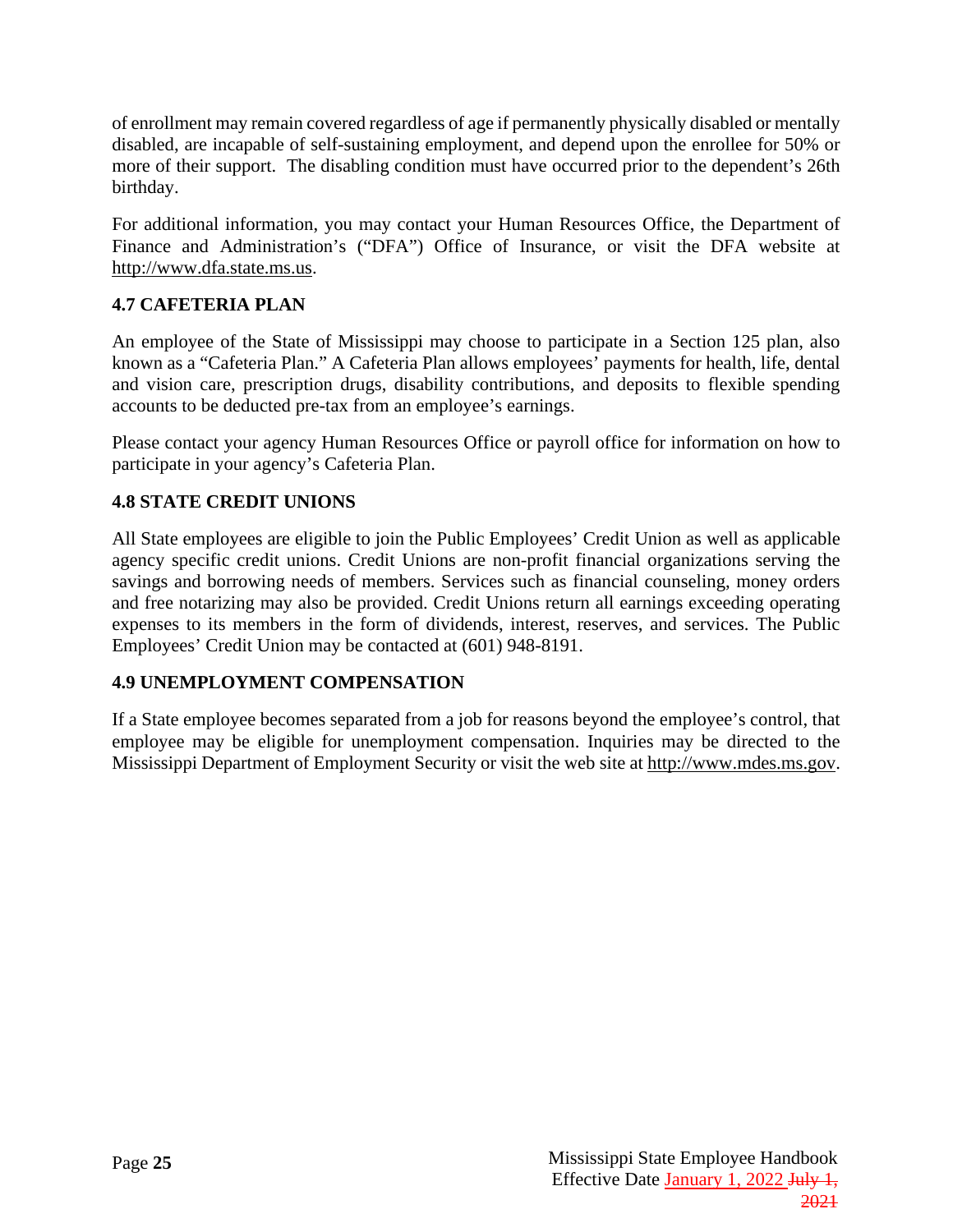### <span id="page-29-0"></span>**CHAPTER 5 – STANDARDS OF EMPLOYEE CONDUCT**

The maintenance of high standards of honesty, integrity, impartiality and conduct by employees of the State of Mississippi is essential to earning and retaining the confidence of the citizens of Mississippi. The avoidance of misconduct and conflicts of interests on the part of employees through informed judgment is indispensable to quality of performance as well as to the maintenance of these high standards. The following guidelines should be followed by State employees:

### <span id="page-29-1"></span>**5.1 EMPLOYEE WORK SCHEDULES**

State law requires that all State offices be available to the public for services from 8:00 a.m. until 5:00 p.m., Monday through Friday.

MSPB defines a normal work schedule as eight hours per day, forty hours per week, 173.929 hours per month and 2,087 hours per year.

Each part-time employee will be provided a schedule of working hours.

To provide for maximum flexibility in scheduling employees, the appointing authority may develop modified work schedules providing for flextime or compressed work schedules. "Flextime" is a schedule which offers agency management a choice to vary employee arrival and departure times from work. A "compressed work schedule" allows agency management to schedule the general forty-hour workweek requirement in less than the usual five workdays per week.

#### <span id="page-29-2"></span>**5.2 ATTENDANCE**

Regular attendance is a basic condition of employment with the State of Mississippi and shall be considered among the essential elements for all employees. All employees must report to and leave work at the time designated by their employer. Anticipated absence from work is to be arranged with the employee's supervisor in advance, and unexpected absences are to be reported promptly to the employee's supervisor prior to the beginning of the employee's work period.

#### <span id="page-29-3"></span>**5.3 DILIGENCE DURING WORK PERIOD**

All employees must apply themselves to their assigned duties during the full schedule for which compensation is being received, except for reasonable time provided to take care of personal needs.

#### <span id="page-29-4"></span>**5.4 WORK PERFORMANCE**

All employees must meet established performance standards. Any conditions or circumstances in the work environment, which prevent an employee from performing effectively, are to be reported to the supervisor.

Many departments and agencies maintain more specific rules for employees. The employee's supervisor or the agency Human Resources Office may provide additional information.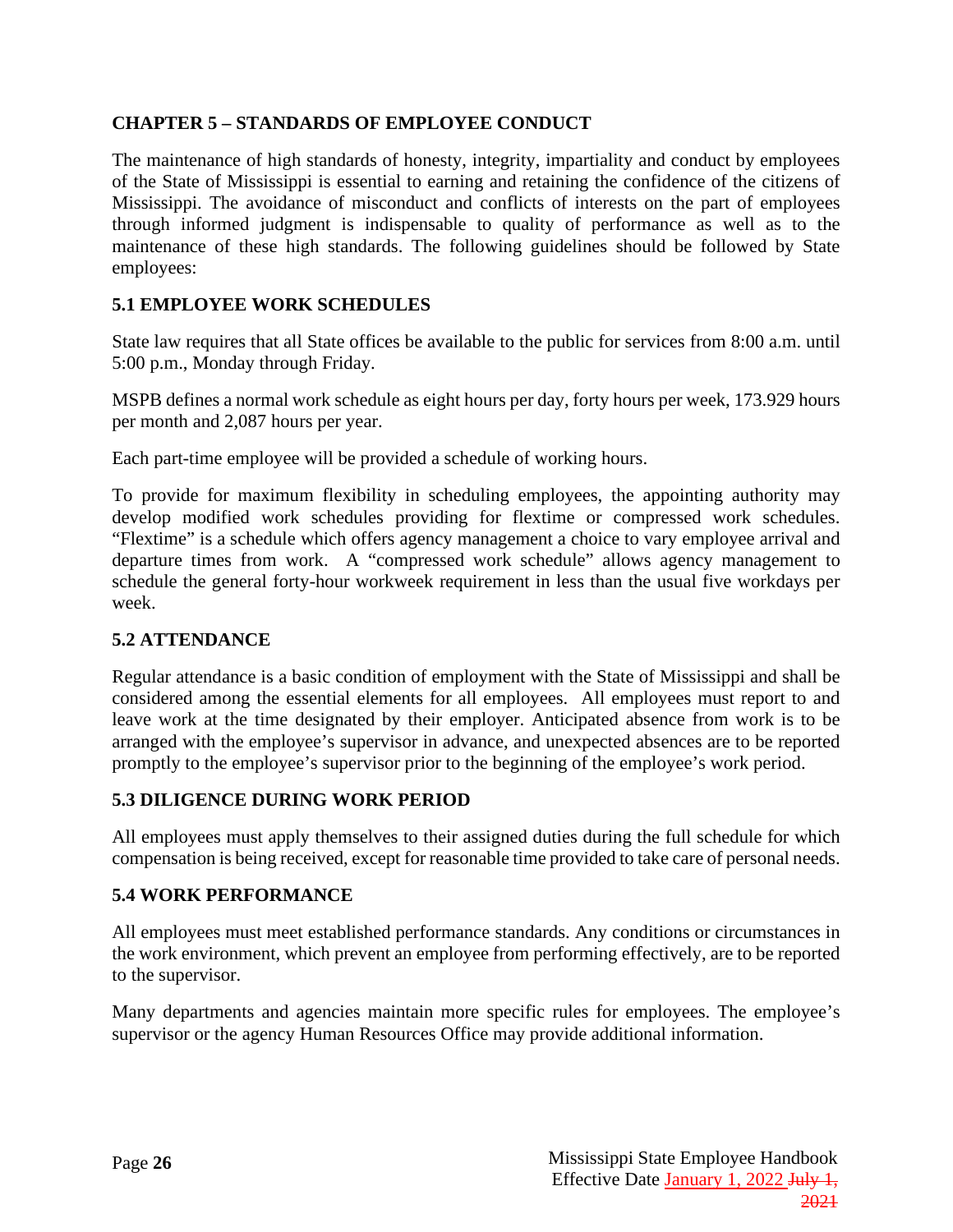#### <span id="page-30-0"></span>**5.5 RESIGNATION**

An employee who desires to terminate service with the State should submit a written resignation to the appointing authority at least ten working days before the final working day.

### <span id="page-30-1"></span>**5.6 WORKPLACE HARASSMENT**

Each appointing authority must take appropriate steps to provide a professional workplace free from any type of harassment. Federal law prohibits harassing behavior based on race, color religion, sex (including pregnancy), national origin, age (40 or older), disability or genetic information. It is also prohibited for individuals to be harassed in retaliation for certain "protected activity" such as participating in a discrimination complaint process or opposing employment practices that are reasonably believed to be in violation of anti-discrimination laws. State law also requires a personnel system that assures employees are free from coercion for partisan or political purposes and shall receive fair treatment in all aspects of personnel administration without regard to political affiliation.

Offensive conduct can include, but is not limited to, offensive jokes, slurs, epithets, physical assaults or threats, intimidation, ridicule, insults, offensive objects or pictures, and interference with work performance. A harasser can be a supervisor, agent of the employer, co-worker, or a non-employee. A victim does not have to be the person harassed, but can include anyone affected by the offensive conduct.

It is essential that each appointing authority take appropriate steps to prevent and promptly correct harassment, especially harassing behavior based on or motivated by an individual's membership in a protected group. Employees should immediately report harassing behavior they experience, witness or become aware of to an appropriate agency administrator (immediate supervisor, upper management, human resources or an employee designated by the appointing authority to receive such complaints). Agencies should provide alternative opportunities for employees to report harassment to an appropriate agency administrator, in case the source of the harassment is in the employee's management chain.

An appointing authority's reasonable care to prevent workplace harassment should include, but not be limited to, establishing and implementing an anti-harassment policy consistent with these principles. The policy should be well publicized and clearly communicated to all employees. Each level of management and human resources should communicate and demonstrate that harassment will not be tolerated and employee concerns will be promptly addressed, without any fear of retaliation.

After receiving notice of a possible violation of policy, the agency must take prompt action reasonably calculated to end the alleged harassment and conduct a thorough investigation. After completing the investigation, the agency should take effective and appropriate remedial measures, including necessary corrective or formal disciplinary action against the harasser.

If an agency appointing authority is the source of the alleged harassment, the victim may report the harassing behavior directly to the Executive Director of the MSPB. The Executive Director shall promptly take reasonable steps to ensure the complaint is appropriately and effectively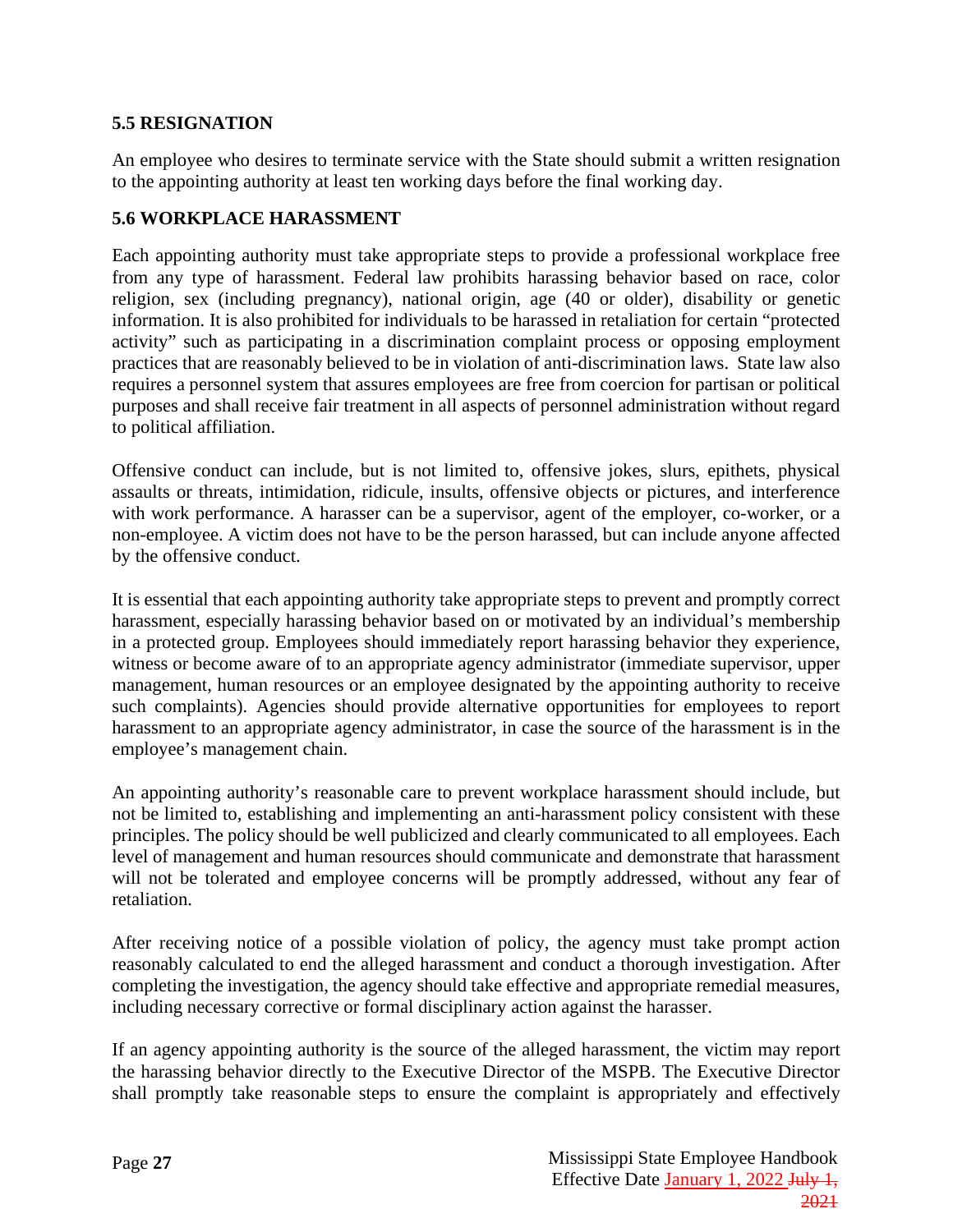addressed by the responsible parties. Each appointing authority should ensure agency antiharassment policies are consistent with these guidelines and principles and a sample agency antiharassment policy can be found at the MSPB website.

### <span id="page-31-0"></span>**5.7 CONFLICT OF INTEREST**

State employees should be especially careful to avoid using, or appearing to use, an official position for personal gain, giving unjustified preferences, or losing sight of the need for efficient and impartial decision making in the State's method of operation. No act should be committed which could result in questioning the integrity of State government.

Employees are not to engage in any activity in either a private or official capacity where a conflict of interest may exist. A State employee's first loyalty should be to the public's interest. Associations, dealings or interests that could affect an employee's objectivity in performing the employee's job or in making the decisions required of the employee's position should be avoided. However, employees are encouraged to participate in professional and civic organizations if such participation does not adversely affect the employee's role as a public employee.

### <span id="page-31-1"></span>**5.8 POLITICAL ACTIVITY**

<span id="page-31-2"></span>Personnel administration must be conducted in an atmosphere free from political influence or coercion.

#### *Political Contributions and Services*

No State Service employee may be obliged, by reason of his or her employment, to contribute to a political fund or to render political service, and he or she may not be removed or otherwise prejudiced for refusal to do so.

#### <span id="page-31-3"></span>*Use of Official Authority or Influence to Coerce Political Action*

No State Service employee may use his or her official authority or influence to coerce the political action of a person or body.

#### <span id="page-31-4"></span>*Fair Treatment of Applicants and Employees*

Each appointing authority will assure fair treatment of applicants and employees in all aspects of personnel administration without regard to political affiliation.

#### <span id="page-31-5"></span>*Freedom From Political Coercion*

Each appointing authority will assure that employees are free from coercion for partisan or political purposes. State law requires a personnel system that assures employees are free from coercion for partisan or political purposes and shall receive fair treatment in all aspects of personnel administration without regard to political affiliation*.*

#### <span id="page-31-6"></span>*Informing Employees of Political Activities Laws*

Each appointing authority will inform all employees of which political activities are permitted or prohibited by law.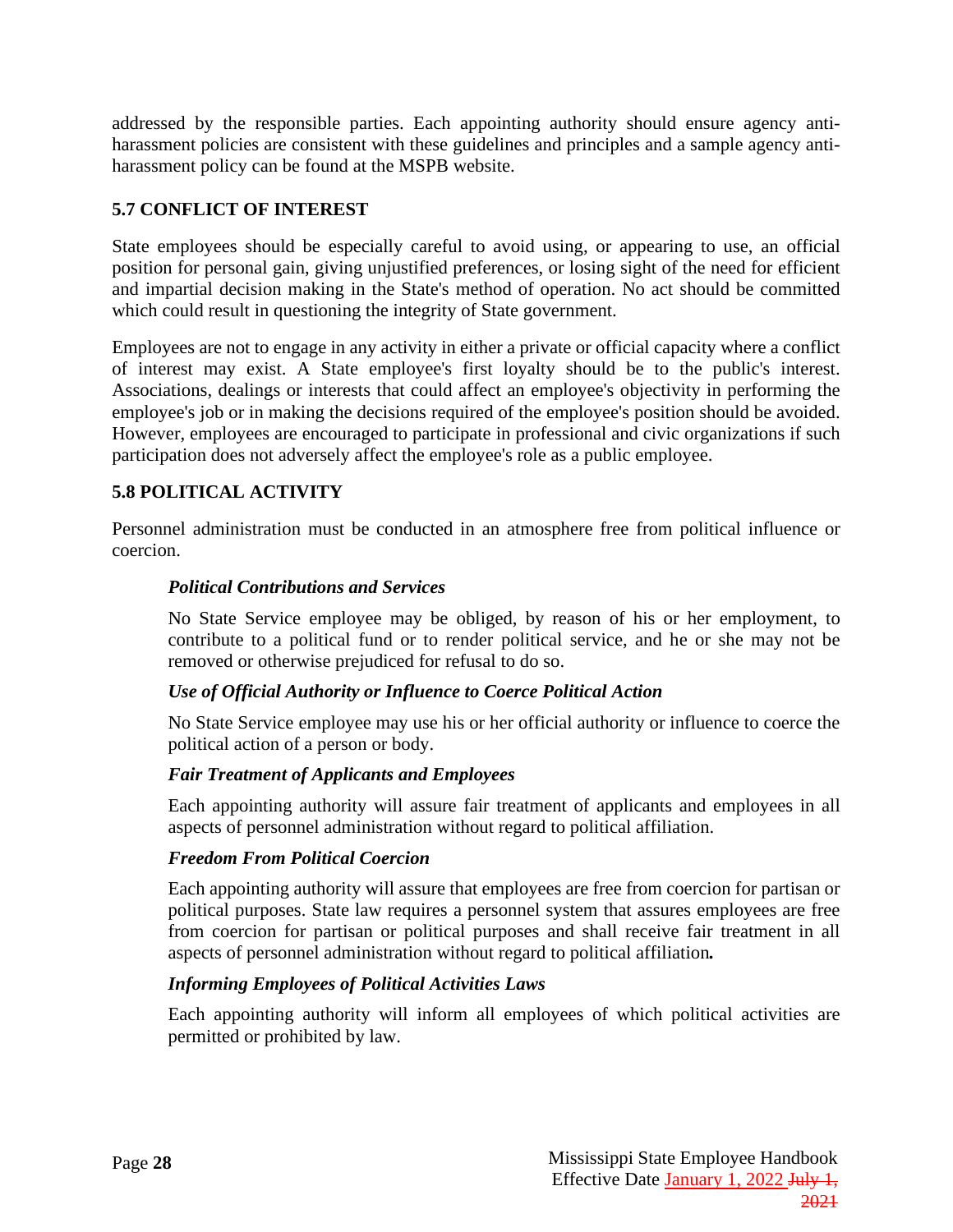### <span id="page-32-0"></span>*Violation of Provisions*

Any employee in the State Service who violates any of the provisions of this section may be subject to appropriate disciplinary action.

### <span id="page-32-1"></span>*Prohibited Political Activity*

Mississippi law prohibits any agency or appointing authority from attempting to direct or coerce any state employee to vote or not to vote and from either discharging or threatening to discharge, changing the salary of, or promoting or demoting any State employee because of the employee's vote or failure to vote for any particular candidate or group of candidates. State law further prohibits any agency or employee of any agency with the authority to employ or discharge other employees from giving out or circulating any statement or report that is calculated to intimidate, coerce, or otherwise influence any employee as to the employee's vote. If any such statement or report is circulated, the agency must publicly repudiate it or will be deemed to have circulated the statement. Agencies are also prohibited from requesting, directing or allowing any employee to canvas for or otherwise render any services for or against any candidate or group of candidates during working hours or while an employee is on vacation or other leave of absence at the expense of the agency. No State employee, at the expense, in whole or part, of his or her employer, may take any part whatsoever in any election campaign except the time necessary to cast his or her vote.

No one who has any control over, directly or indirectly, the expenditure of any public funds in the State of Mississippi may suggest or intimate either publicly or privately that any such expenditure will in any way depend on or be influenced by the vote of any person or groups of persons.

No person may, in order to promote his or her own candidacy or that of any other person for public office in Mississippi, directly or indirectly promise to appoint or secure or assist in securing the appointment, nomination or election of another person to any public position or employment or the employment of any person under any public contract or the expenditure of any public funds in the personal behalf of any particular person or group. However, a candidate for election may publicly announce his position in relation to an election in which he may be called on to take part if elected. This prohibition is further inapplicable to a sheriff, chancery clerk, circuit clerk or any other person of the State or county when it comes to his or her office force.

### *The Hatch Act*

The federal "Hatch Act," 5 U.S.C. § 1501 and following, covers individuals employed by State or local agencies receiving federal loans or grants whose principal employment is in connection with an activity which is financed in whole or in part by loans or grants made by the United States or a federal agency, but does not include (a) an individual who exercises no function in connection with that activity; or (b) an individual employed by an educational or research institution, establishment, agency, or system which is supported in whole or in part by a State or political subdivision thereof, or by a recognized religious, philanthropic, or cultural organization.

The Hatch Act regulations which are applicable to State and local employees may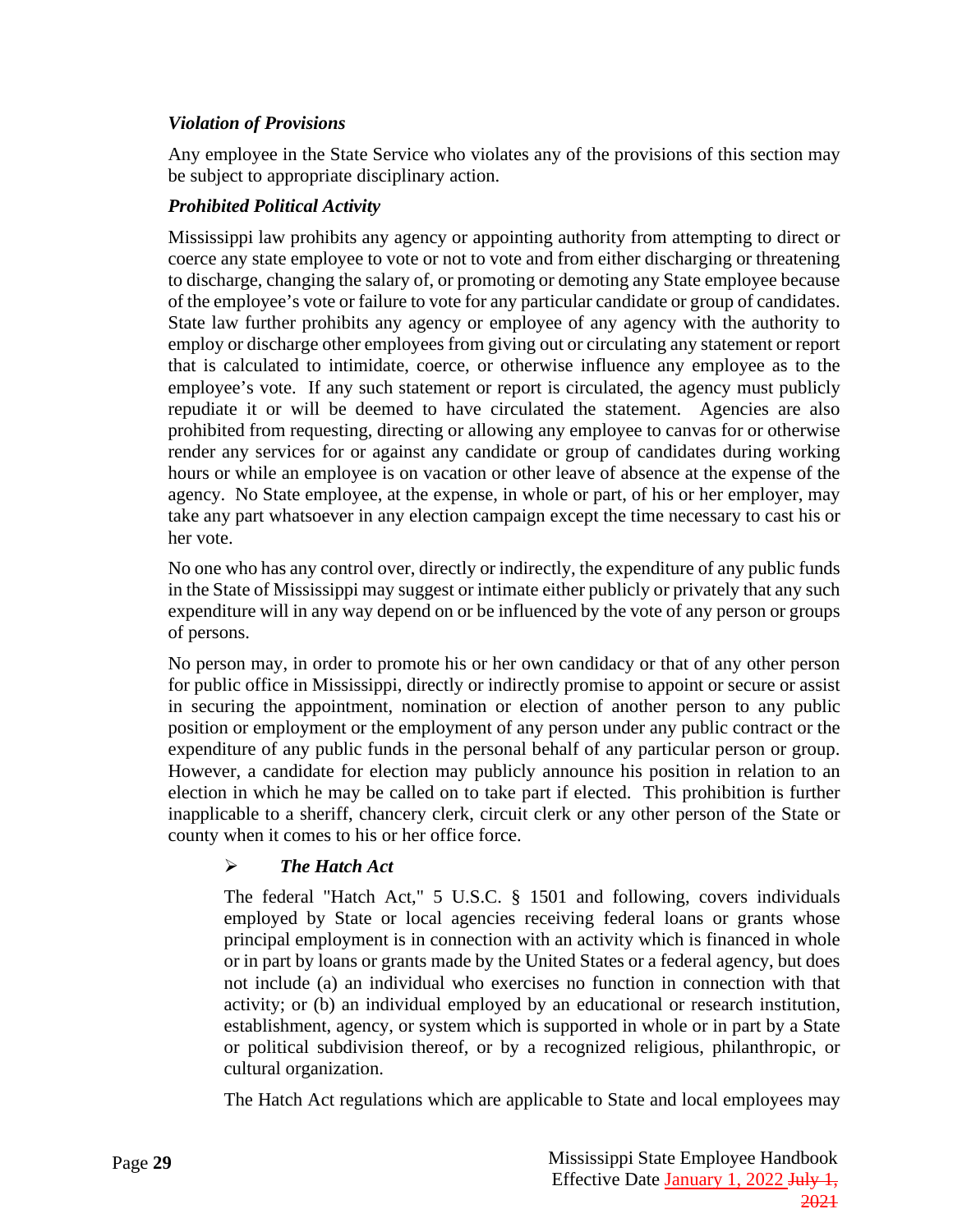be found in the Code of Federal Regulations at 5 C.F.R. § 151.101 and following. In cases where the Hatch Act is applicable, the State of Mississippi may additionally place more strict prohibitions on the political activity of its employees. Additional information about the Hatch Act can be found at [http://www.osc.gov/Pages/HatchAct.aspx.](http://www.osc.gov/Pages/HatchAct.aspx) An employee may obtain more information regarding the Hatch Act at [http://www.dol.gov.](http://www.dol.gov/)

### *Agency Specific Prohibitions*

Several State agencies have specific laws which relate to the political activity of its employees. Those agencies are responsible for informing all employees of which political activities are permitted or prohibited pursuant to the law applicable to that agency's employees.

### <span id="page-33-0"></span>**5.9 WORKPLACE VIOLENCE**

Each appointing authority must take appropriate steps to provide a safe workplace environment for employees that is free from violence. Employers must immediately respond to acts of violence, intentional damage to property, and acts of aggression or intimidation in the workplace. Any threat of workplace violence to employees or the general public, direct or implied, is strictly prohibited and should be immediately reported to agency management.

### <span id="page-33-1"></span>**5.10 DRUG-FREE WORK PLACE ACT OF 1988**

The Drug-Free Workplace Act of 1988 requires grantees of federal agencies to certify that they will provide a drug-free workplace. State agencies which are federal grantees must comply fully with the provisions of this law.

### <span id="page-33-2"></span>**5.11 DRUG AND ALCOHOL TESTING**

State law governing drug and alcohol testing of employees and job applicants provides procedures and guidelines for appointing authorities who wish to formulate a drug and alcohol testing policy. Except as provided by federal law, agencies are not required to administer drug or alcohol tests. If an agency chooses to implement a drug and alcohol testing policy, it must comply with State law. However, Mississippi's statutory law regarding drug and alcohol testing does not apply to agencies subject to any federal law or regulations which govern the administering of drug and alcohol tests. Agencies are also required to be cognizant of the proscriptions of the Americans with Disabilities Act regarding pre-employment medical tests. Refusal to take a drug or alcohol test when directed to do so by an employer, in accordance with applicable state and federal law, is considered good cause for possible disciplinary action pursuant to Chapter 7.

### <span id="page-33-3"></span>**5.12 EMPLOYEE USE OF STATE PROPERTY**

State employees have no ownership rights in or control of State property, which is defined to include all office space, space adjacent to the workplace controlled by the State or State agency, furniture, fixtures, equipment, and inventory including without limitation, all computer software, databases, servers, computer hardware, discs, and information of any kind contained in or recorded on physical or electronic data sources of any kind. Employees are prohibited from using State property for personal use.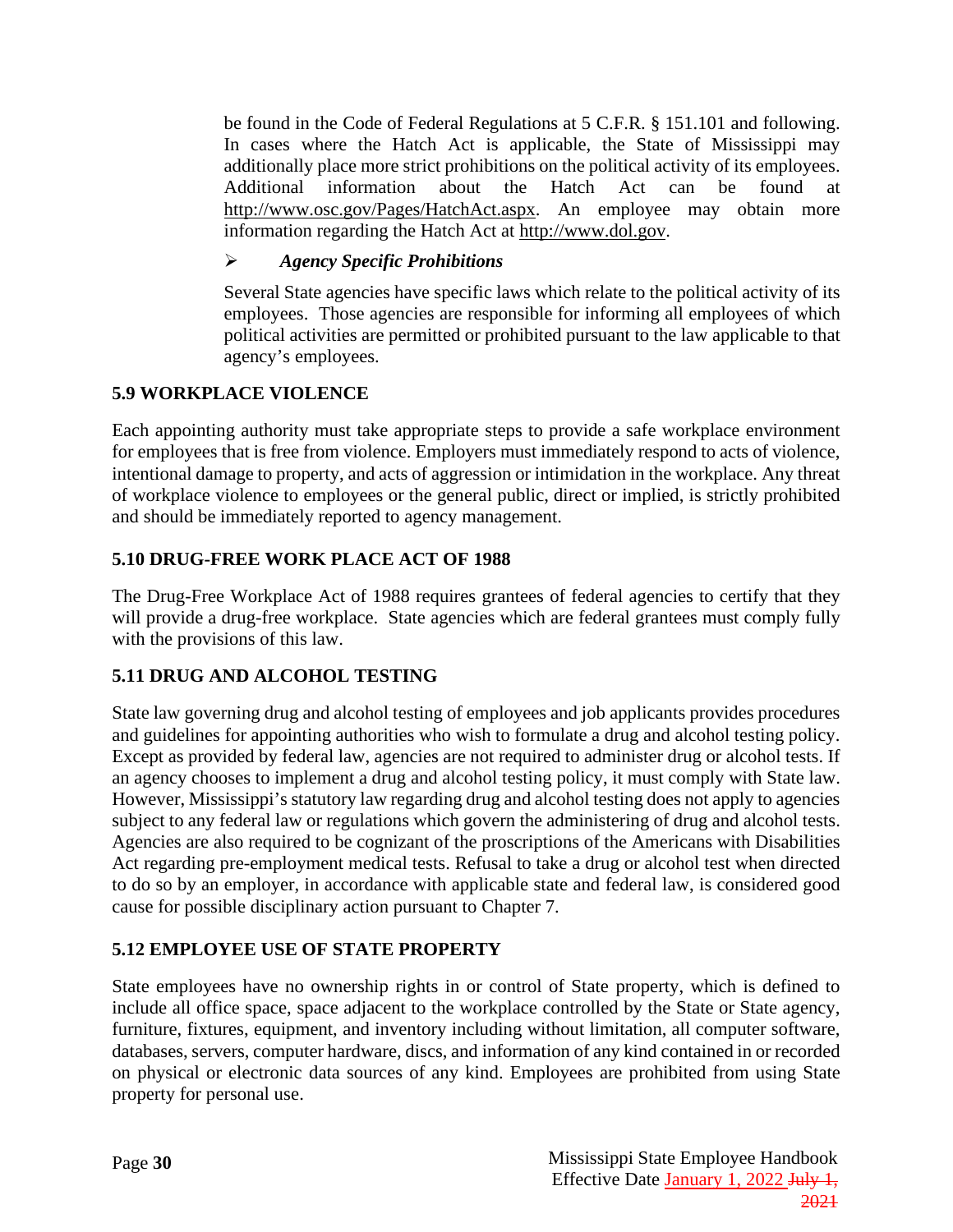### <span id="page-34-0"></span>*Wireless Communication Devices and Electronic Communications*

State employees may not directly or indirectly use or allow the use of agency property of any kind, including property leased to an agency, for other than officially approved activities. In addition, employees shall protect and conserve agency property, including wireless communications equipment. Wireless communications equipment includes cellular phones, personal digital assistant devices, and standard and two-way pagers, as well as any similar devices that perform some or all of these functions. Employees are hereby notified that the agency will enforce this policy through a variety of methods and may monitor use of wireless communications equipment to assure compliance.

Wireless communication devices shall be used for legitimate State business only. Use of an agency-provided cellular phone for personal calls may result in appropriate disciplinary action and/or the loss of the use of the phone. The agency may not reimburse employees for any charges on personal wireless communication devices.

Employees should be aware that cellular phone transmissions are not secure transmissions. Confidential information regarding official business should be transmitted from a secure environment.

### <span id="page-34-1"></span>*Storage of Information*

All information, in any form, including written materials that pertain to work at a State agency, should be stored on the computer or in an employee's desk in accordance with dictated procedures so that other employees or an employee's supervisor has access to it. Agency Information Technology employees and agency supervisors may have passwords or other information necessary to access an employee's voice mail and email, and duplicate keys, if any, to all desks and file cabinets. Employees are prohibited from locking desks or cabinets unless permitted by management or altering equipment or programs to prohibit access.

#### <span id="page-34-2"></span>*Expectation of Privacy*

State employees have no expectation of privacy in their work premises. All State property, including an employee's workstation, all physical storage areas and all electronic storage areas, including all software and data on all computers, voicemail and email, are subject to access and inspection at any time by management, other employees or third parties designated by management.

Because agency management may access or inspect an employee's work area at any time to find materials or obtain information, employees should not store any personal documents or materials on or in State property.

#### <span id="page-34-3"></span>*Right to Search*

The State reserves the right to conduct reasonable searches on, in or of State property and on State premises including, at any time, locked and unlocked areas, for any reason related to the operation of State business. Consent by the employee is implied and lack of cooperation or refusal to permit a search can result in immediate discipline, including termination.

The State or an agency may conduct inspections or searches for illegal drugs, weapons, explosives, contraband or other prohibited materials on, around or in State property, at any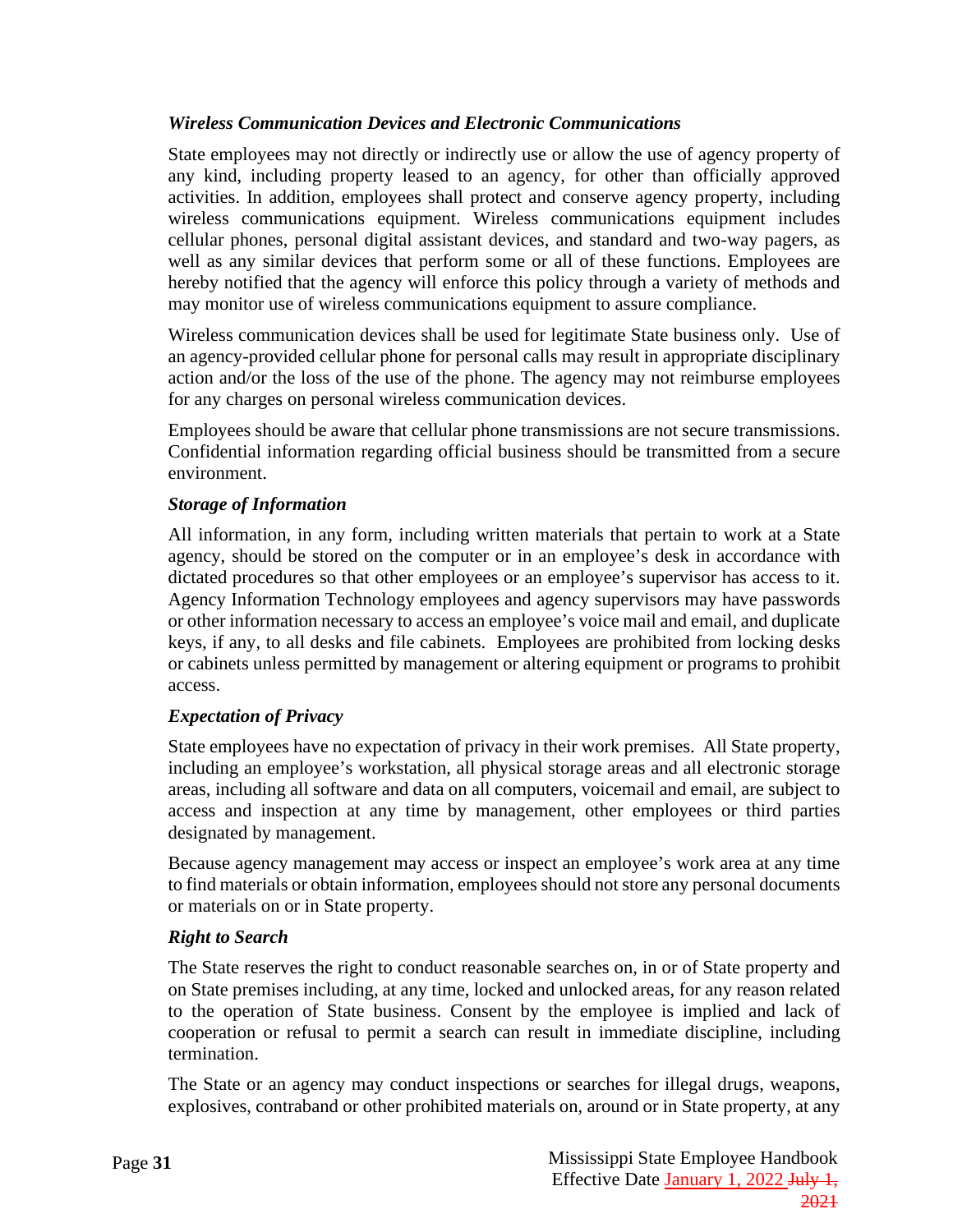time, without notice, whenever there is a reasonable basis to believe that an employee may be in the possession of such materials in violation of policy.

Inspections or searches for prohibited materials may be conducted by any member of management, an independent person appointed by management, law enforcement representatives, or by the State or an agency with its own personnel.

The right to conduct routine searches of agency premises is in addition to the right of an agency to access all State property without requiring consent of the employee.

#### <span id="page-35-0"></span>*Personal Property*

Employment or continued employment with the State constitutes acknowledgement by employees that routine searches of State property might result in the discovery of an employee's personal possessions or personal information. Because the State or third parties will have access to all areas of State property, employees are encouraged not to store or bring to the workplace any personal property or to transmit or obtain the transmission of personal information or messages using State-owned equipment.

### <span id="page-35-1"></span>**5.13 PROHIBITED RELATIONSHIPS**

The State of Mississippi requires that all employees behave at all times in a professional manner that avoids any unlawful discrimination, including harassment, conflict of interest, or risk of a claim or loss to the State of Mississippi. These requirements include maintenance of a work environment in which the State prohibits romantic, dating or sexual relationships between:

- employees working in a common sphere of influence, meaning a relationship between a supervisor and subordinate, or any relationship in which one employee supervises or manages, directly or indirectly, another employee or makes decisions concerning another employee's terms, conditions or privileges of employment, and/or
- an employee and a contractor, subcontractor, potential employees or vendor when the employee has the capacity to influence, directly or indirectly, the business relationship or potential employment.

Such relationships can cause conflict and adversely affect morale, operations and productivity because of the perception of impropriety or unfairness and the possibility of accusations that one's position is being used to obtain or grant sexual favors, and of inappropriate influence on others, favoritism, bias or unfair treatment. Additional problems can occur in the workplace should the relationships cease.

### <span id="page-35-2"></span>**5.14 OUTSIDE EMPLOYMENT**

All employees must be available for and devote their full attention to their assigned duties and responsibilities during scheduled working hours. Further, employees having emergency response responsibilities must be reasonably available during non-scheduled hours. Each employee must ensure that his or her off-the-job activities do not adversely affect job performance with and are not contrary to the interests of the State. For this reason, the following guidelines and rules are established for all employees: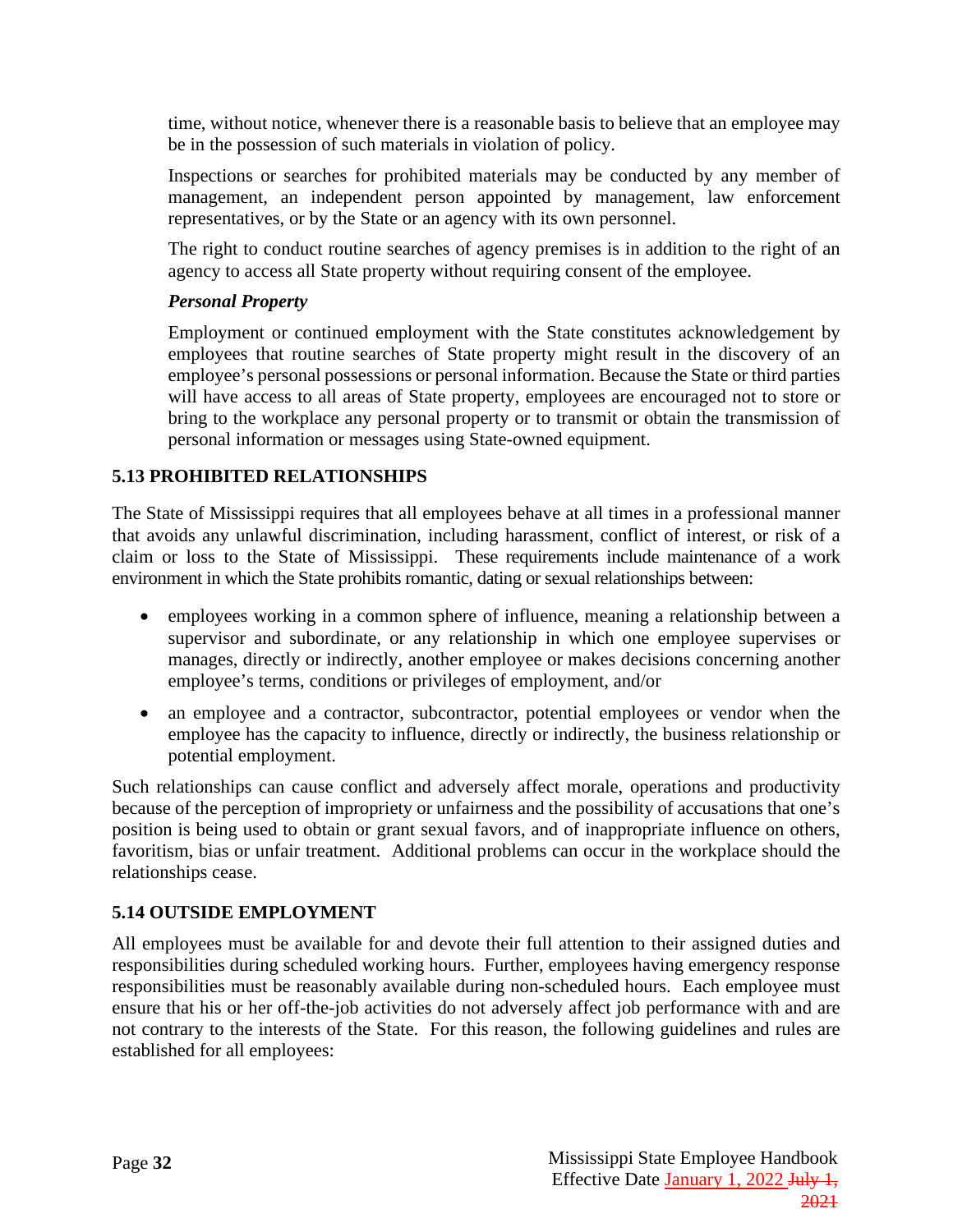- Employment with the State will be the employee's primary job responsibility and obligation; any other employment will be deemed secondary.
- An employee should not seek or accept outside or secondary employment that may negatively impact or affect the employee's punctual and consistent attendance, ability to satisfactorily and efficiently perform his or her duties or that creates a conflict of interest.
- The demands or requirements of outside or secondary employment may not be considered as excusable reasons for absences, tardiness, poor performance or other areas of concern from a personnel perspective.
- Prior to seeking or accepting outside employment, full-time regular employees must discuss a secondary job with management to determine whether or not the job is considered a "conflict of interest" as previously defined herein.

Outside employment refers to a job or task performed for which any form of compensation is received. This includes the receipt of a benefit as opposed to monetary compensation; for example, performing a service and receiving goods for the task performed instead of receiving a salary or wage. Outside employment does not refer to being a member of a reserve component of the military.

Employees engaging in any outside employment must submit a request for approval to the individual or individuals designated by the agency prior to employment. This request must be completed if an outside activity exists at the time the employee is hired by the State; when an outside employment activity previously approved is being discontinued or the nature or scope of the activity is being changed; or, when the employee plans to enter into any outside employment. If the outside employment constitutes a conflict of interest, detracts from the employee's responsibilities, or has an appearance of a conflict of interest, the request will be denied.

### <span id="page-36-0"></span>**5.15 SOCIAL MEDIA**

Social media is defined as the various activities that integrate technology, social interaction, and content creation. Through social media, individuals or groups can create, organize, edit or comment on, combine, and share content. Social media uses many technologies and forms, including social-networking, blogs, wikis, photo–sharing, video–sharing, podcast, social bookmarking, mash-ups, widgets, virtual worlds, microblogs, Really Simple Syndication (RSS) and more.

Any personal social media activity by State employees may not be represented as official state or agency social media activity. State email addresses shall not be used to register for personal social media activity. State employees should not pressure or coerce other employees to connect with them via social media.

It is considered to be protected expression for state employees to engage in social media activity concerning issues of public concern, while on personal time and in a personal capacity. State employees must make clear that any views concerning issues of public concern are those of the individual and do not reflect the views of the state or any entity of the state. State employees maintain their First Amendment rights, but any speech or expression, even in a personal capacity, causing disruption or that undermines the effectiveness and/or operation of the workplace is prohibited.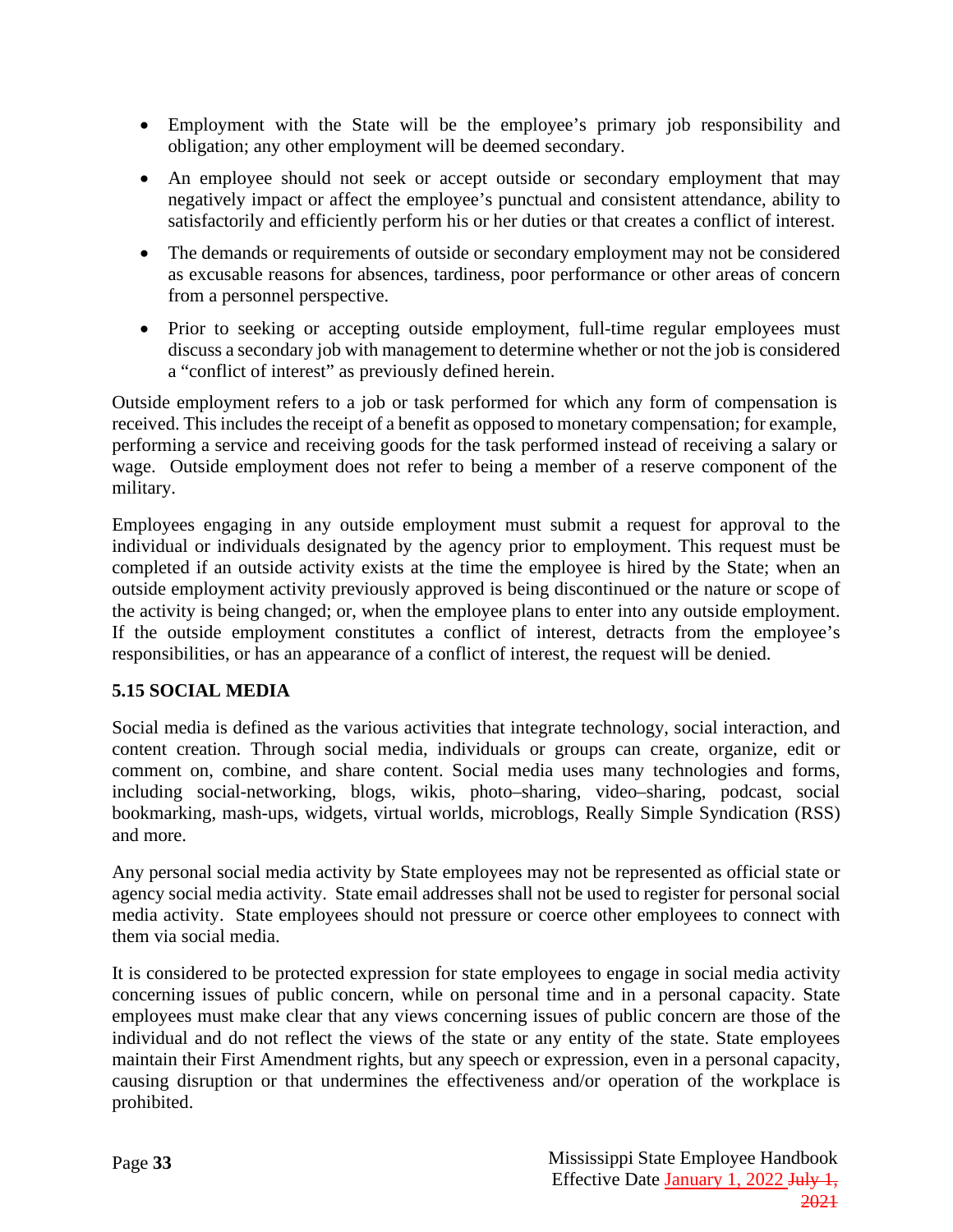Any of the following social media activity, comments, expression or posts by a state employee in his or her professional or personal capacity are also prohibited:

- A. Content that is discriminatory, harassing or physically threatening, as defined in sections 5.6 and 5.9 of this Handbook, toward other state employees;
- B. Disclosure of agency information that is confidential or proprietary;
- C. Content that demonstrates unlawful conduct;
- D. Content that is in violation of MSPB conflict of interest regulations, as defined in sections 5.7, 5.13 and 5.14 of this Handbook.
- E. Content that is in violation of the federal Hatch Act, 5 U.S.C Section 1501 *et seq.,* and 5 C.F.R. Section 151.101 *et seq*. Additional information concerning the Hatch Act may be found in Section 5.8 of this Handbook.

State agency regulation of employees engaging in social media, while on personal time and in a personal capacity, must be both consistent and measured. Violations of this policy are subject to disciplinary action as set forth in Chapter 7 of this Handbook.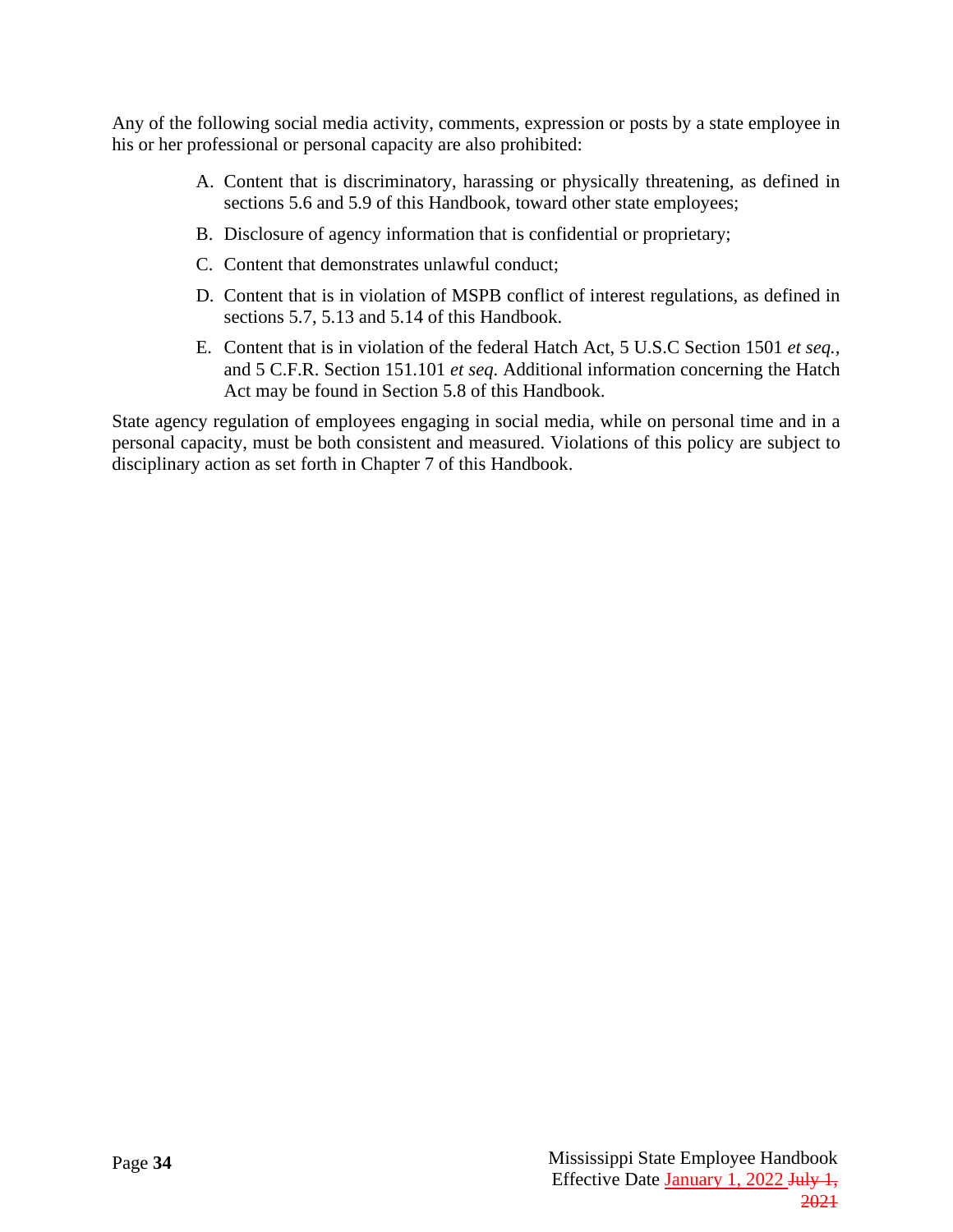### <span id="page-38-0"></span>**CHAPTER 6 – PERFORMANCE REVIEW SYSTEM**

The Mississippi Legislature requires the Mississippi State Personnel Board and the MSPB Executive Director to provide a system of rules and regulations to measure employee performance.

### <span id="page-38-1"></span>**6.1 SCOPE**

A performance review system serves several distinct purposes and functions, including: aligns, corrects, and leverages the performance of each employee; allows managers to make effective decisions regarding workforce performance issues; and promotes quality services. The performance of each employee whose position is under the salary setting authority of MSPB must be reviewed at least annually.

Performance reviews must be administered in a fair manner and in compliance with state and federal laws. The Performance Review System (hereinafter referred to as "PRS") assesses an employee's performance at either the Outstanding (3.0) Performance Level, the Successful (2.0 – 2.9) Performance Level, or the Improvement Needed  $(1.0 - 1.9)$  Performance Level.

### <span id="page-38-2"></span>**6.2 APPLICABILITY**

Every employee whose position is under the salary setting authority of MSPB must have their job performance assessed at least once annually. Assessments are based on the employee's performance in three areas:

- 1. Use of required systems/programs/equipment/instruments
- 2. Job knowledge/technical ability, and
- 3. Problem solving/decision making.

For employees who oversee a program or who have functional supervision of at least one employee, performance in a fourth area is included: project management/delegation.

#### <span id="page-38-3"></span>**6.3 WORKFORCE TALENT DEVELOPMENT AND SUCCESSION PLANNING**

The Performance Development System (PDS) used from January 15, 2013 – December 31, 2019 included an Individual Development Plan (IDP) to emphasize the importance of development on performance. Effective January 1, 2020, the IDP is transitioning to Workforce Talent Development and Succession Planning.

Employees impact agency services. Nowhere is this more evident than in the public sector, where services that are critical to an agency's mission are delivered through our employees. When individual development directly contributes to meeting agency needs, the result is an enhanced level of performance for the agency.

The Workforce Talent Development and Succession Planning Guide on the MSPB website provides details about development and customizable templates agencies can use to coordinate individual development with specific agency needs. The revised IDP includes a section that identifies how the agency benefits from the employee's development plan.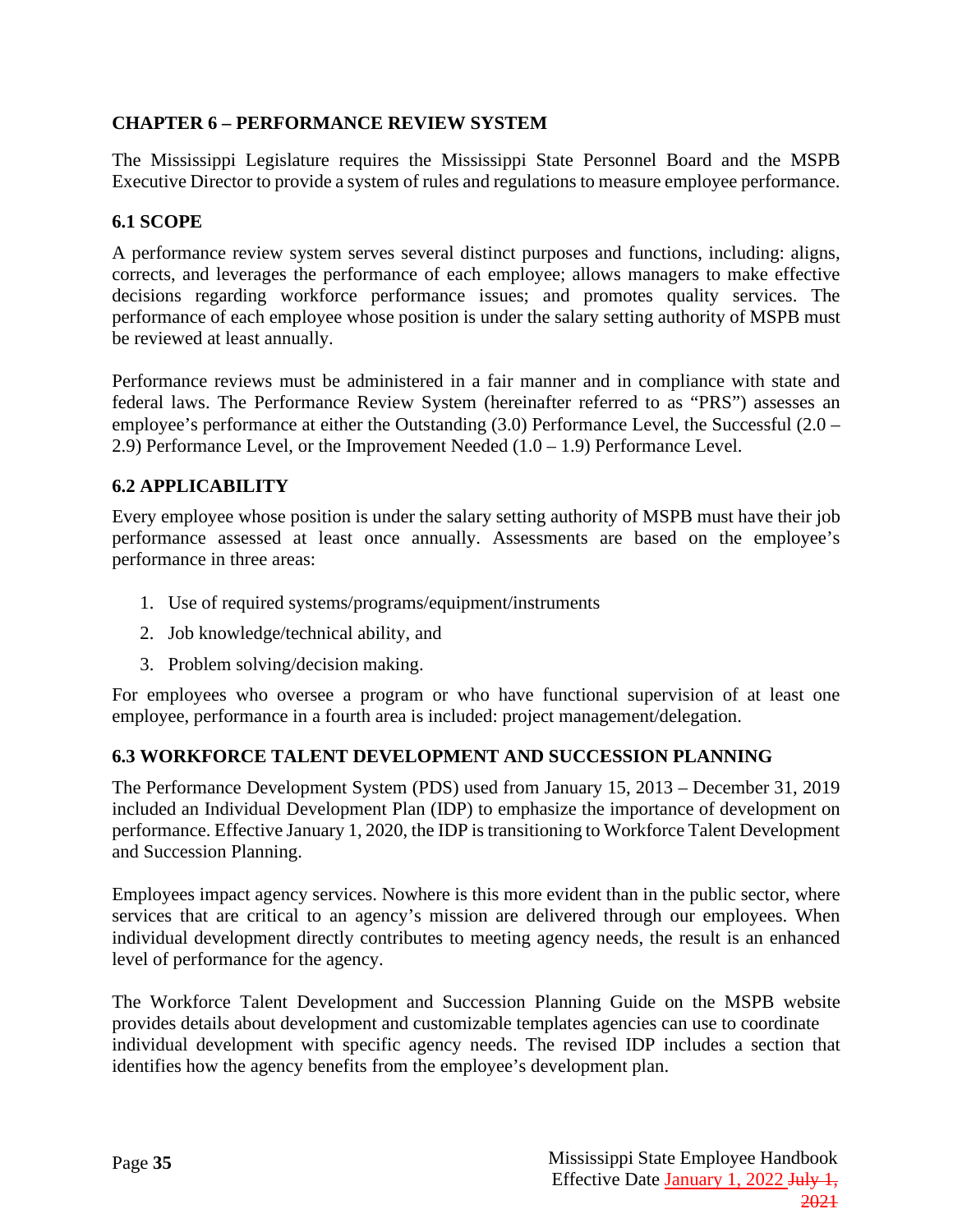### <span id="page-39-0"></span>**6.4 PROCESS**

The PRS process outlined below provides a brief overview of the annual Review Period. Details of the PRS process are provided with the PRS templates on the MSPB website.

Actions taken by the direct supervisor and the employee at the beginning of the Review Period Section 6.4.(A) are performed within fourteen days of the initial employment date, then at twelvemonth intervals for each subsequent Review Period. Actions taken during Review Sessions Section 6.4.(B) occur three months and nine months after the initial employment date, then at the sixmonth midpoint for each subsequent Review Period. Actions taken at the end of the Review Period Section 6.4.(C) occur six months and twelve months after the initial employment date, then at twelve-month intervals for each subsequent Review Period.

#### **A. The Beginning of the Review Period**

During the first fourteen days of the Review Period, the direct supervisor and employee review, and if necessary, update the job duties of the position and identify what constitutes a Successful (2.0 – 2.9) Performance level.

#### **B. Review Sessions**

Review sessions may be held at any time. However, the direct supervisor must conduct a mid-point review session with the employee during the Review Period. As referenced in 6.4(C), failure to perform job duties before the conclusion of a Review Period may warrant immediate corrective or disciplinary action at any time. The purposes of the review sessions during the Review Period are:

- 1. To provide feedback to the employee concerning the overall assessment of performance during the Review Period.
- 2. To review and update duties in light of changing requirements of the employee's position.
- 3. To identify areas of performance requiring improvement and to identify methods/training needed to facilitate that improvement.

The direct supervisor maintains relevant documentation supporting the performance rating of each employee. Examples of such documentation include, but are not limited to:

- 1. Narrative statements about the employee's performance;
- 2. Examples of work;
- 3. Previous Performance Reviews or Performance Development Assessments;
- 4. Informal Corrective Action (Section 7.5)
- 5. Formal Disciplinary Action (Section 7.5)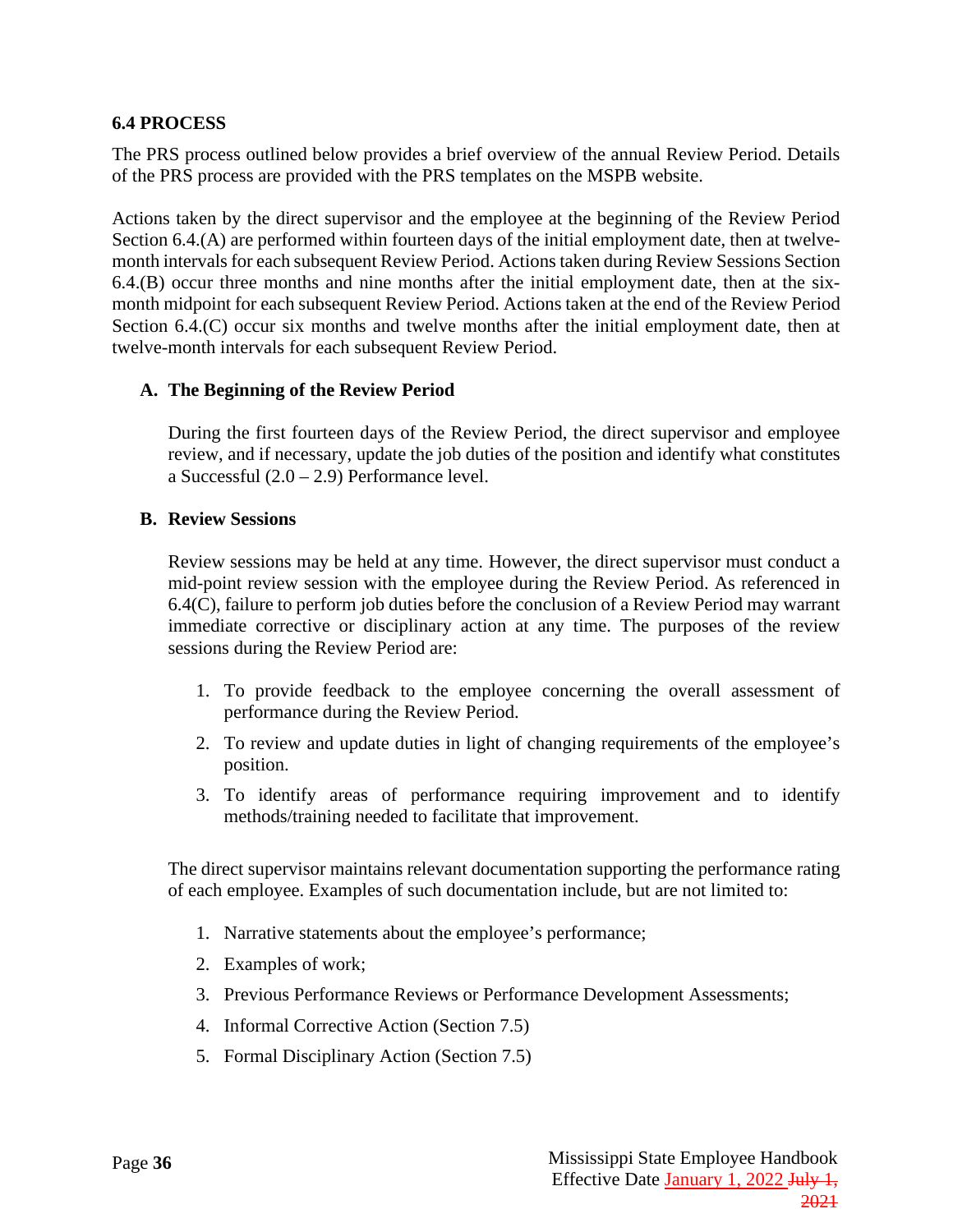Formal disciplinary action is also maintained in the employee's Human Resources personnel file. Supervisors should coordinate with Human Resources whether documentation of Informal Corrective Action should also be included in the employee's personnel file (Section 7.5). In the event that an agency does not have a Human Resources division, supervisors should coordinate with the appointing authority's designee who has Human Resources responsibilities.

### **C. The End of the Review Period**

Mississippi Code Annotated § 25-9-127 provides that a state service employee may be dismissed or otherwise adversely affected as to compensation or employment status for inefficiency or other good cause. Failure to receive a Successful rating at the conclusion of a Review Period is considered to be inefficiency or other good cause (Section 7.2) warranting possible corrective or disciplinary action. In addition, failure to perform job duties before the conclusion of a Review Period may warrant immediate corrective or disciplinary action at any time (Section 7.2).

Corrective or disciplinary action for an employee's failure to receive a Successful rating and/or non-performance of job duties during a Review Period shall comply with Chapter 7 (Employee Corrective and Disciplinary Action). An employee that is dismissed or otherwise adversely affected as to compensation or employment status (formal disciplinary action defined in Section 7.1 as Written Reprimand, Suspension Without Pay, Involuntary Demotion or Dismissal) may review Chapters 8 and 9 concerning any applicable grievance or appeal procedures. Corrective action such as a documented warning/counseling session or other appropriate informal means intended to correct unsatisfactory job performance (Section 7.5) is not grievable. Although such action is not grievable, Human Resources should appropriately respond to questions or concerns raised by an employee concerning the Performance Review System. In the event that an agency does not have a Human Resources division, the appointing authority's designee who has Human Resources responsibilities should appropriately respond to such questions or concerns.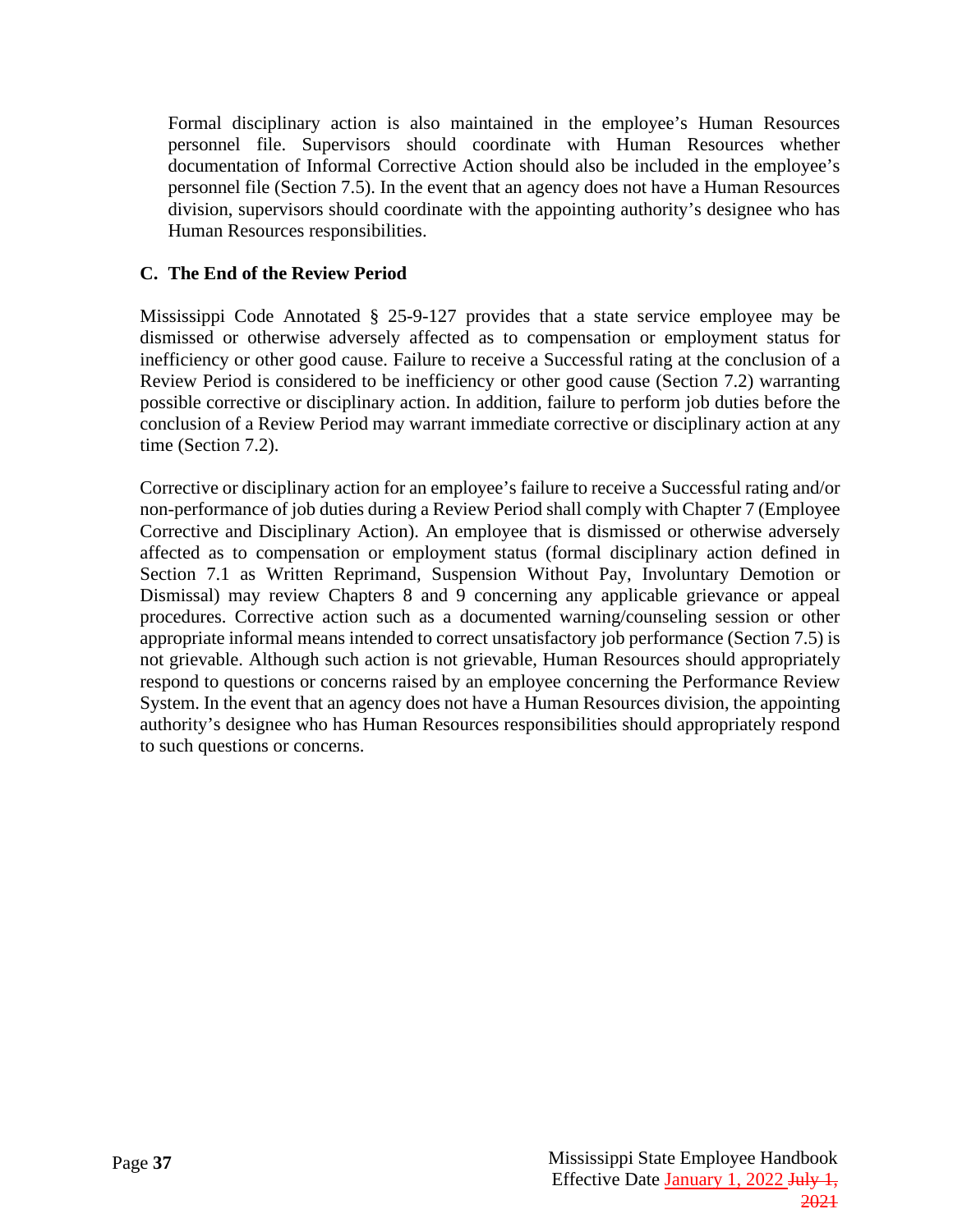#### <span id="page-41-0"></span>**CHAPTER 7 – EMPLOYEE CORRECTIVE AND DISCIPLINARY ACTION**

Mississippi Code Annotated § 25-9-127 provides that no employee of any department, agency or institution under the State Personnel System, who is subject to the policies and procedures prescribed by MSPB, may be dismissed or otherwise adversely affected as to compensation or employment status except for inefficiency or other good cause. Before such disciplinary action, a State Service employee must be provided written notice and hearing within the department, agency or institution as provided in the policies and procedures promulgated by MSPB complying with due process of law.

#### <span id="page-41-1"></span>**7.1 DISMISSED OR OTHERWISE ADVERSELY AFFECTED AS TO COMPENSATION OR EMPLOYMENT STATUS**

**Dismissed** means an involuntary termination of employment. An employee is **adversely affected as to compensation or employment status** when the employee is dismissed, involuntarily demoted with a reduction in pay, or suspended without pay. Each of these personnel actions either reduces or terminate an employee's compensation and shall be based on **inefficiency or other good cause**. State Service employees are first entitled to due process of law before receiving such disciplinary action.

Mississippi Code Annotated § 25-9-127 provides that this provision **does not** apply to the following persons: 1) employees separated from employment due to a curtailment of funds or a reduction in force approved by the MSPB; 2) employees dismissed or otherwise adversely affected as to compensation or employment status during the probationary period of state service of twelve (12) months; 3) or employees dismissed or otherwise adversely affected as to compensation or employment status, as an executive officer or other Non-State Service employees of any state agency who serves at the will and pleasure of the Governor, board, commission or other appointing authority.

#### <span id="page-41-2"></span>*Written Reprimand and Informal Corrective Action*

Employees may also be issued a Written Reprimand before disciplinary action reducing or terminating an employee's compensation is necessary. A Written Reprimand is formal notice to an employee of inefficiency or other good cause warranting disciplinary action and is intended to correct unacceptable behavior or unsatisfactory job performance.

When warranted, an employer may attempt to correct unacceptable behavior or unsatisfactory job performance with a documented warning/counseling session or other appropriate informal means, before taking formal disciplinary action (Written Reprimand, Suspension Without Pay, Involuntary Demotion or Dismissal).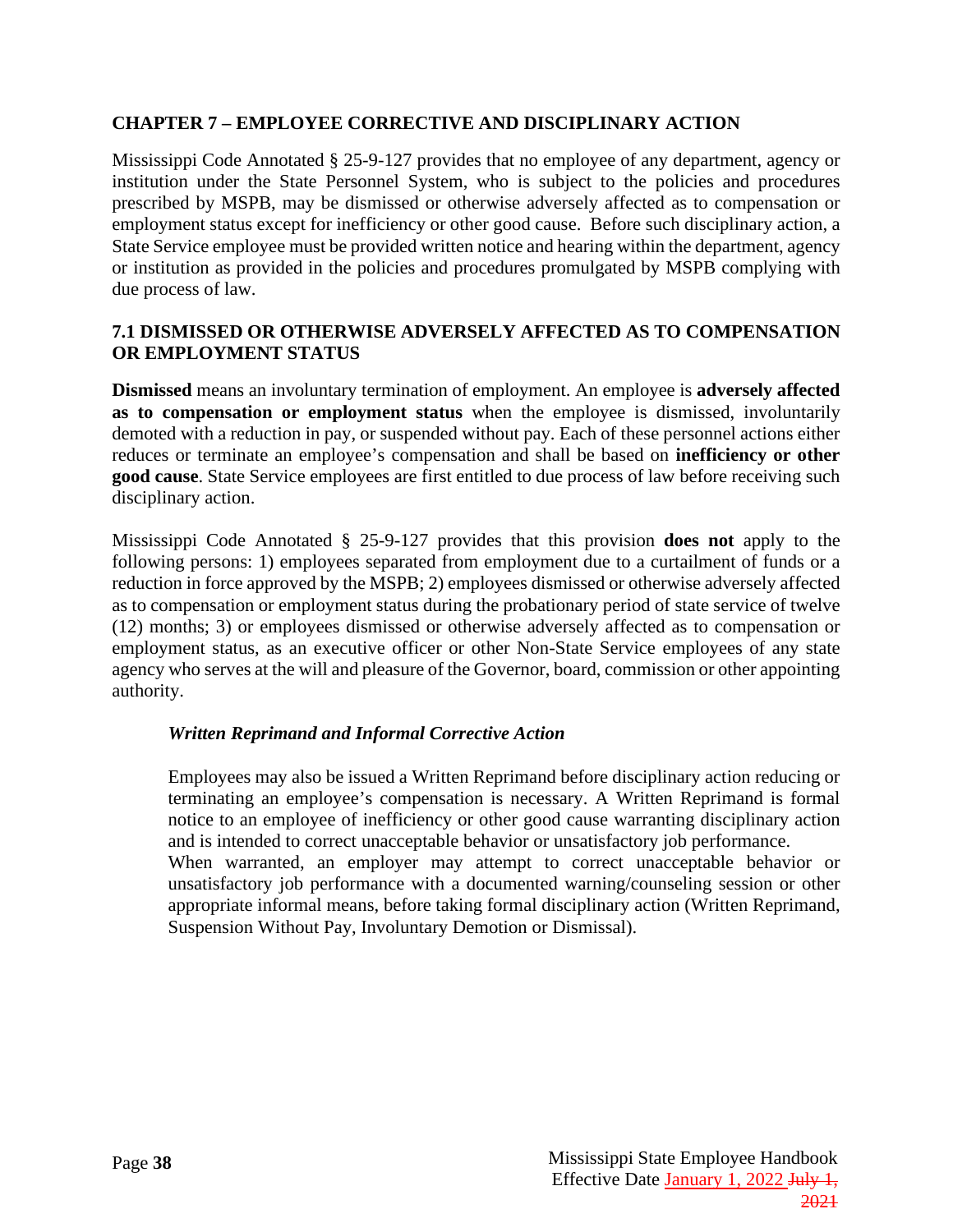### <span id="page-42-0"></span>**7.2 INEFFICIENCY OR OTHER GOOD CAUSE**

The following list of examples illustrating inefficiency or other good cause is not all-inclusive. It is not intended to limit an appointing authority's discretion in determining that inefficiency or other good cause exists, warranting disciplinary action in compliance with MSPB procedures.

- Failure to report to work at the required time.
- Unauthorized time away from the assigned work area.
- Leaving the work site without permission during assigned work hours.
- Failure to report to work without giving the required notice to the supervisor.
- Acts in violation of Section 5.6 of the MSPB Handbook (Workplace Harassment).
- Acts in violation of Section 5.7 of the MSPB Handbook (Conflicts of Interest).
- Acts in violation of Section 5.8 of the MSPB Handbook (Political Activity).
- Acts in violation of Section 5.9 of the MSPB Handbook (Workplace Violence).
- Acts in violation of Section 5.13 of the MSPB Handbook (Prohibited Relationships).
- Acts in violation of Section 5.15 of the MSPB Handbook (Social Media).
- Conviction of a moving traffic violation while operating a state vehicle or operating a state vehicle in an unsafe manner.
- Operation of a state vehicle without a valid driver's license.
- Arrest or conviction of driving under the influence while in a state vehicle or while in a personal vehicle and on state business.
- Failure or refusal to follow supervisor's instructions or perform assigned work.
- Failure or refusal to comply with agency policies or procedures.
- Resisting management directives through insolent behavior, undermining a supervisor's ability to manage.
- Failure to receive a Successful MSPB Performance Review rating at the conclusion of a Review Period.
- Failure to perform job duties requiring disciplinary/corrective action before the conclusion of a Review Period.
- Use or possession of alcohol during assigned work hours or consuming alcohol preceding reporting to work.
- The unlawful manufacture, distribution, possession, or use of controlled substances during assigned work hours or being under the influence of or impaired by the unlawful use of controlled substances during assigned work hours.
- Refusal to take a drug or alcohol test when directed to do so by an employer, in accordance with applicable state and federal law.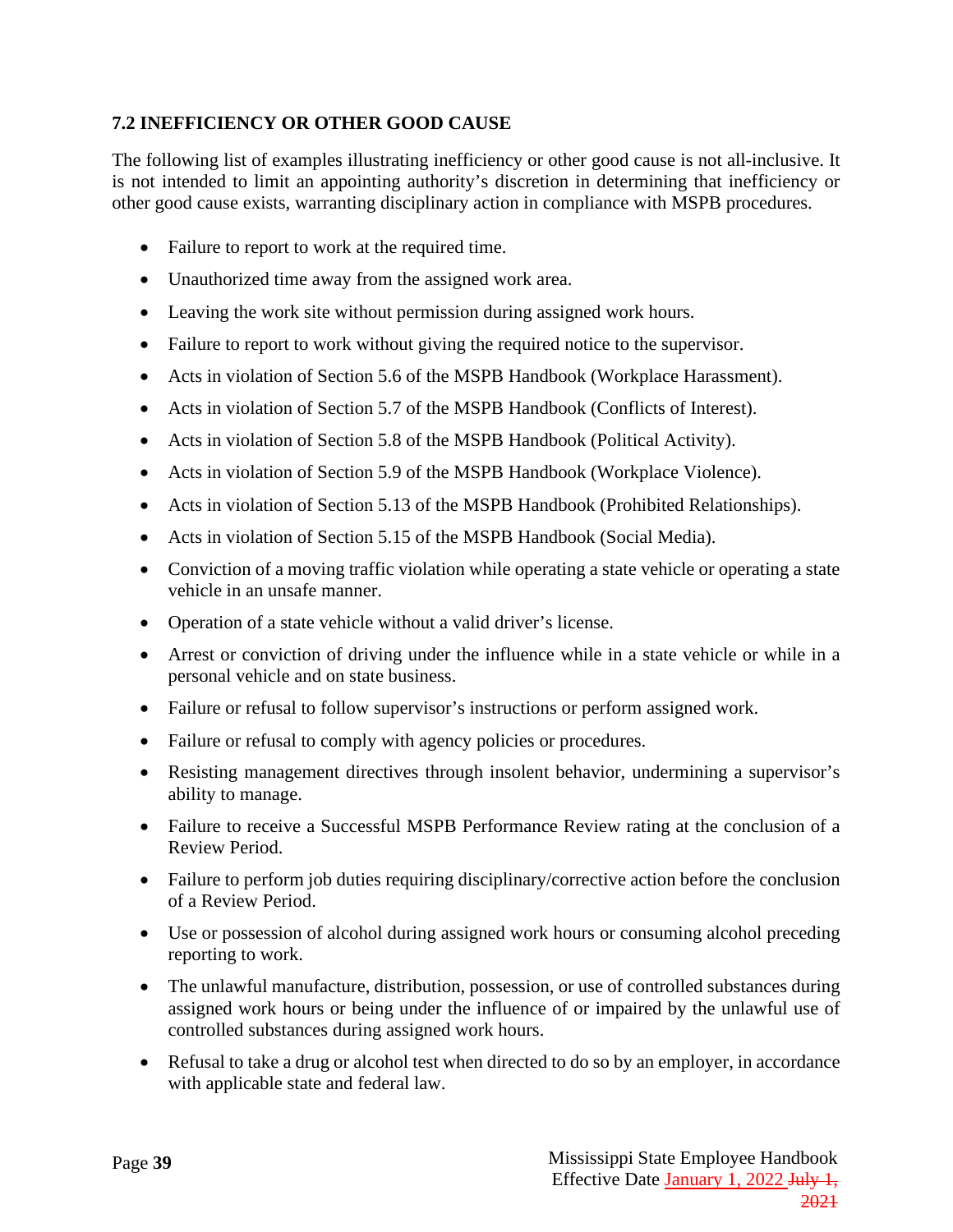- Falsification of records (including electronic communication), such as, but not limited to, travel reimbursement vouchers, time records, leave records, employment applications, invoices, reports, or other documents.
- Intentionally or negligently causing damage to state property or the property of another employee or invitee of the agency.
- Violation of agency safety rules.
- Unauthorized possession or use of firearms, dangerous weapons or explosives.
- Careless, negligent, or unauthorized use or intentional misuse of state property or records.
- Breach of agency confidentiality requirements.
- Refusing to cooperate or intentionally giving false statements in an administrative investigation concerning, but not limited to, work performance, misconduct or violations of MSPB/agency policies and procedures.
- The failure of any appointing authority or supervisor of an employee to properly deduct an employee's donation of leave to another employee for a catastrophic injury or illness from the donor employee's earned personal leave or major medical leave.
- Theft on the job.
- Arrest or conviction for a felony criminal charge.
- Arrest or conviction for a misdemeanor criminal charge that is related to an employee's job duties or conflicts with the mission of the agency.
- Other violations of MSPB or agency policies, procedures, rules or regulations not specifically referenced herein.

### <span id="page-43-0"></span>**7.3 DUE PROCESS**

A State Service employee may be dismissed or otherwise adversely affected as to compensation or employment status only after being given **written notice** and **hearing**, complying with **due process of law.** A Non-State Service employee may be dismissed or otherwise adversely affected as to compensation or employment status, with or without cause and is not entitled to due process.

Written notice means the employee is provided with a statement summarizing the reasons(s) the employee is facing possible disciplinary action. The notice should state with sufficient specificity the inefficiency and/or other good cause reason(s), so the employee may adequately respond. The notice must state an appointed time and location for the employee to respond to the allegation(s) in a hearing. The reason(s) listed in the notice will be the only reason(s) addressed throughout the appeals process. The employee may choose to submit a written waiver of the hearing or respond in writing to the allegation(s) in the notice.

The hearing is an informal conference between the employee and the appointing authority or designated representative. The employee must be provided the notice at least five (5) working days prior to the hearing. The purpose of the hearing is to give the employee a meaningful opportunity to respond to the allegation(s) in the notice and for the employer to determine if inefficiency or other good cause exists, warranting disciplinary action.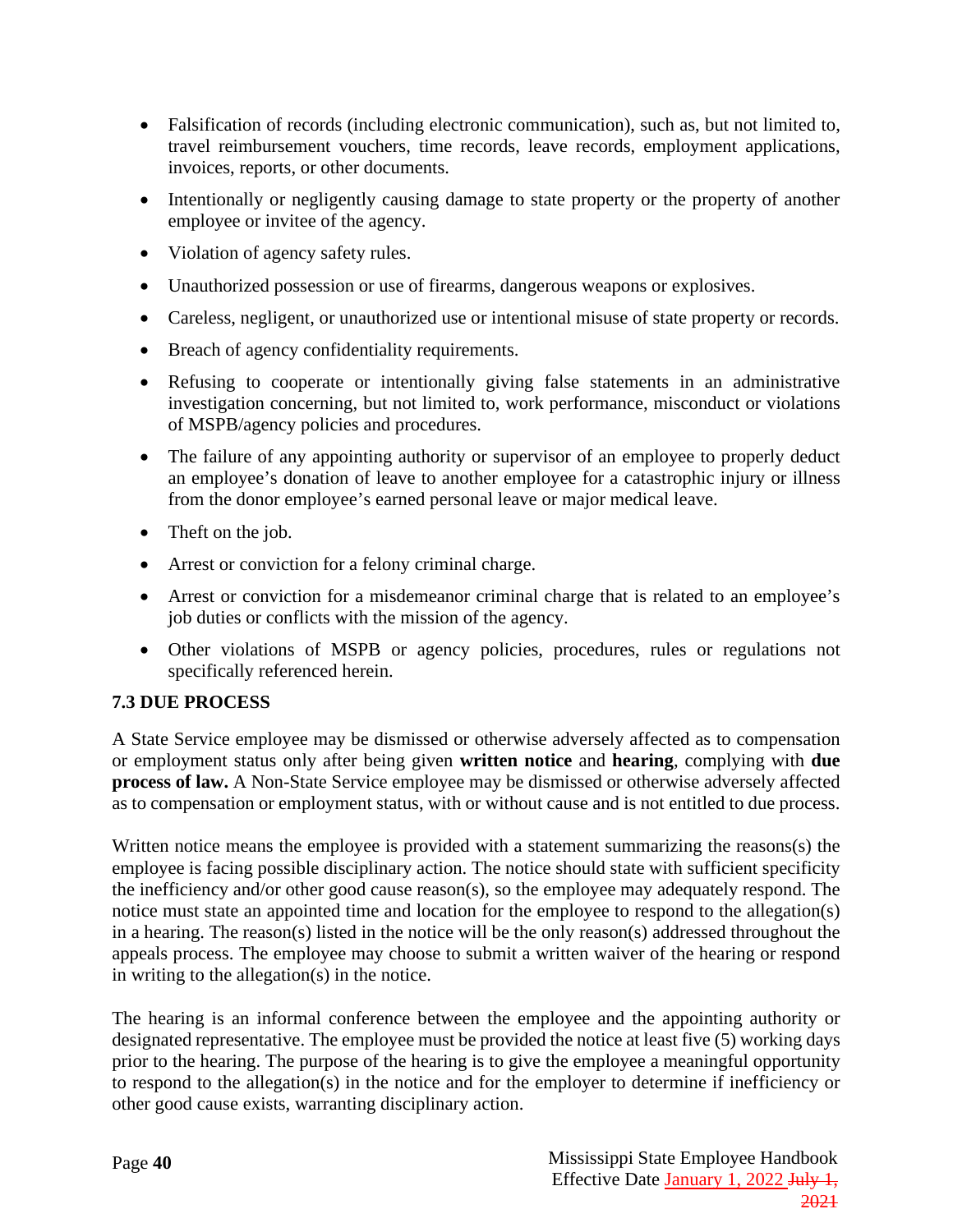### <span id="page-44-0"></span>*Administrative Leave/Suspension with Pay Pending the Employee's Due Process Hearing*

An employee may be placed on administrative leave/suspension with pay before the due process hearing. The hearing must take place within twenty-five (25) working days from the first day of the administrative leave/suspension with pay and the written notice must be provided to the employee at least five (5) working days prior to the hearing. Factors an employer shall consider in determining if administrative leave/suspension with pay pending the hearing is appropriate include, but are not limited to:

- The seriousness of the allegation(s) against the employee, taking into account the mission of the agency and the employee's particular job duties;
- The reasonable possibility of serious disciplinary action being issued as a result of the pending hearing;
- Whether the employee's continued presence at work pending the hearing would be contrary to the best interests of the agency.

In circumstances where the employee has been charged with a felony, the employee may be suspended without pay before the hearing. This period of suspension without pay prior to the hearing shall not be considered as a disciplinary Suspension Without Pay pursuant to Section 7.5.

### <span id="page-44-1"></span>**7.4 DISCIPLINARY/CORRECTIVE ACTION DECISION**

In the hearing, the appointing authority or designated representative should only consider the reasons stated in the written notice, any related supporting documentation, and the employee's response. A determination and recommendation from the designated representative to the appointing authority should include both a summary of the employee's response and the basis for the decision and recommendation. The appointing authority should carefully consider the designated representative's determination and recommendation but may choose to accept or disregard the recommended personnel action.

If it is determined that inefficiency or other good cause exists, factors to consider in determining the appropriate personnel action include, but are not limited to:

- The seriousness of the misconduct/unsatisfactory job performance.
- The mission of the agency and the employee's particular duties.
- The employee's assigned level of responsibility.
- The employee's previous record of both formal and informal disciplinary/corrective action
- Consistency with past disciplinary/corrective action for other similarly situated employees

Disciplinary action should be timely, and employers are to ensure fair treatment for employees while also providing efficient operation of the agency. When warranted, employers should practice progressive disciplinary/corrective action to address employee misconduct or unsatisfactory job performance. Depending on the particular circumstances, escalated disciplinary/corrective action may not be possible.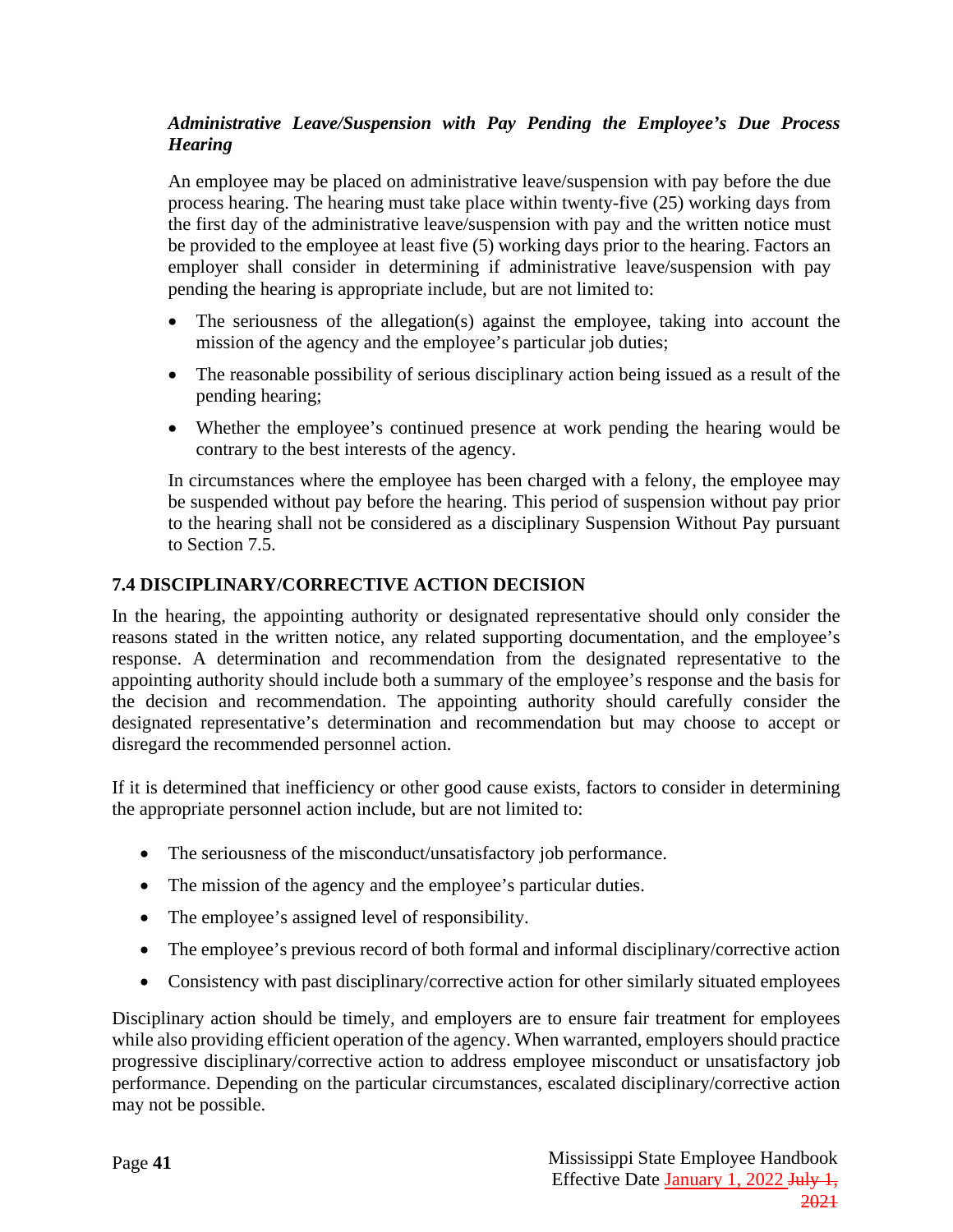If a disciplinary notice is issued as a result of the due process hearing, the notice shall:

- Re-state the reasons contained in the written notice that was the subject of the due process hearing and were determined to be inefficiency or other good cause for disciplinary action. The reason(s) listed in the notice will be the only reason(s) addressed throughout the appeals process;
- State the effective date(s) of the disciplinary action. If the employee is involuntarily demoted, the notice should state the new job class and salary;
- State the decision may be appealed to the Mississippi Employee Appeals Board (MEAB) with a written Notice of Appeal filed within fifteen (15) calendar days after receipt of the disciplinary notice or within fifteen (15) calendar days of the first attempted delivery date by certified mail, return receipt request, whichever occurs first. The disciplinary notice may be hand delivered or sent by certified mail;
- Refer the employee to chapter nine (9) of the MSPB Handbook for additional information concerning appeals to the MEAB;
- Be issued by the appointing authority

Mississippi Code Annotated § 25-9-127 provides that any State Service employee who appeals to the MEAB his or her dismissal or action adversely affecting compensation or employment status shall be required to furnish evidence that the reasons stated by the employer **are not true or are not sufficient grounds for the action taken.**

#### <span id="page-45-1"></span><span id="page-45-0"></span>**7.5 FORMS OF DISCIPLINE AND CORRECTIVE ACTION**

#### *Dismissal*

Dismissal is an involuntary termination of employment. Involuntary termination of employment can occur based upon disciplinary action or a Reduction in Force approved by the MSPB. Dismissal can also occur based on the failure of the employee to continue to meet the eligibility criteria for the position held or an inability to perform the essential functions of the job.

The appointing authority may dismiss a permanent State Service status employee only for good cause or inefficiency. A probationary employee may be dismissed by the appointing authority at any time during the probationary period, with or without cause.

#### <span id="page-45-2"></span>*Involuntary Demotion*

An involuntary demotion is when an employee is demoted for disciplinary reasons from a position in one job class to a position in a lower job class having a lower salary range. The involuntary demotion shall include a reduced salary in accordance with the MSPB Variable Compensation Plan. An employee may receive an involuntary demotion in addition to a suspension without pay.

#### <span id="page-45-3"></span>*Suspension Without Pay*

A disciplinary suspension without pay is the temporary removal of an employee from performing his or her duties and from receiving payment. The maximum period an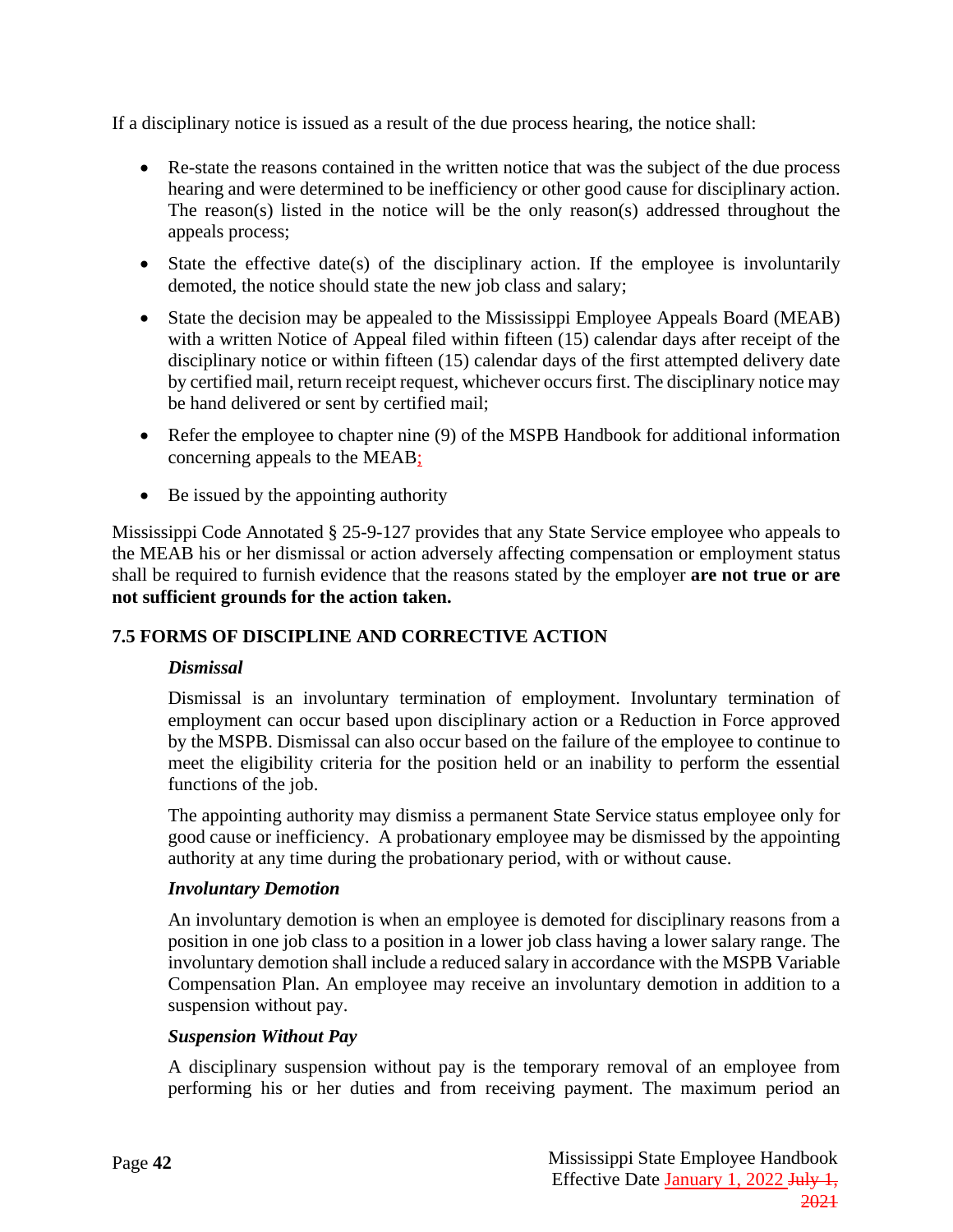employee may be suspended without pay during any twelve (12) month period is thirty (30) cumulative work days. The twelve (12) month period shall begin with the first day of the initial suspension.

### <span id="page-46-0"></span>*Written Reprimand*

A written reprimand is a formal notice to an employee of inefficiency or other good cause warranting disciplinary action. It is intended to correct unacceptable behavior or unsatisfactory job performance before disciplinary action reducing or terminating an employee's compensation is necessary. A written reprimand should state with sufficient specificity the inefficiency or other good cause reason(s) for the disciplinary action. The reprimand must also:

- Inform the employee of his/her right to grieve the reprimand in accordance with MSPB grievance procedures;
- Inform the employee that a copy of the reprimand will be placed in his/her personnel file
- Contain the employee's signature acknowledging that he/she has received the reprimand. If the employee refuses to sign the acknowledgment, the person issuing the reprimand should sign the acknowledgment section confirming the reprimand was delivered to the employee.

An employee is not entitled to a due process hearing before being issued a written reprimand. If the employee has a due process hearing before being issued the reprimand, the reprimand may be appealed directly to the MEAB without first exhausting the MSPB grievance procedure. Otherwise, employees must exhaust the grievance procedure before appealing the reprimand to the MEAB.

#### <span id="page-46-1"></span>*Informal Corrective Action*

When warranted, an employer may attempt to also correct unacceptable behavior or unsatisfactory job performance with a documented warning/counseling session or other appropriate informal means, before taking formal disciplinary action (Written Reprimand, Suspension Without Pay, Involuntary Demotion or Dismissal). Informal corrective action is not grievable.

A formal disciplinary action notice shall be maintained in the employee's personnel file. Supervisors should coordinate with Human Resources as to whether documentation of informal corrective action should be included in the employee's personnel file. Employees must be given copies of any disciplinary/corrective action documentation placed in his/her personnel file. Documentation of formal disciplinary action or informal corrective action may be kept indefinitely in the employee's personnel file.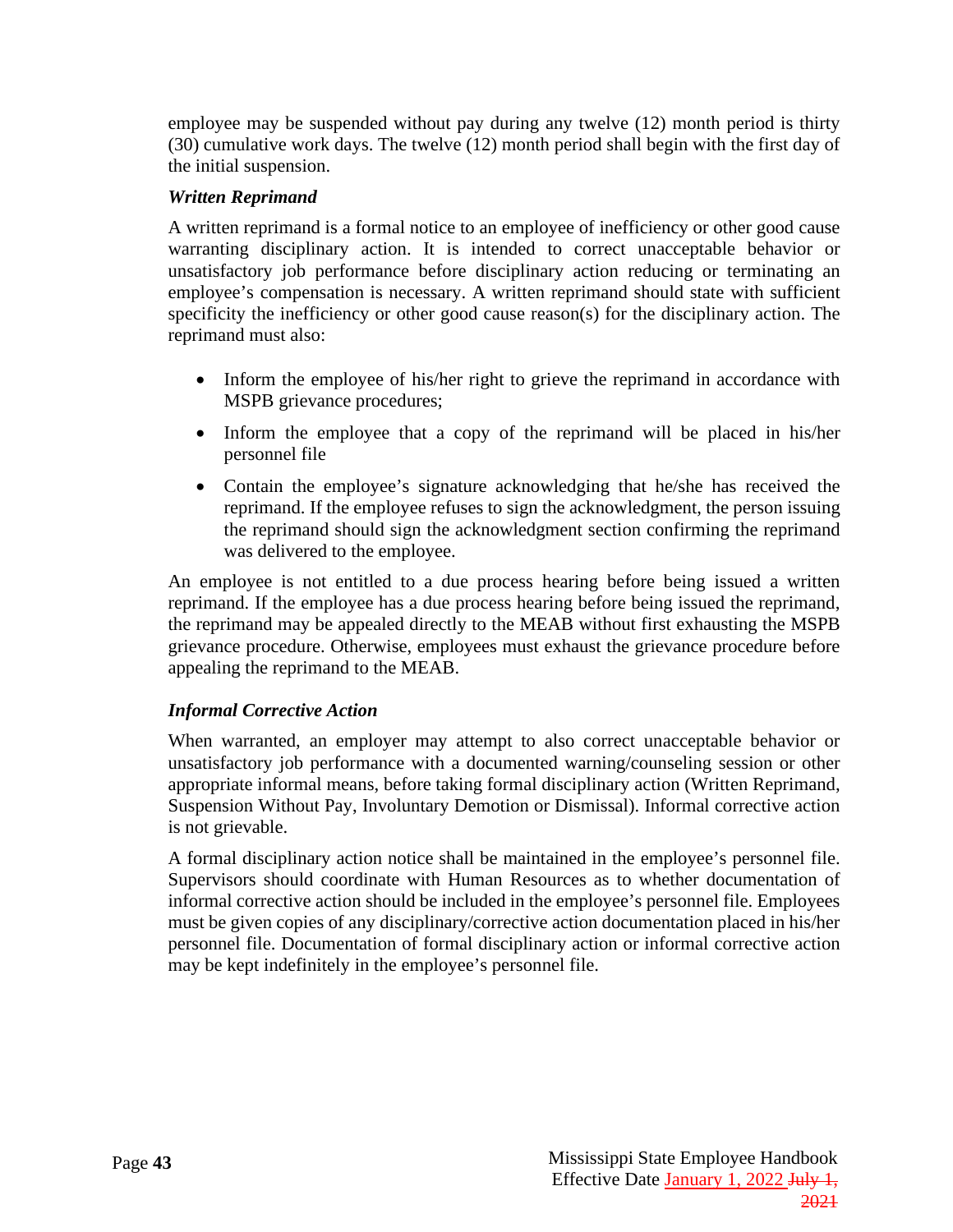### <span id="page-47-0"></span>**CHAPTER 8 – GRIEVANCES**

#### <span id="page-47-1"></span>**8.1 GRIEVABLE ISSUES**

The following issues are grievable and appealable to the Mississippi Employee Appeals Board (MEAB) after exhausting the MSPB grievance procedure:

- A. Written Reprimands issued pursuant to Section 7.5 of the MSPB Handbook. Non-state service employees may only grieve Written Reprimands on the basis of alleged violations of state or federal law.
- B. Open Competitive Appointments or Promotions into a Permanent State Service position alleged to be in violation of MSPB or agency policy;
- C. Promotions or appointments alleged to be in violation of state and federal law;
- D. Involuntary relocation of an employee as an alleged disciplinary measure or for arbitrary or capricious reasons; or
- E. Alleged violations of Mississippi Code Annotated §25-9-171 through §25-9-177.

An employee is not permitted to file a grievance or appeal to the MEAB concerning issues which are pending or have been concluded in a separate administrative or judicial forum. Additionally, at any time during an EAB appeal, if an employee appeals issues pending before the EAB in a separate administrative or judicial forum, then it is grounds for dismissal of the EAB appeal.

When an employee has received due process (written notice and hearing pursuant to Section 7.3 of the MSPB Handbook) prior to being issued a Written Reprimand, the employee may appeal directly to the MEAB without exhausting the MSPB grievance procedure.

#### <span id="page-47-2"></span>**8.2 GRIEVANCE PROCEDURE**

- A. Grievances must be submitted to the agency Human Resources Director or other agency designee(s) within seven (7) working days of the employee becoming aware of the alleged grievable issue. In the event that an agency does not have a Human Resources division, grievances must be submitted to the appointing authority's designee who has Human Resources responsibilities. The HR Director or other agency designee shall then timely forward the grievance to the appropriate level supervisor to review the issues, meet with the employee, and provide a 1st Level Agency Response. The agency Human Resources Director or other agency designee shall assist the supervisor in this process.
- B. Within seven (7) working days of the employee initially submitting the grievance, the designated supervisor shall meet with the employee. This timeframe may be extended by agreement of the parties. Within three (3) working days of the meeting, the supervisor shall provide the employee with the 1st Level Agency Response to the grievance.
- C. If not satisfied with the 1st Level Agency Response, within three (3) working days of receipt, the employee may re-submit the grievance to the Human Resources Director or other agency designee for it to be timely forwarded to the agency Appointing Authority.
- D. Within seven (7) working days of the grievance being re-submitted, the Appointing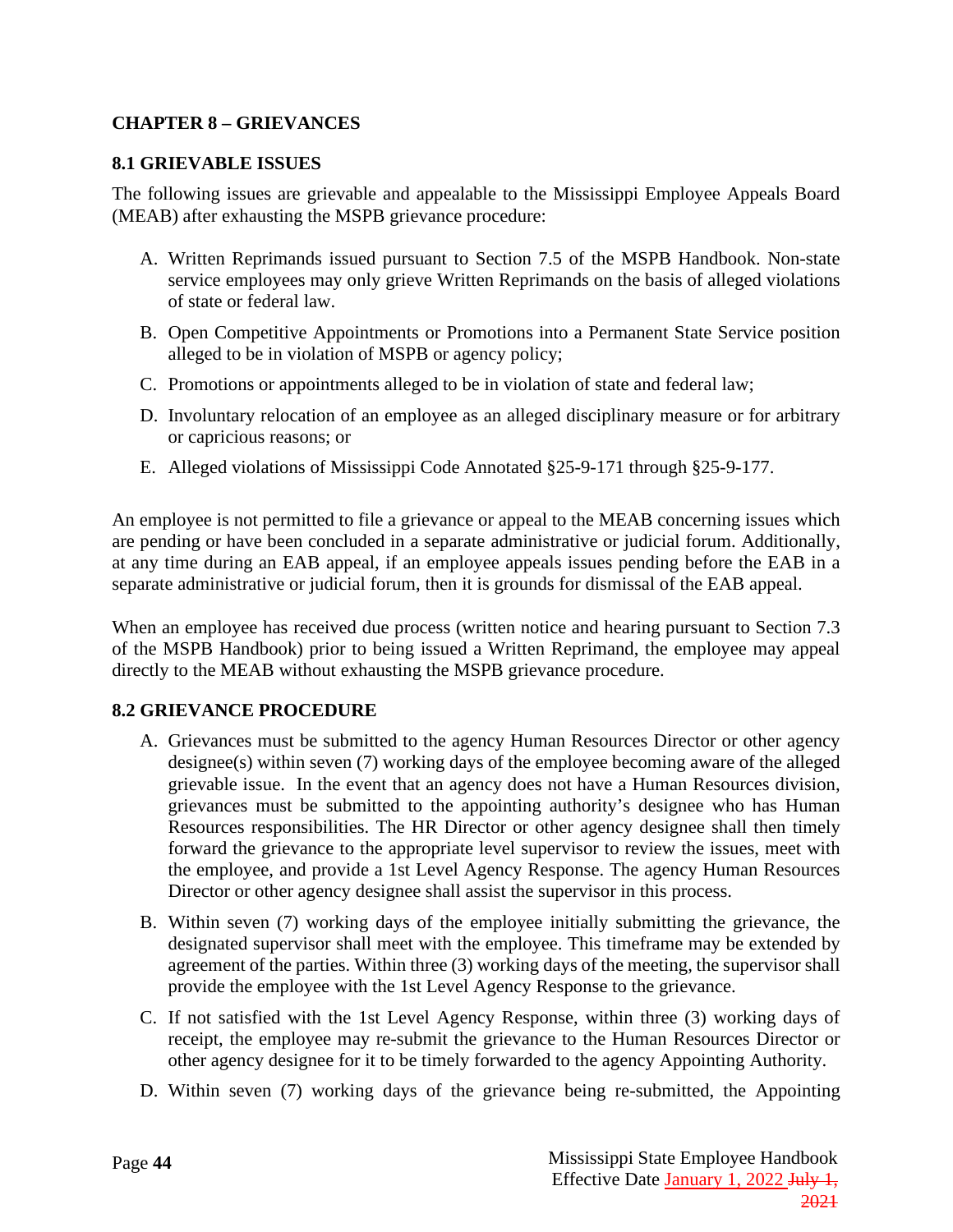Authority or his/her designee shall meet with the employee. This timeframe may be extended by agreement of the parties. Within three (3) working days of the meeting, the Final Agency Response shall be provided to the employee.

E. If not satisfied with the Final Agency Response, the employee may file an appeal with the Mississippi Employee Appeals Board in compliance with Chapter 9 of the MSPB Handbook.

### <span id="page-48-0"></span>**8.3 GRIEVANCE FORM AND TIMEFRAME REQUIREMENTS**

Grievances are to be submitted using the MSPB Grievance Form and management shall provide the 1st Level and Final Agency Response on the grievance form. If necessary, either party may attach relevant supporting documents.

An employee's failure to comply with the required timeframe in Section 8.2(A) or 8.2(C) prohibits the employee from using or exhausting the grievance procedure. In such circumstances, the MEAB does not have jurisdiction to hear an appeal concerning the issue.

**An employee's failure to comply with or exhaust the grievance procedure does not relieve an agency's responsibility to timely and appropriately address such issues as necessary. Issues of concern to an employee that are not considered grievable pursuant to Section 8.1 may still require an immediate and appropriate response by the agency. Agencies are especially required to timely and effectively respond to complaints of alleged workplace harassment (Section 5.6) and workplace violence (Section 5.9).**

If the agency fails to comply with the required timeframe in Section 8.2 (B) or 8.2 (D) the employee may elect to treat the relief requested as denied at that step and immediately appeal the grievance to the next step.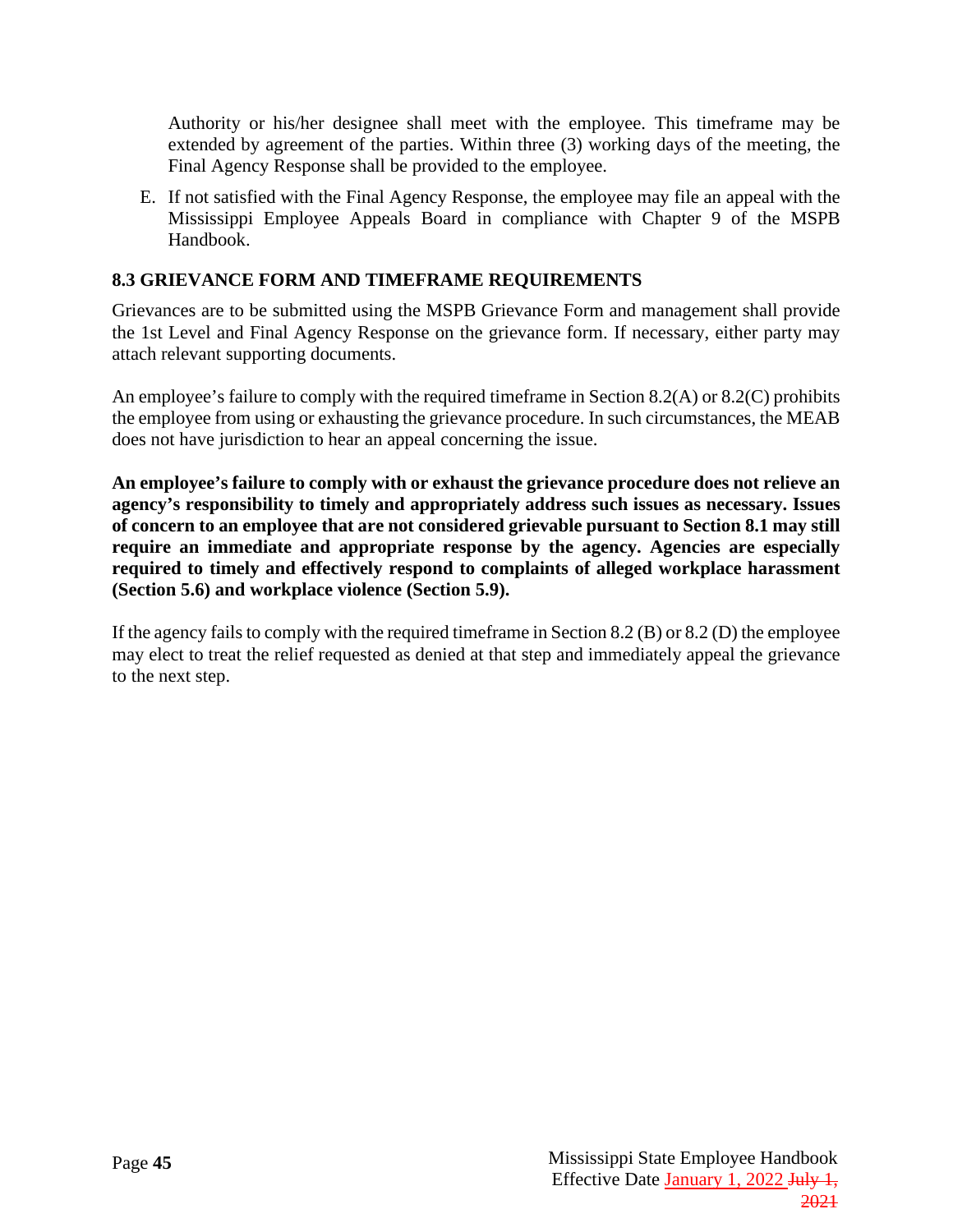# <span id="page-49-0"></span>**CHAPTER 9 – MISSISSIPPI EMPLOYEE APPEALS BOARD**

### **Purpose**

Mississippi Code Annotated § 25-9-129 provides that the Mississippi State Personnel Board shall appoint an employee appeals board (hereinafter referred to as the Mississippi Employee Appeals Board or "MEAB"). The MEAB shall consist of three (3) hearing officers for the purpose of holding hearings, compiling evidence and rendering decisions on appeals of personnel action adversely affecting employment status or compensation (**formal disciplinary action** defined in Section 7.1). Grievable issues specified in Section 8.1 may also be appealed to the MEAB.

### **Definitions**

- "Agency" means the State agency against which an employee or job applicant is filing an appeal.
- "Administrative Office" means the office that receives, maintains, and provides data regarding the filings and other matters before the Employee Appeals Board.
- "Administrative Office Notice" means the process of informing the parties of action by a presiding hearing officer. Notice may be given electronically, including facsimile notice, or by any other method reasonably calculated to effect actual notice. This definition applies to notices of hearings, orders, decisions, and other pertinent documents.
- "En banc hearing" means a hearing on an appeal conducted by all three hearing officers.
- "File" means submitting pleadings and other documents to the Administrative Office. Filing may be accomplished electronically, including fax, by certified mail or personal delivery, or any other method specified by the presiding hearing officer. The date of filing is the date of receipt by the Administrative Office of the document. When a document is filed electronically, filing is considered accomplished on the date the electronic message is sent as indicated by the electronic message.
- "Final order" means the order granting disposition of the appeal by either the individual hearing officer, or the hearing officer if the matter was heard en banc.
- "Hearing Officer" means one of the individual hearing officers appointed pursuant to Mississippi Code Annotated § 25-9-129.
- "Parties" mean the person or persons filing an appeal and all agencies against which an appeal is filed.
- "Presiding hearing officer" means the hearing officer assigned to an appeal or the hearing officer when the EAB hears a matter *en banc*.
- "Serve" means giving notice of a filing to all other parties. Service may be accomplished electronically, by certified mail, personal delivery, or any other method specified by the Administrative Office. The date of service will be determined by the date indicated on the serving party's certification.
- "Working days" means Monday through Friday, excluding legal holidays and any other days when state government offices are closed pursuant to executive order of the Governor.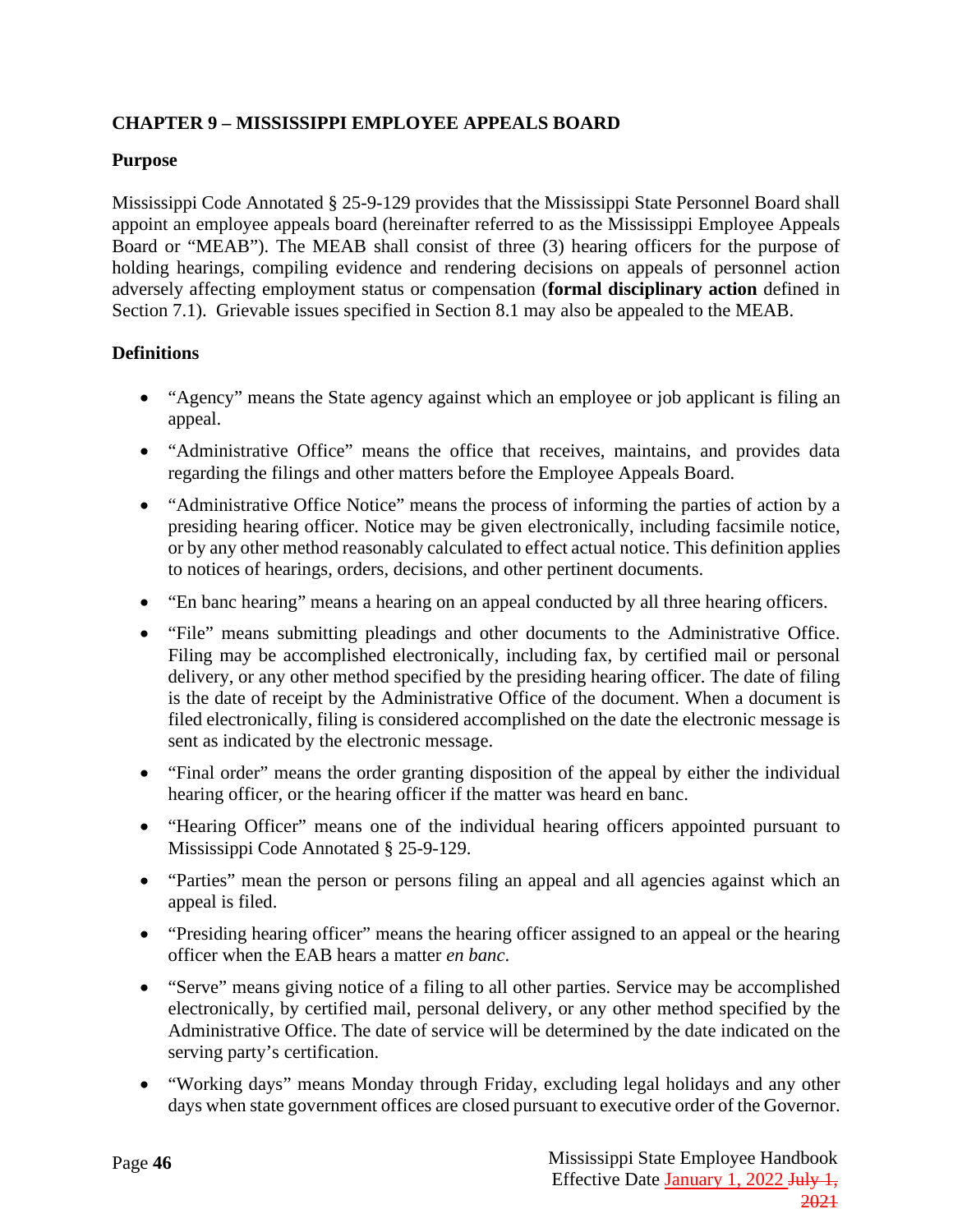### <span id="page-50-0"></span>**9.1 AVAILABILITY OF RULES AND MEAB ADMINISTRATIVE OFFICE**

The MSPB shall make these MEAB Administrative Rules available on the MSPB website and MSPB staff shall provide administrative support to the MEAB through the Administrative Office.

### <span id="page-50-1"></span>**9.2 TIME CALCULATIONS**

In computing any period of time prescribed or allowed by these rules, the day of the act or event from which the designated period of time begins to run shall not be included. The last day of the period so computed shall be included, unless it is a Saturday, Sunday, legal holiday or any other day the Administrative Office is in fact closed, in which event the period runs until the end of the next day that is not a Saturday, Sunday, legal holiday or other day the Administrative Office is closed. Intermediate Saturdays, Sundays, and legal Holidays shall be excluded in the computation when the period of time prescribed or allowed is less than ten (10) days. In the event any legal holiday falls on a Saturday or Sunday, the legal holiday will be observed as mandated by law.

#### <span id="page-50-2"></span>**9.3 WHO MAY APPEAL; ACTIONS WHICH MAY BE APPEALED**

- A. State Service employees may appeal having been dismissed or otherwise adversely affected as to compensation or employment status (formal disciplinary action defined in Section 7.1).
- B. Non-State Service employees may appeal having been dismissed or otherwise adversely affected as to compensation or employment status (formal disciplinary action defined in Section 7.1) only on the basis of alleged violations of state or federal law.
- C. Employees may appeal issues that are grievable pursuant to Section 8.1 after having properly exhausted the grievance procedure pursuant to Section 8.2. When an employee has received due process (written notice and hearing pursuant to Section 7.3) prior to being issued a Written Reprimand, the employee may appeal directly to the MEAB without exhausting the MSPB grievance procedure.
- D. Employees may appeal alleged violations of Mississippi Code Annotated §§ 25-9-171 through 25-9-177.
- E. Pursuant to Mississippi Code Annotated § 25-3-95(8)(e) an employee may appeal the decision that he or she is not eligible to receive donated leave because the injury or illness of the employee or member of the employee's immediate family is not, in the appointing authority's determination, a catastrophic injury or illness.

#### <span id="page-50-3"></span>**9.4 PERFECTION OF APPEAL BY TIMELY FILING**

- A. All appeals shall be initiated by filing a written Notice of Appeal with the Administrative Office. Notice of Appeal forms are available to all State agencies and employees on the MSPB website.
- B. A Notice of Appeal must be filed within fifteen (15) days after the date a person receives written notice of formal disciplinary action defined in Section 7.1 or the Final Agency Response to a grievance pursuant to Section 8.2 (E) or within fifteen (15) days of the first attempted delivery date by certified mail, return receipt requested, whichever occurs first.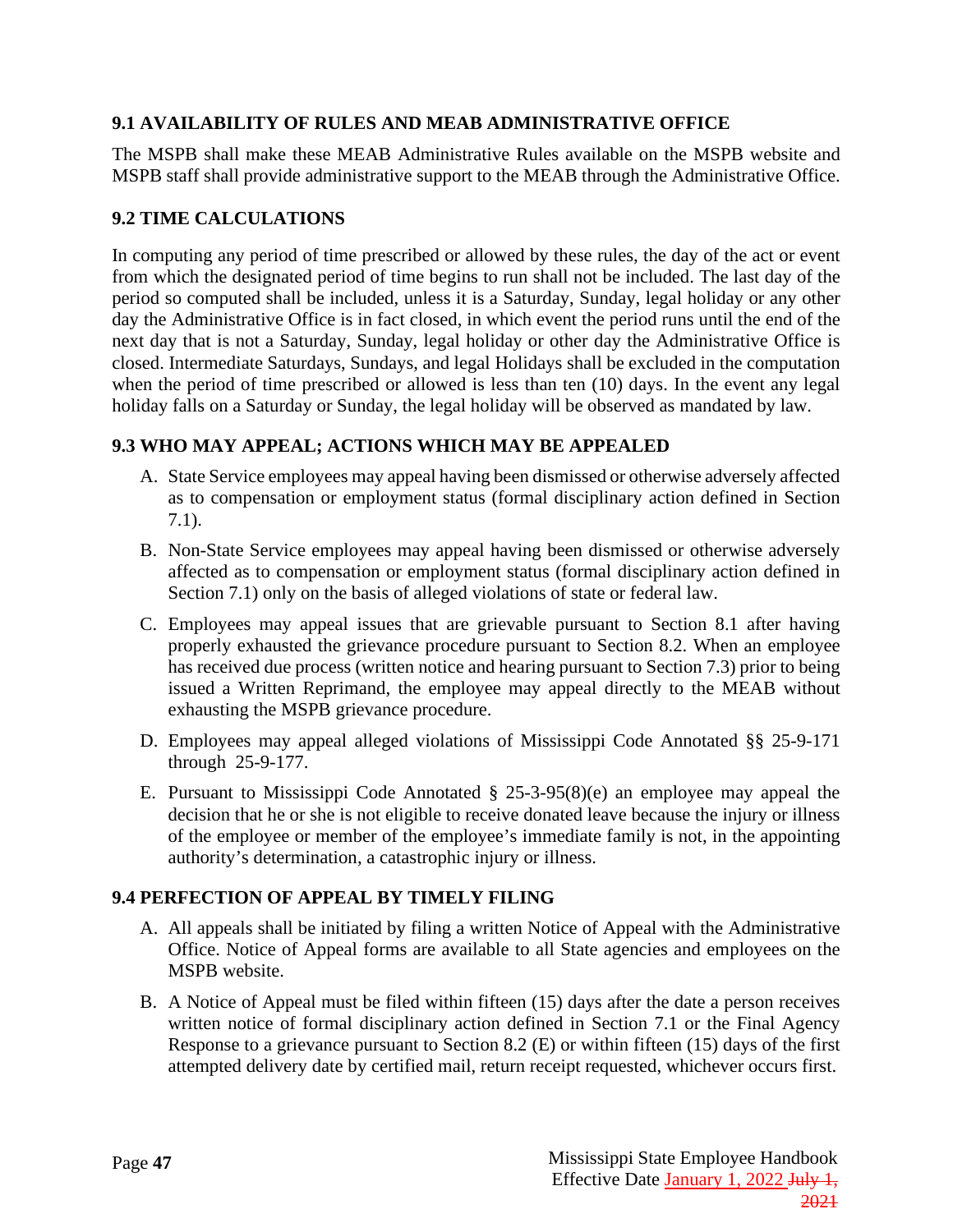C. A fee of one hundred dollars (\$100.00) in the form of a cashier's check, bona fide attorney's check, or money order made payable to the "Mississippi Employee Appeals Board" shall be filed by the appealing party with each Notice of Appeal. Cash or personal checks will not be accepted.

# <span id="page-51-0"></span>**9.5 JURISDICTION**

- A. When an appeal is filed, a presiding hearing officer shall determine whether or not he or she has jurisdiction. If not, the appeal shall be dismissed *sua sponte (*of the hearing officer's own will without prompting or suggestion) without any type of hearing. If an appeal is dismissed for lack of jurisdiction and without hearing, the EAB shall return the appellant's \$100 filing fee.
- B. An employee is not permitted to appeal issues which are pending or have been concluded in a separate administrative or judicial forum. Additionally, at any time during an EAB appeal, if an employee appeals issues pending before the EAB in a separate administrative or judicial forum, then it is grounds for dismissal of the EAB appeal.
- C. Pursuant to Mississippi Code Annotated § 25-9-127, an employee separated from employment due to a curtailment of funds or a reduction in force approved by the MSPB is not permitted to appeal such decision to the MEAB.

# <span id="page-51-1"></span>**9.6 PARTIES**

Unless the Notice of Appeal names some other respondent, the appealing party's employing state agency shall be considered the only respondent.

### <span id="page-51-2"></span>**9.7 FILING OF PLEADINGS AND OTHER DOCUMENTS; COPIES TO BE MADE AVAILABLE**

- A. All pleadings, briefs, requests, and other correspondence shall be filed with the Administrative Office. When an appeal is filed, the Administrative Office shall assign it a docket number.
- B. All pleadings and other documents filed in the appeal shall be entered on a docket to be maintained by the Administrative Office. The Administrative Office shall make a notation of the filing date on all such pleadings and other documents.
- C. Copies of any and all pleadings, briefs and requests filed by any party to an appeal must be served on every other party or his or her attorney. All such documents must contain a certification executed by the serving party identifying the parties served, the manner of service and the date of service.
- D. All pleadings, briefs, and requests filed by any party to an appeal must be signed by such party or his or her attorney and must specify the assigned docket number.

### <span id="page-51-3"></span>**9.8 ADMINISTRATIVE OFFICE**

- A. When an appeal is filed, the Administrative Office shall give notice to the employing agency and any other appropriate party within five working days.
- B. The Administrative Office will give notice to the parties of any orders, including those for prehearings, hearings, and motions at their last known mailing address or through email. It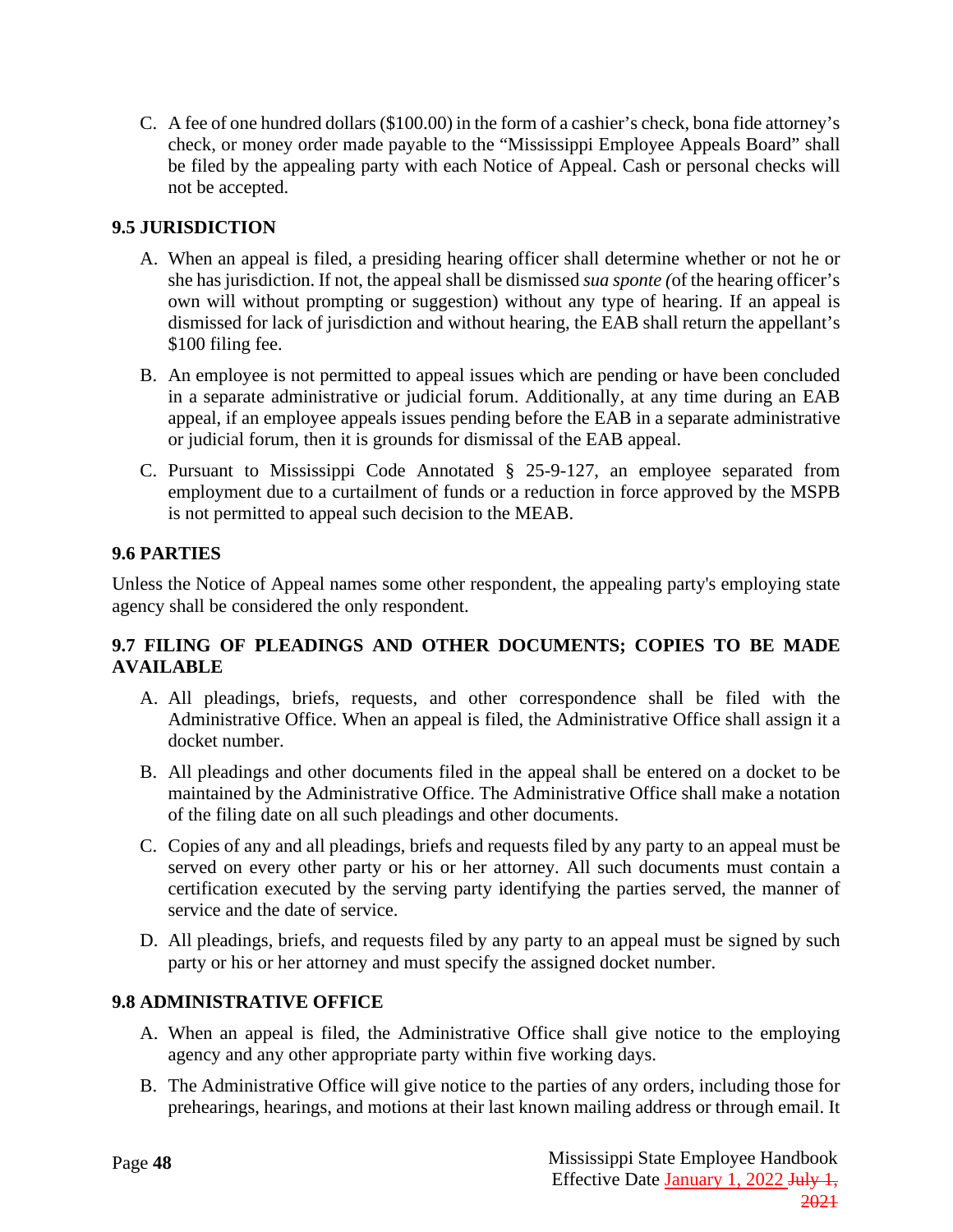shall be the duty and responsibility of each party to inform the Administrative Office of any change of address and provide the mailing address or email address to which future notices and communications should be directed. All correspondence shall be conducted through email unless otherwise requested by a party.

C. The Administrative Office may create and disseminate forms to expedite the appeals process and assist the parties.

### <span id="page-52-0"></span>**9.9 ASSIGNMENT OF CASES; SCHEDULING OF PREHEARING CONFERENCE**

- A. The Administrative Office shall assign cases to the hearing officers in a manner that is most efficient and effective to hear and decide cases.
- B. When, in the opinion of the hearing officer, pending appeals involve a common question of law or fact, he or she may, on his or her own motion or upon motion of a party, order that the appeals be consolidated.
- C. When, in the opinion of the hearing officer, the issues and circumstances of an appeal warrant that the hearing be conducted before the three hearing officers en banc instead of a single hearing officer, he or she may issue an order or notice to that effect.
- D. Once a case is filed, prehearing conferences may be held at the discretion of the presiding hearing officer to simplify the issues, procedures, and evidence in order to fairly hear and decide the case.

### <span id="page-52-1"></span>**9.10 PREHEARING CONFERENCE AND ORDER**

When a prehearing conference is conducted, the presiding hearing officer may order from the parties any such matters as may resolve, simplify and/or expedite the appeal, including but not limited to a prehearing statement, dispositive motions, and statements regarding possible settlement, and may order any other preliminary matter be brought forward at that time at the discretion of the presiding hearing officer. After a prehearing conference, the presiding hearing officer may issue a prehearing order, if appropriate. Any such order must be issued within ten (10) days of the prehearing conference.

#### <span id="page-52-2"></span>**9.11 MOTIONS**

- A. Parties may file written motions, including requests for continuance, with the Administrative Office. The request must state the grounds, whether the party desires a hearing, and any relief requested. The other parties shall have ten (10) days after service of the motion on the parties to respond to such motion. The presiding hearing officer assigned to the case will promptly act upon the request. After a Motion is filed, it is at the presiding hearing officer's discretion whether to hold a hearing on the Motion. The presiding hearing officer may rule on Motions without holding a hearing. Motions not filed in a timely manner pursuant to this rule will be heard only at the discretion of the presiding hearing officer.
- B. Motions for continuance and Motions to Amend the Notice of Appeal will be granted only for good cause or upon the agreement of both parties.
- C. No party shall be granted more than one motion for continuance except in the case of extreme emergency or unusual hardship, as determined by the presiding hearing officer.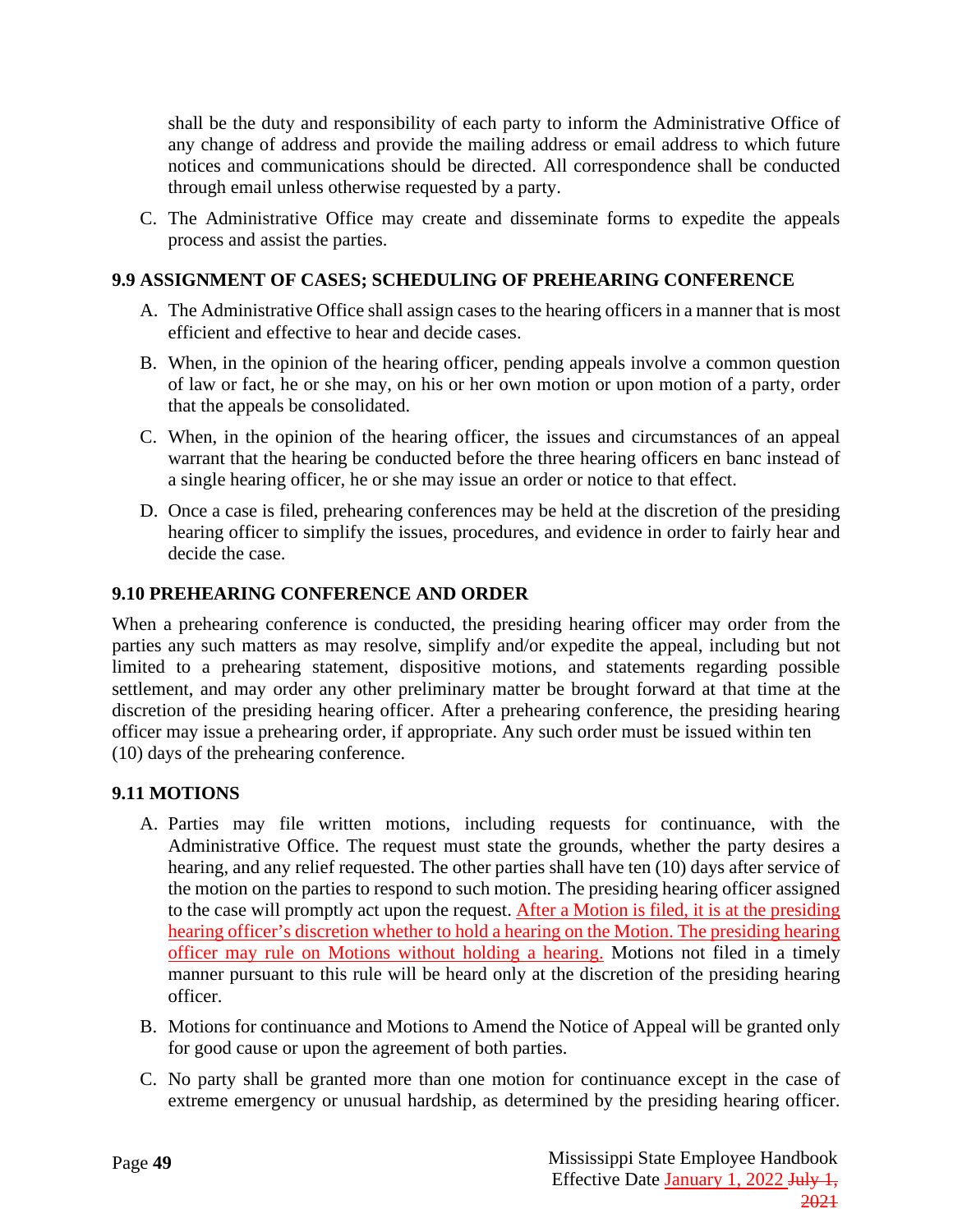Except for extraordinary reasons, motions for continuance may not be filed any later than fourteen days before the scheduled hearing.

D. For purposes of this rule, requests for subpoenas and subpoenas duces tecum shall be considered motions.

#### <span id="page-53-0"></span>**9.12 WITNESSES**

- A. Each party shall file a list of witnesses such party may call to testify at the hearing. Each party must file a witness list in compliance with this rule no later than ten (10) days prior to the date of the hearing. The list shall contain for each witness:
	- i. Name;
	- ii. Employer;
	- iii. Street address of employer; and,
	- iv. Brief summary of testimony to be given.
- B. The issuance of subpoenas to compel the attendance of witnesses shall be governed by Rule 9.13.

#### <span id="page-53-1"></span>**9.13 SUBPOENAS**

- A. The presiding hearing officer shall have the authority to issue subpoenas in connection with a hearing.
- B. To compel the attendance of a witness, or witnesses, any party to an appeal may file with the Administrative Office a written Request for Issuance of Subpoenas. Each request shall contain for each witness:
	- i. Name;
	- ii. Street address where the witness may be readily found for service of the subpoena (If the only available address is a route number or box number, the party requesting the subpoena must provide complete and accurate directions for locating the witness.); and,
	- iii. Brief statement supporting the relevance and materiality of the testimony of the witness to the appeal.
- C. To compel the production of documentary evidence, any party to an appeal may file with the Administrative Office a written Request for Issuance of Subpoena Duces Tecum. Each request shall specify:
	- i. Name of person who is to produce such documentary evidence;
	- ii. Street address where such person may be readily found for service of the subpoena (If the only available address is route number or box number, the party requesting the subpoena must provide complete and accurate directions for locating the witness.): and,
	- iii. Brief statement supporting the relevancy and materiality of the documentary evidence to the appeal.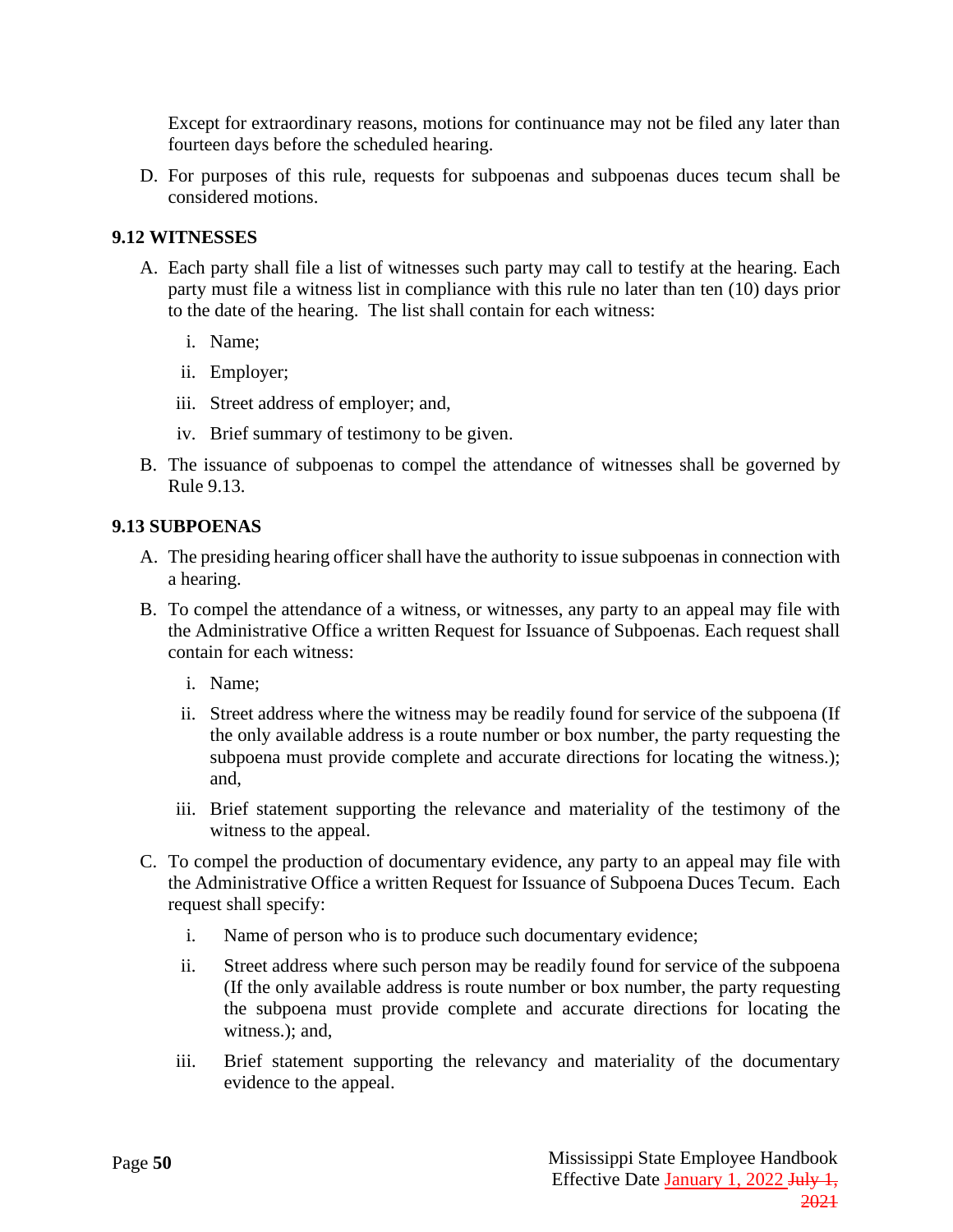- D. Each request must be filed no later than twenty (20) days prior to the hearing date to ensure timely service. Requests for subpoenas must be served on every other party or his or her attorney. A person or entity shall be given at least ten (10) days to produce documentary evidence pursuant to a subpoena.
- E. A subpoena may be served as provided by the Mississippi Rules of Civil Procedure.
- F. If the requesting party desires the Administrative Office to forward the subpoenas, once issued, to the appropriate office for service by the county sheriff, a fee of thirty-five dollars (\$35.00) for each person to be subpoenaed shall accompany the request. The fee must be in the form of a cashier's check, bona fide attorney's check, or money order made payable to the sheriff of the county where the person to be subpoenaed may be found. In the event that additional subpoenas are required at the same address, a fee of five dollars (\$5.00) each shall accompany these requests. If the requesting party does not specify where the issued subpoenas should be sent, the Administrative Office will return the issued subpoenas to the requesting party for service.
- G. In case of the failure of any person to comply with any subpoena issued by the presiding hearing officer, the requesting party may invoke the aid of any court of this state of general jurisdiction. The court may thereupon order such person to comply with the requirements of the subpoena. Failure to obey the order of the court may be punished by the court as contempt thereof.

# <span id="page-54-0"></span>**9.14 WITHDRAWALS AND DISMISSALS**

- A. An appeal may be withdrawn by the appellant at any time prior to the issuance of a decision of the presiding hearing officer before whom the matter is pending. A request for withdrawal of an appeal shall be stated in the record of the proceeding, or shall be submitted in writing to the Administrative Office. Such a withdrawal shall have the same effect as a dismissal of the appeal.
- B. In cases where there has been no action of record during the preceding six months, the Administrative Office shall mail notice to the parties or attorneys of record that such case will be dismissed by the presiding hearing officer for want of prosecution unless within thirty days following said mailing, action of record is taken or an application in writing is made to the presiding hearing officer and good cause shown why it should be continued as a pending case. If action of record is not taken or good cause is not shown, the presiding hearing officer may dismiss the case for want of prosecution.

# <span id="page-54-1"></span>**9.15 FAILURE TO APPEAR AT HEARING**

If any party, without good cause, fails to appear at a hearing, the presiding hearing officer may find in favor of the opposing party and dismiss the appeal with prejudice.

### <span id="page-54-2"></span>**9.16 CONDUCT OF HEARING**

- A. The hearing is *de novo*, affording the appealing party all procedural due process.
- B. The responding agency may have a representative, in addition to its attorney, remain in the hearing room during the entire course of the hearing, even though the representative may testify. The appealing party may remain in the hearing room throughout the hearing. The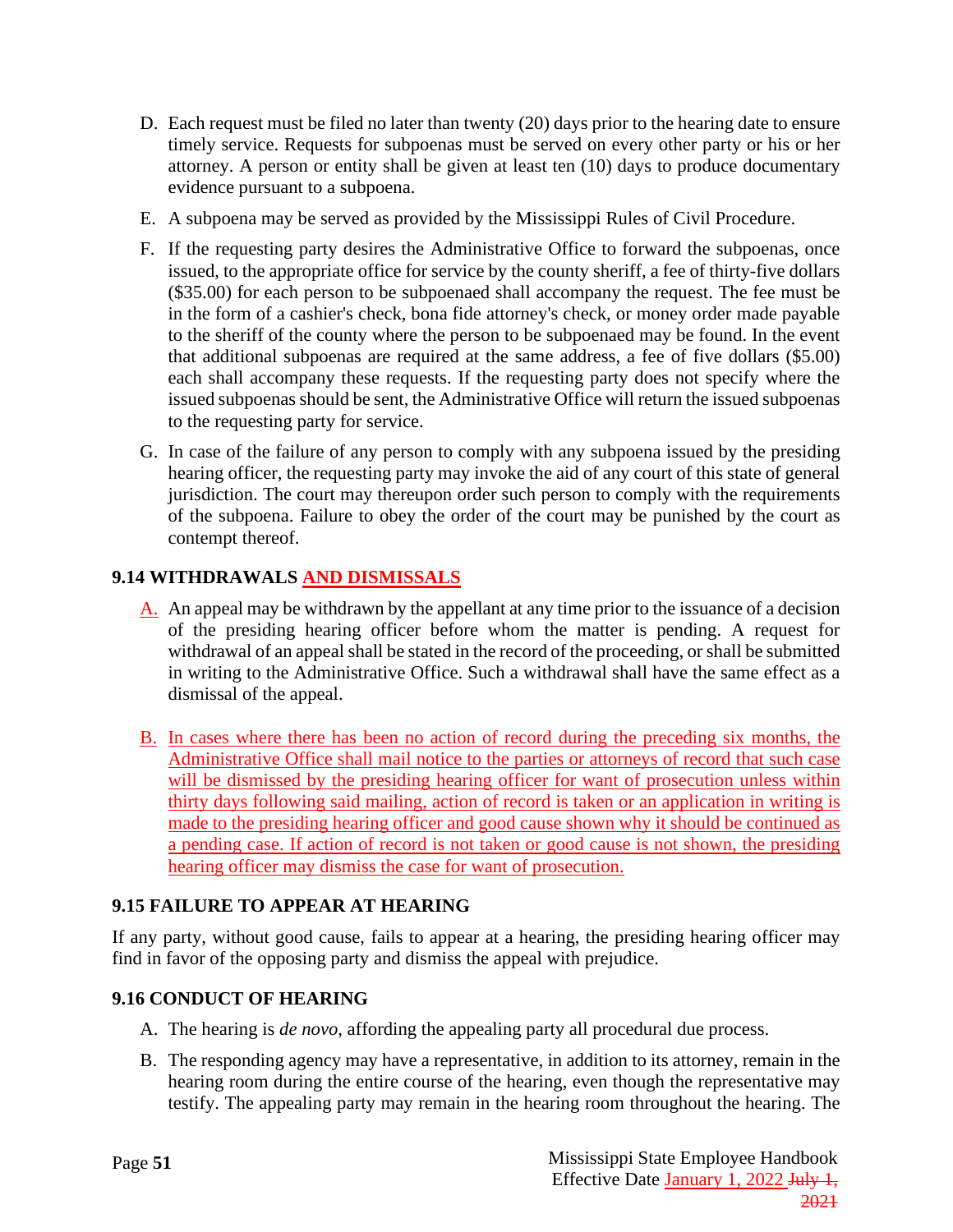presiding hearing officer has authority to control the presence of witnesses in the hearing location.

- C. The presiding hearing officer is authorized to administer oaths and affirmations and will take testimony under such oaths and affirmations.
- D. Parties may be represented by counsel licensed to practice in Mississippi.
- E. The presiding hearing officer will afford the parties, witnesses, and representatives respect and fairness consistent with their duty to maintain decorum and exercise due diligence.
- F. The presiding hearing officer is authorized to sanction parties and representatives for inappropriate behavior and failure to follow these rules. Such sanctions include but are not limited to: default judgment, taking a negative inference, or limiting evidence, provided his or her reasons for taking such action are in the record.

### <span id="page-55-0"></span>**9.17 EVIDENCE**

- A. Hearings shall be informal, and technical rules of evidence shall be relaxed.
- B. All witnesses shall testify under oath and shall be subject to cross- examination.
- C. All parties shall have the opportunity to respond and present evidence and argument on all relevant issues. All relevant evidence is admissible, but the presiding hearing officer may exclude evidence if its probative value is outweighed by the danger of unfair prejudice, by confusion of the issues, or by considerations of undue delay, waste of time, or needless presentation of cumulative evidence. The presiding hearing officer shall exercise reasonable control over the manner and order of cross-examining witnesses and presenting evidence to make the cross-examination and presentation effective for ascertaining the truth, avoiding needless consumption of time, and protecting witnesses from harassment or undue embarrassment.
- D. In the appeal of formal disciplinary action, the presiding hearing officer shall hear or receive evidence on only those reasons and allegations contained in the responding agency's formal disciplinary notice to the employee of such action.
- E. Documents received into evidence by the presiding hearing officer shall be marked by him or her, or under his or her direction, and filed for the record of the appeal.
- F. Rebuttal and surrebuttal evidence may be heard in the discretion of the presiding hearing officer.
- G. Summations of the evidence and the law may be heard in the discretion of the presiding hearing officer.
- H. The record shall be considered closed five (5) working days after the conclusion of the hearing, and no additional evidence or documentation shall be submitted.

### <span id="page-55-1"></span>**9.18 ORDER OF PROOF; BURDEN OF PROOF**

- A. At the hearing, the matter should be heard as directed by the presiding hearing officer in his or her sole discretion.
- B. A State Service employee shall have the burden of proving that the reasons stated in the notice of the agency's formal disciplinary action (i) are not true or (ii) are not sufficient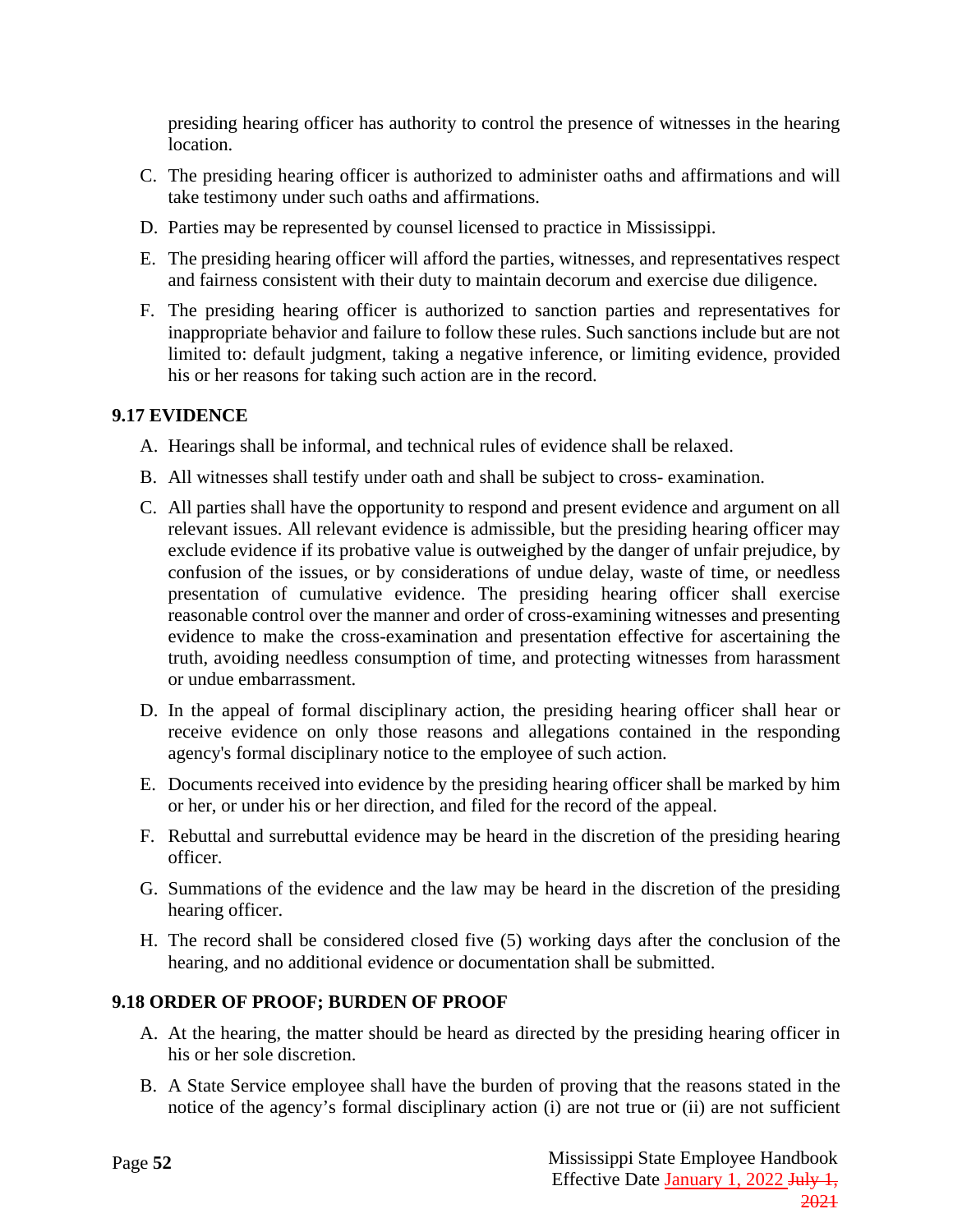grounds for the action taken.

- C. A Non-State Service employee that has received formal disciplinary action shall have the burden of proving such action was a violation of state or federal law.
- D. A party appealing a grievance filed pursuant to Section 8.1 (B) shall have the burden of proving the appointment or promotion was in violation of MSPB or agency policy.
- E. A party appealing a grievance filed pursuant to Section 8.1 (C) shall have the burden of proving the promotion or appointment was in violation of state or federal law.
- F. A party appealing a grievance filed pursuant to Section 8.1 (D) shall have the burden of proving his or her involuntary relocation was a disciplinary measure or for arbitrary or capricious reasons.
- G. A party appealing a grievance filed pursuant to Section 8.1 (E) (alleged violations of Mississippi Code Annotated §§ 25-9-171 through 25-9-177) shall have the burden of proving:
	- i. that he or she is a whistleblower as defined in § 25-9-171; and
	- ii. as a result of being a whistleblower has been subjected to workplace reprisal, retaliation or adverse personnel action as defined in § 25-9-171 through § 25-9-177.
- H. A party appealing pursuant to Mississippi Code § 25-3-95(8)(e) shall have the burden of proving that he or she is eligible to receive donated leave because the injury or illness of the employee or member of the employee's family is a catastrophic injury or illness.

#### <span id="page-56-0"></span>**9.19 PRESERVATION OF RECORD HEARING**

All hearings and prehearing matters shall be electronically recorded. It is the responsibility of the Administrative Office to record the proceedings. Upon request and at a reasonable cost, the Administrative Office will provide electronic copies to the parties. In order to maintain appropriate confidentiality and maintain the integrity of the official record, no other recording of the hearing, or any prehearing matter, will be permitted.

#### <span id="page-56-1"></span>**9.20 ORDER TO BE FILED UPON COMPLETION OF HEARING**

- A. Upon the closing of the record, the presiding hearing officer, within twenty-five (25) days thereafter, shall prepare and file a written decision and order. An order may be considered valid and filed only if signed by the Hearing Officer. To expedite resolutions of matters before the EAB, the Hearing Officer's signature may be affixed through actual or electronic means.
- B. The presiding hearing officer may, within thirty (30) days of the date of the initial order, correct any clerical mistakes or jurisdictional orders upon the hearing officer's own initiative or on the motion of any party.

#### <span id="page-56-2"></span>**9.21 COMPLIANCE WITH ORDER**

All parties shall promptly comply with all orders of the EAB, unless either party has timely sought available judicial review.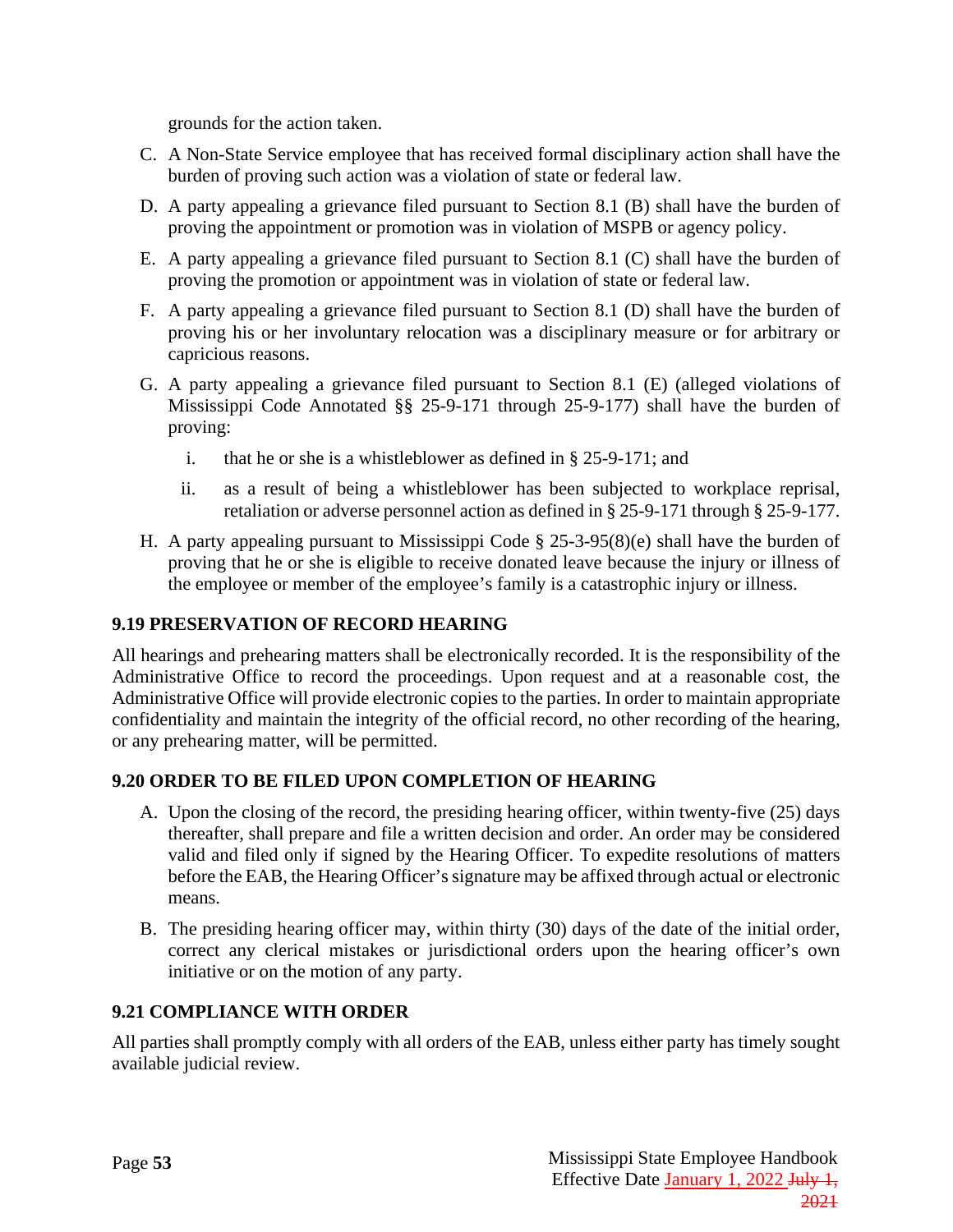#### <span id="page-57-0"></span>**9.22 RELIEF TO BE GRANTED**

- A. If a party appealing formal disciplinary action meets his or her applicable burden of proof in Section 9.18, the hearing officer may:
	- i. Order reinstatement of a dismissed employee and restore all his or her employee rights and benefits, including back pay, medical leave, and personal leave. Retirement benefits may also be restored provided the integrity of such benefits remains uncompromised in accordance with all applicable laws, policies, rules and regulations.
	- ii. Order reinstatement of a demoted employee to his or her previous position and salary, including back pay.
	- iii. Order that an employee suspended without pay be reimbursed for the period of suspension
	- iv. Order that a Written Reprimand be removed from an employee's personnel file and not considered for possible future disciplinary action.
- B. Pursuant to Mississippi Code Annotated § 25-9-131, the hearing officer may modify the formal disciplinary action issued to an appealing party but may not increase the severity of such action. In such circumstances, pursuant to Section 9.18 (B) (ii), the employee has the burden of proving that the reasons stated in the formal disciplinary action notice are not sufficient grounds for the action taken. The agency's decision concerning the level of disciplinary action issued to the employee is entitled to a presumption of correctness and the hearing officer shall accord a degree of deference to the agency's determination.
- C. If a party appealing pursuant to Section 9.3 (C), (D) or (E) meets his or her applicable burden of proof in Section 9.18, the hearing officer may grant the appropriate relief allowed by law.

#### <span id="page-57-1"></span>**9.23 JUDICIAL REVIEW**

Any party aggrieved by a final written decision and order of the EAB may appeal such order in the manner provided by applicable laws and statutes. Upon notification by the clerk of the relevant court that an appeal has been filed and, if necessary, bond provided, the Administrative Office shall prepare and transmit its record of the appeal. Except as authorized under federal law, no aggrieved party may file a petition for judicial review with a court of competent jurisdiction until a final written decision and order of the MEAB has been filed by the Administrative Office.

#### <span id="page-57-2"></span>**9.24 ASSESSMENT OF FEES AND COSTS**

The Administrative Office shall have the authority to establish reasonable fees and assess reasonable costs of providing the record on appeal.

#### <span id="page-57-3"></span>**9.25 JUDICIAL CONDUCT**

- A. The hearing officers shall be guided by and subject to the Mississippi Rules of Court, Code of Judicial Conduct (Adopted by the Mississippi Supreme Court April 4, 2002).
- B. No Hearing Officer shall be removed from office during his or her term except by a finding of misfeasance, malfeasance, or nonfeasance in office.